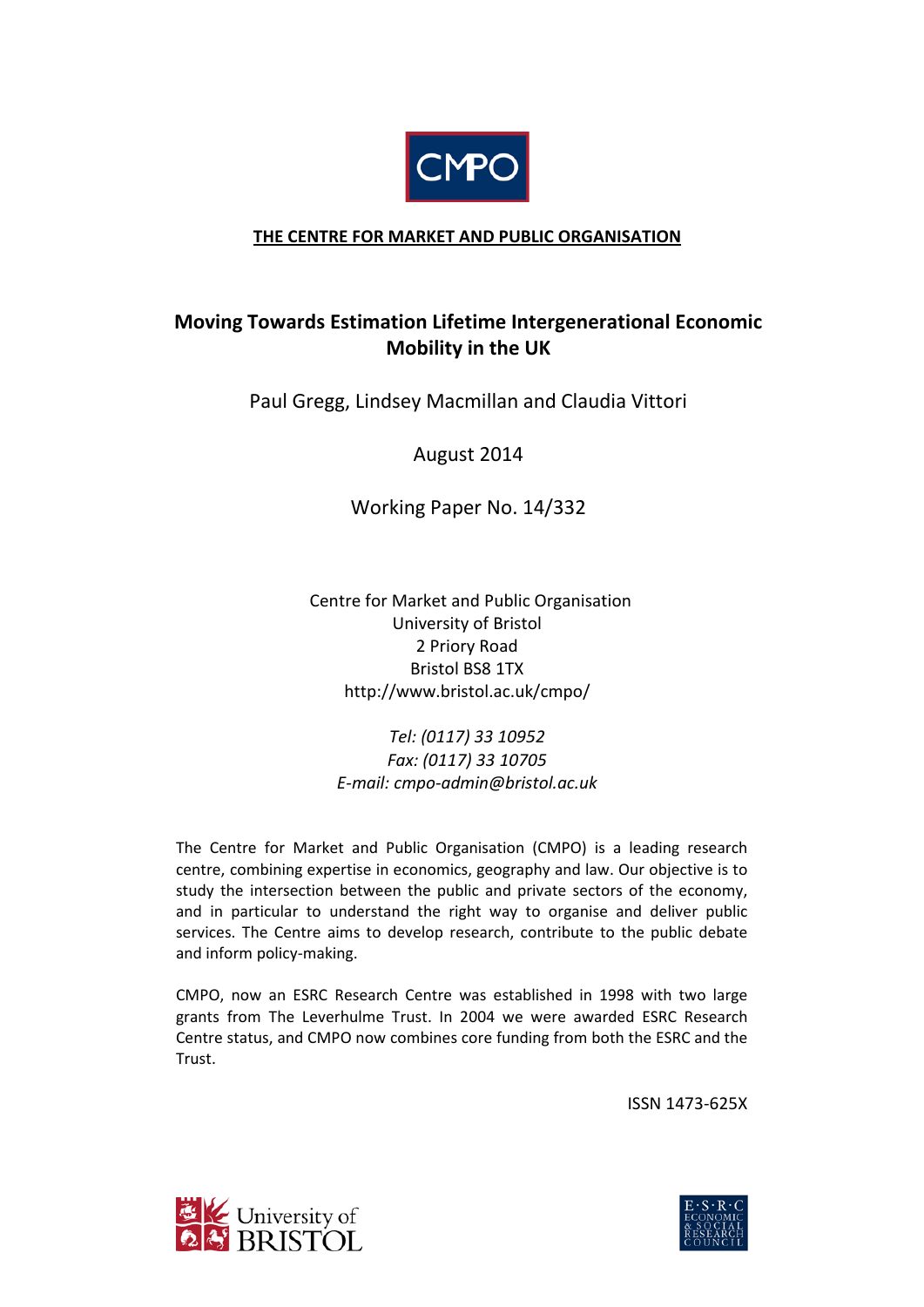# **Moving Towards Estimating Lifetime Intergenerational Economic Mobility in the UK**

<sup>[1](#page-1-0)</sup>Paul Gregg, <sup>[2](#page-1-1)</sup> Lindsey Macmillan and <sup>1</sup> Claudia Vittori

<sup>1</sup> Department of Social Policy Sciences and Centre for the Analysis of Social Policy, University of Bath <sup>2</sup><br><sup>2</sup> Department of Quantitative Social Science, Institute of Edication, University of London

### August 2014

### **Abstract**

Estimates of intergenerational economic mobility that use point in time measures of income and earnings suffer from lifecycle and attenuation bias. We consider these issues for the National Child Development Study (NCDS) and British Cohort Study (BCS) for the first time, highlighting how common methods used to deal with these biases do not eradicate these issues. To attempt to overcome this, we offer the first estimates of lifetime intergenerational economic mobility for the UK. In doing so, we discuss a third potential bias, regularly ignored in the literature, driven by spells out of work. When all three biases are considered, our best estimate of lifetime intergenerational economic persistence in the UK is 0.43, significantly higher than previously thought. We discuss why there is good reason to believe that this is still a lower bound.

**Key words:** Intergenerational mobility, schooling, child development **JEL codes:** I20, J62, J24

### **Electronic version: www.bristol.ac.uk/cmpo/publications/papers/2014/wp332.pdf**

### **Address for correspondence** CMPO 2 Priory Road, Bristol BS8 1TX [www.bristol.ac.uk/cmpo/](http://www.bristol.ac.uk/cmpo/) cmpo-admin@bris.ac.uk Tel +44(0) 117 33 10799

#### <span id="page-1-0"></span>**Acknowledgements:**

 $\overline{\phantom{a}}$ 

<span id="page-1-1"></span>We would like to thank participants at the seminars at CASE. University of Stirling, University of Bath and Labour and Education Workshop at /University of Essex and the CMPO/SMCP Commission conference where earlier versions of this paper have been presented. We would also like to thank Jo Blanden and John Jerrim for their helpful comments on previous drafts. This research has been funded under ESRC Grant RC-SP1069.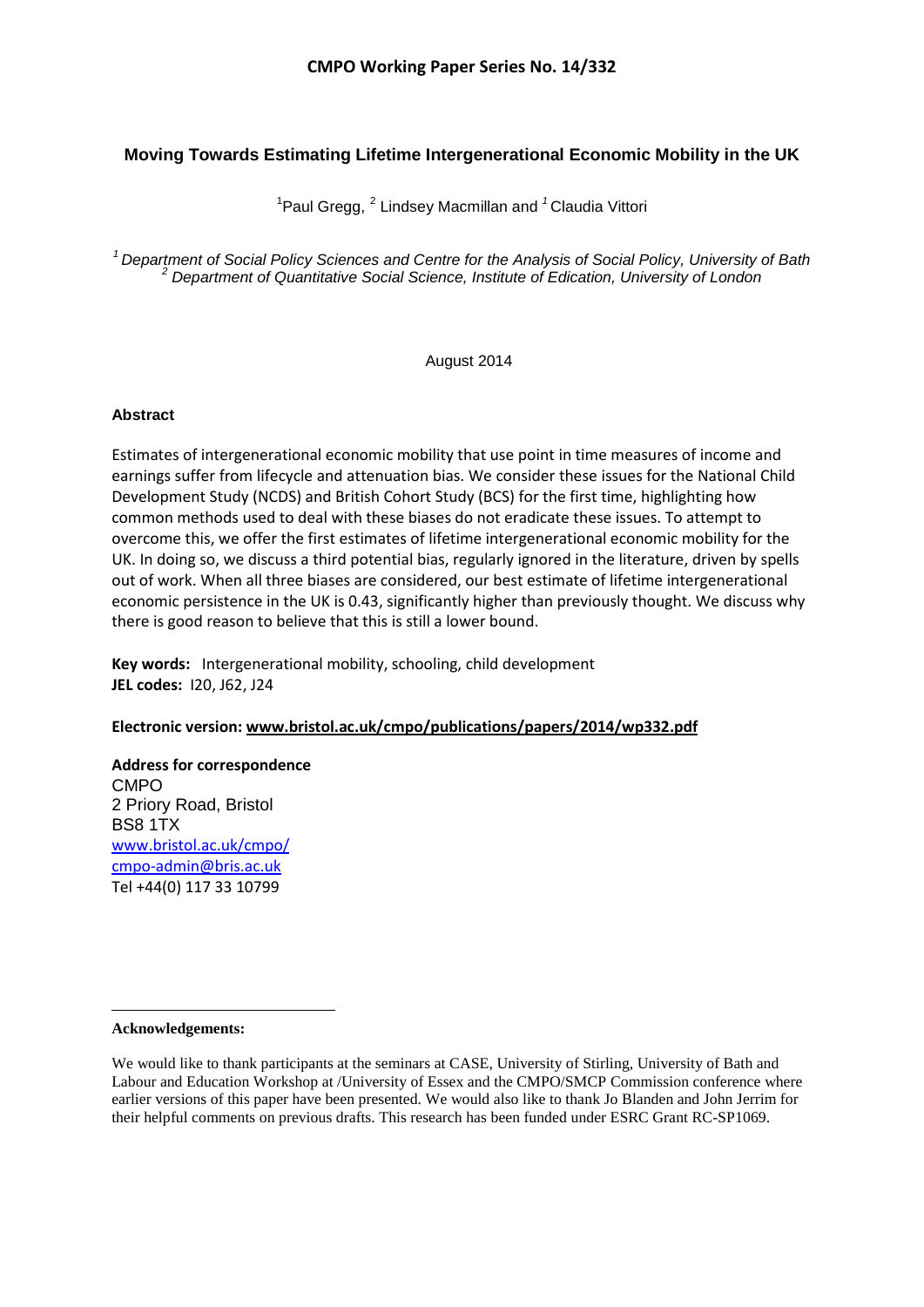## **Moving Towards Estimating Lifetime Intergenerational Economic Mobility in the UK**

Paul Gregg\*, Lindsey Macmillan\*\* and Claudia Vittori\*

August 2014

\* *Department of Social and Policy Sciences and Centre for the Analysis of Social Policy, University of Bath \*\* Department of Quantitative Social Science, Institute of Education, University of London*

### Abstract

Estimates of intergenerational economic mobility that use point in time measures of income and earnings suffer from lifecycle and attenuation bias. We consider these issues for the National Child Development Study (NCDS) and British Cohort Study (BCS) for the first time, highlighting how common methods used to deal with these biases do not eradicate these issues. To attempt to overcome this, we offer the first estimates of lifetime intergenerational economic mobility for the UK. In doing so, we discuss a third potential bias, regularly ignored in the literature, driven by spells out of work. When all three biases are considered, our best estimate of lifetime intergenerational economic persistence in the UK is 0.43, significantly higher than previously thought. We discuss why there is good reason to believe that this is still a lower bound.

Keywords: Intergenerational mobility, schooling, child development JEL codes: I20, J62, J24

#### Acknowledgements:

We would like to thank participants at the seminars at CASE, University of Stirling, University of Bath and Labour and Education Workshop at /University of Essex and the CMPO/SMCP Commission conference where earlier versions of this paper have been presented. We would also like to thank Jo Blanden and John Jerrim for their helpful comments on previous drafts. This research has been funded under ESRC Grant RC-SP1069.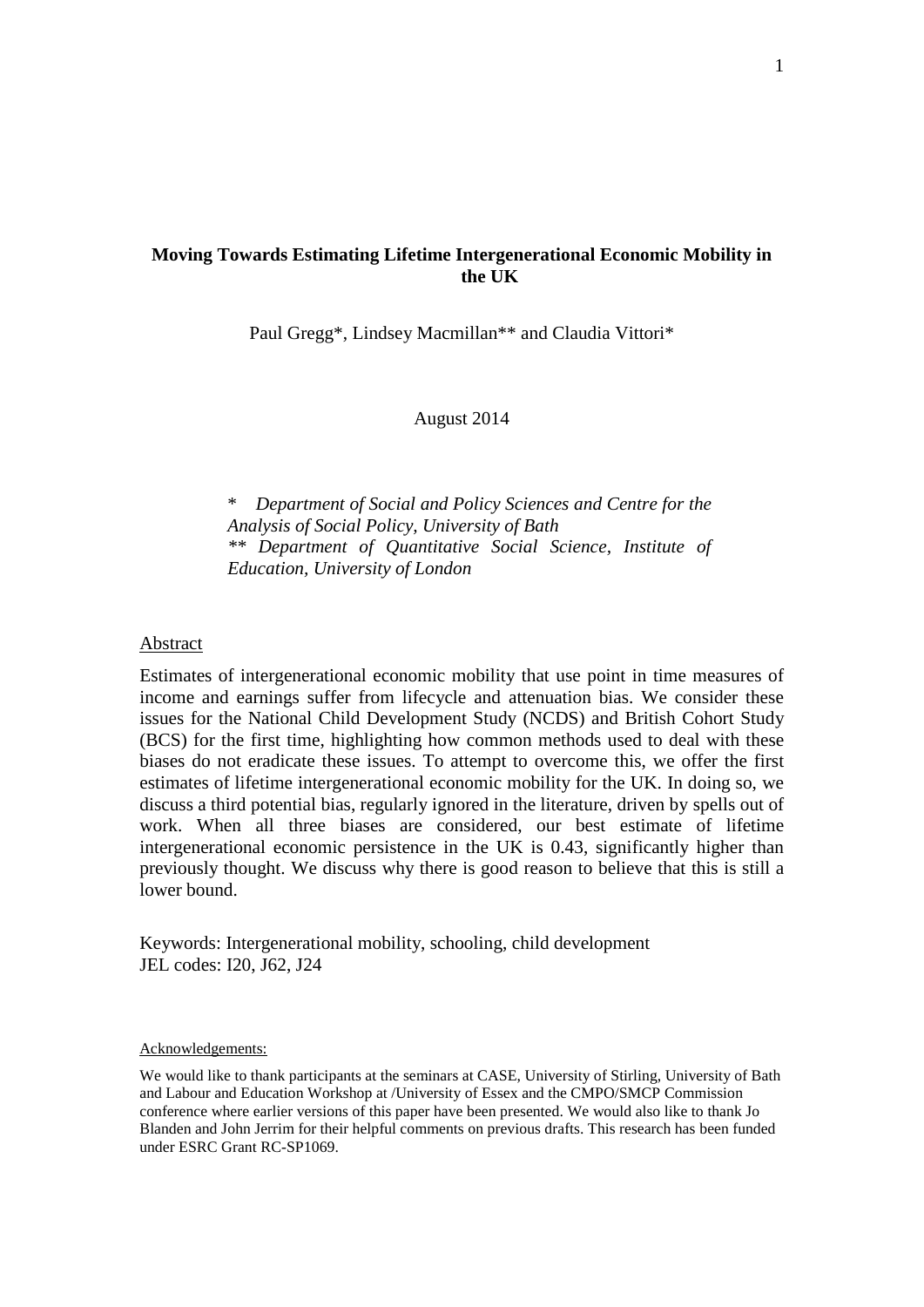### **1. Introduction**

-

Over the last decade or so there has been a major resurgence in research exploring the extent of intergenerational persistence in inequalities. In the UK in particular, intergenerational economic mobility, commonly described as social mobility in the media and by the government, has become a focus of extensive policy debates and government initiatives. This renewed focus on social mobility has been strongly influenced by emerging research findings, with evidence suggesting that the level of mobility in the UK is low by international standards (Corak, 2013, Blanden, 2013). International comparisons of mobility has also spawned what Alan Krueger, former Chair of the Council of Economic Advisers at the White House, has dubbed the "Great Gatsby Curve" which documents the pervasive correlation between income inequality within a generation and the intergenerational persistence in inequality. Looking across time, Blanden et. al. (2004, 2005) found that income mobility levels had fallen in the UK, using two British cohorts, the National Child Development Survey (NCDS) birth cohort of 1958 and the British Cohort Study (BCS) birth cohort of [1](#page-3-0)970<sup>1</sup>. Black and Deveraux (2011) and Jännti and Jenkins (2013) provide a recent review of this and related literatures internationally.

Whilst the literature on intergenerational mobility began by focusing on the association between fathers' lifetime earnings and sons' lifetime earnings, recent studies have moved towards a family-based focus concerning the association between parental resources in childhood and sons' (and indeed daughters') adult economic outcomes (see Jäntti and Jenkins for a full discussion, 2013). In this setting, ideally the degree of intergenerational mobility within a country would be measured as the association between the socio-economic status (SES) of parents throughout a person's childhood and their lifetime earnings as an adult. As such it represents the extent to which adult outcomes mirror childhood circumstances and is an indicator of the persistence of inequality across generations. This is extremely data intensive as it requires a person's entire childhood and working life to be observed. The literature on intergenerational economic mobility therefore approximates lifetime intergenerational

<span id="page-3-0"></span><sup>&</sup>lt;sup>1</sup> Social class mobility has remained constant over time (Erikson and Goldthorpe, 2010). Differences across income and class measures of mobility are likely driven by an increase in within-class inequality (Blanden et. al., 2013).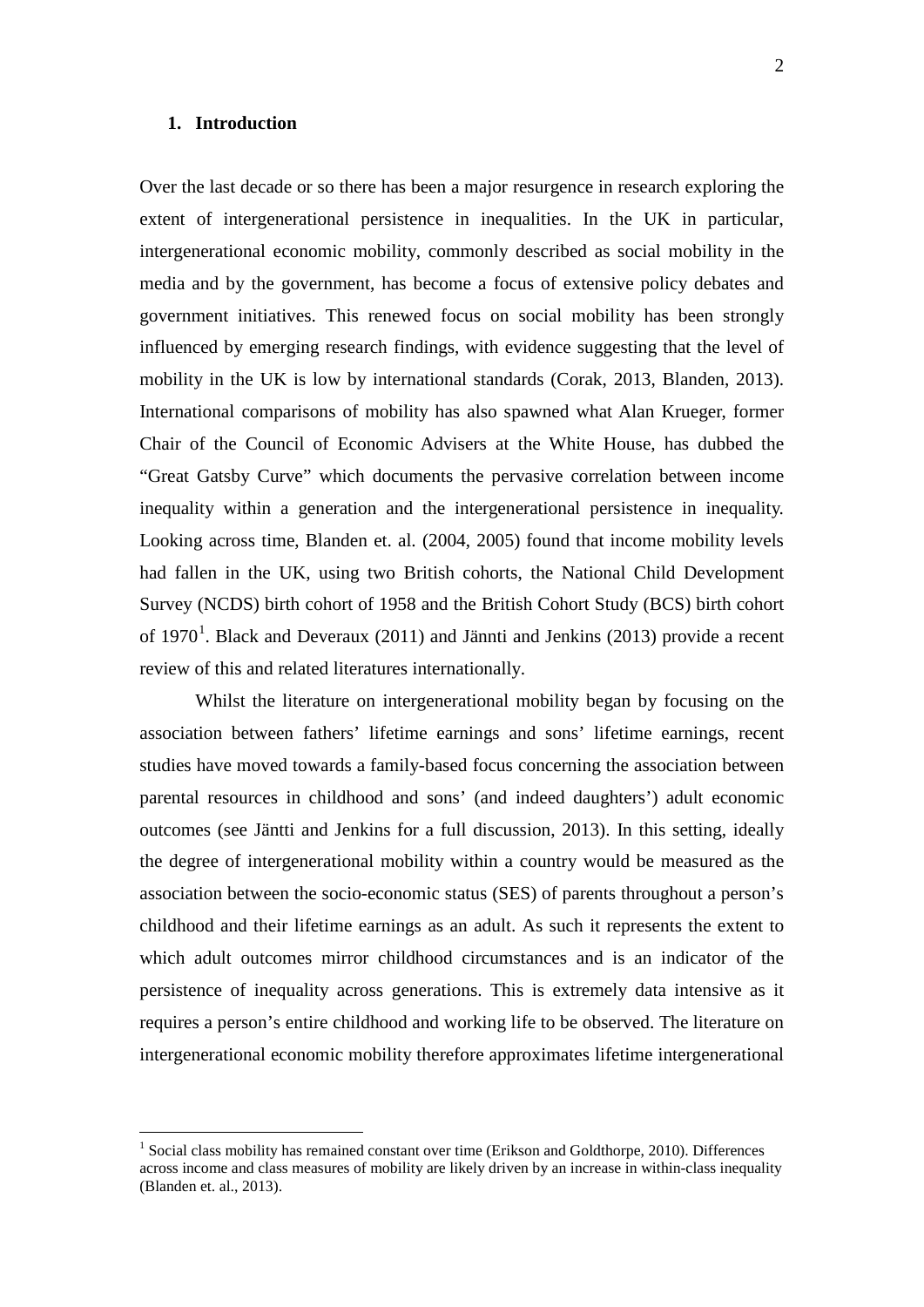mobility with point in time measures. These then are used as proxy indicators for family resources throughout childhood and lifetime earnings.

Within this developing literature two substantive biases have been highlighted that have been shown to have significant impacts on the estimation of intergenerational persistence when using point in time proxy measures: attenuation bias and life cycle bias. Solon (1992) and Zimmerman (1992) noted the existence of attenuation bias in estimates of intergenerational mobility driven by measurement error and transitory variation in incomes measured at a point in time in the parents' generation. The common approach to address this bias is to average over repeat measures in the parents' generation, moving towards a measure of childhood income (see for example Mazumder, 2005). The second approach has been to undertake a two stage process where current income is regressed on parental characteristics, such as education and occupation, which are predictors of longer-term income variation across families. This is the approach used by Dearden et al. (1997) for the UK and has similarities with the two sample two stage approach when family income or fathers earnings are unobserved but characteristics such as education and occupation are observed (Nicoletti and Ermish, 2007, Jerrim et. al., 2014).

Jenkins (1987) drew attention to the issue of lifecycle bias based on the generalised errors in variables model by exploring the relationship between point in time and lifetime earnings. Haider and Solon (2006), Grawe (2006) and Böhlmark and Lindquist (2006) explore the bias comparing current earnings with lifetime earnings although they do not go as far as directly estimating lifetime intergenerational persistence. These studies report that intergenerational elasticities (IGEs) can be consistently estimated by using current earnings at a specific age where current earnings closely predicts lifetime earnings. The specific age is shown by Böhlmark and Lindquist to not be stable across gender, cohorts or countries<sup>[2](#page-4-0)</sup>. More recently, Nyborn and Stuhler (2011) show the validity of this approach rests on an assumption that does not hold in Swedish data.

We use the rich birth cohort studies available in the UK to consider these two biases for the first time in this context. Dearden, Machin and Reed (1997) are the only UK study to previously consider the likely impact of attenuation bias on estimates of intergenerational persistence. Given the timing of the study they were restricted to

<u>.</u>

<span id="page-4-0"></span> $2^{2}$  Bohlmark and Lindquist (2006) estimate that this bias is zero at age 36 for Sweden and 38 for the US.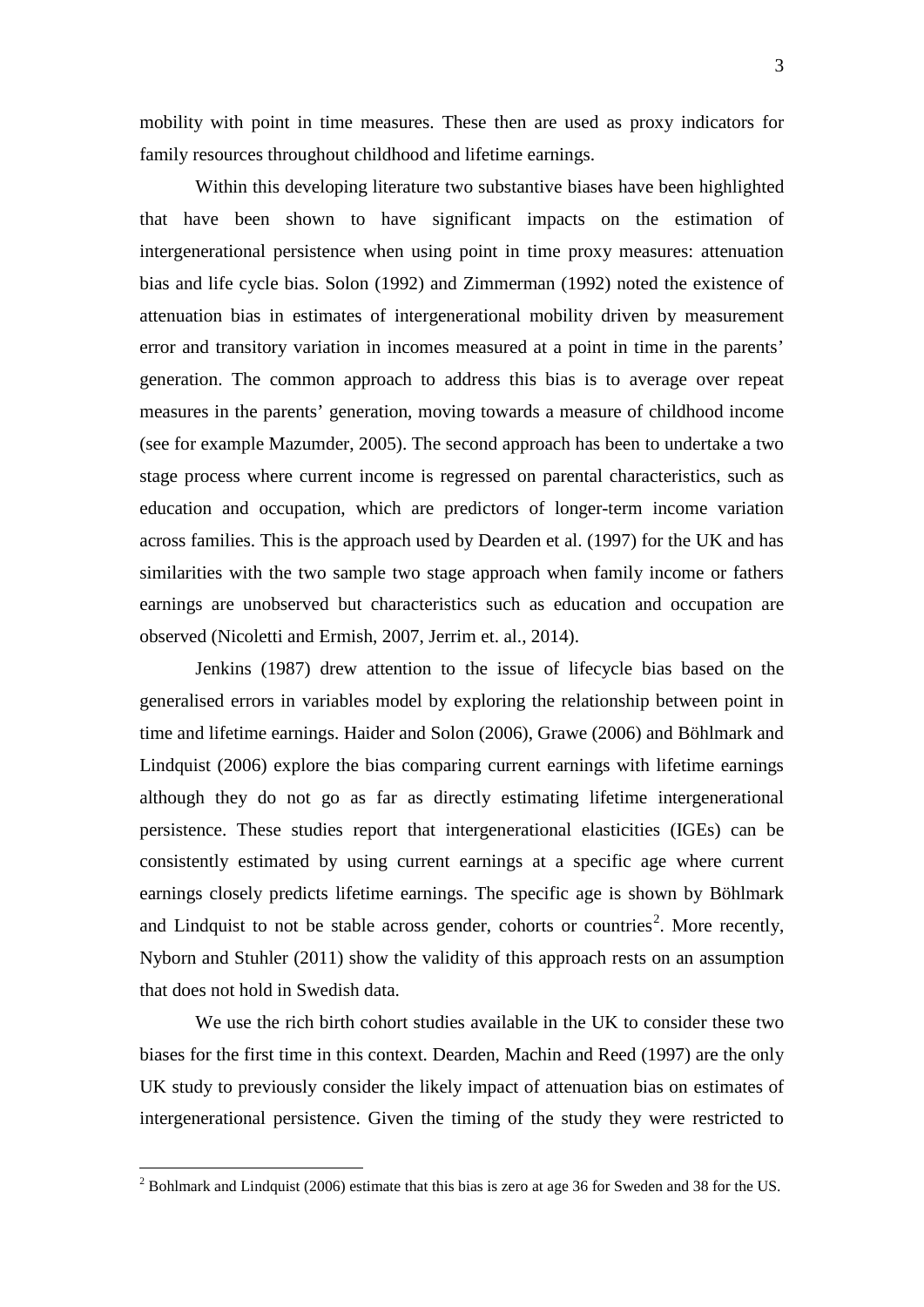using the problematic two-stage approach rather than the more commonly used averaging across income measures. We present the first estimates using this less problematic way of dealing with measurement error for the first time. No studies have yet explicitly considered the likely role of lifecycle bias on estimates of intergenerational economic mobility in the UK, beyond using measures based on data from ages where the bias is likely to be low based on international studies.

The implication of these existing biases, which are likely to be variable across populations and time, is that estimates of IGEs based on point in time measures as proxies for lifetime measures are likely to understate current estimates of mobility. Moving to estimating the IGE using actual lifetime measures of earnings is important to understand the full extent of persistence in inequalities across generations. We are the first to move towards estimating lifetime intergenerational economic mobility in the UK. More widely, only Nybom and Stuhler (2011) using Swedish administrative tax record data consider lifetime measures in both generations. Dahl and DeLeire (2008) and Mazumder (2005) and Chetty et al. (2014) for the US and Gregg et al. (2013) for Swedish data explore lifetime earnings/income measures for the parent generation only.

Moving towards lifetime estimates of sons' earnings enables us to consider an important issue for the first time in the intergenerational literature: the impact of spells out of work. Previous estimates based on point in time measures have excluded those who have zero earnings at the time of observation. Those who are out of work are therefore excluded from many of the estimates of IGEs so well known in the literature. Yet when considering lifetime earnings, periods out of work clearly matter. Since the mid-1970s employment rates of working age men in the UK, at cyclical peaks, have fallen from around 95% to 80% meaning that for recent cohorts, periods of non-employment will be materially important to lifetime earnings. Those who experience substantial periods out of work are, perhaps unsurprisingly, disproportionately drawn from those with poorer family backgrounds. We show that the exclusion of workless individuals from point in time measures of earnings creates a small bias due to sample selection. More importantly, we also show that including periods out of work in a measure of lifetime earnings highlights a materially important third source of bias when estimating IGEs using point in time proxy measures.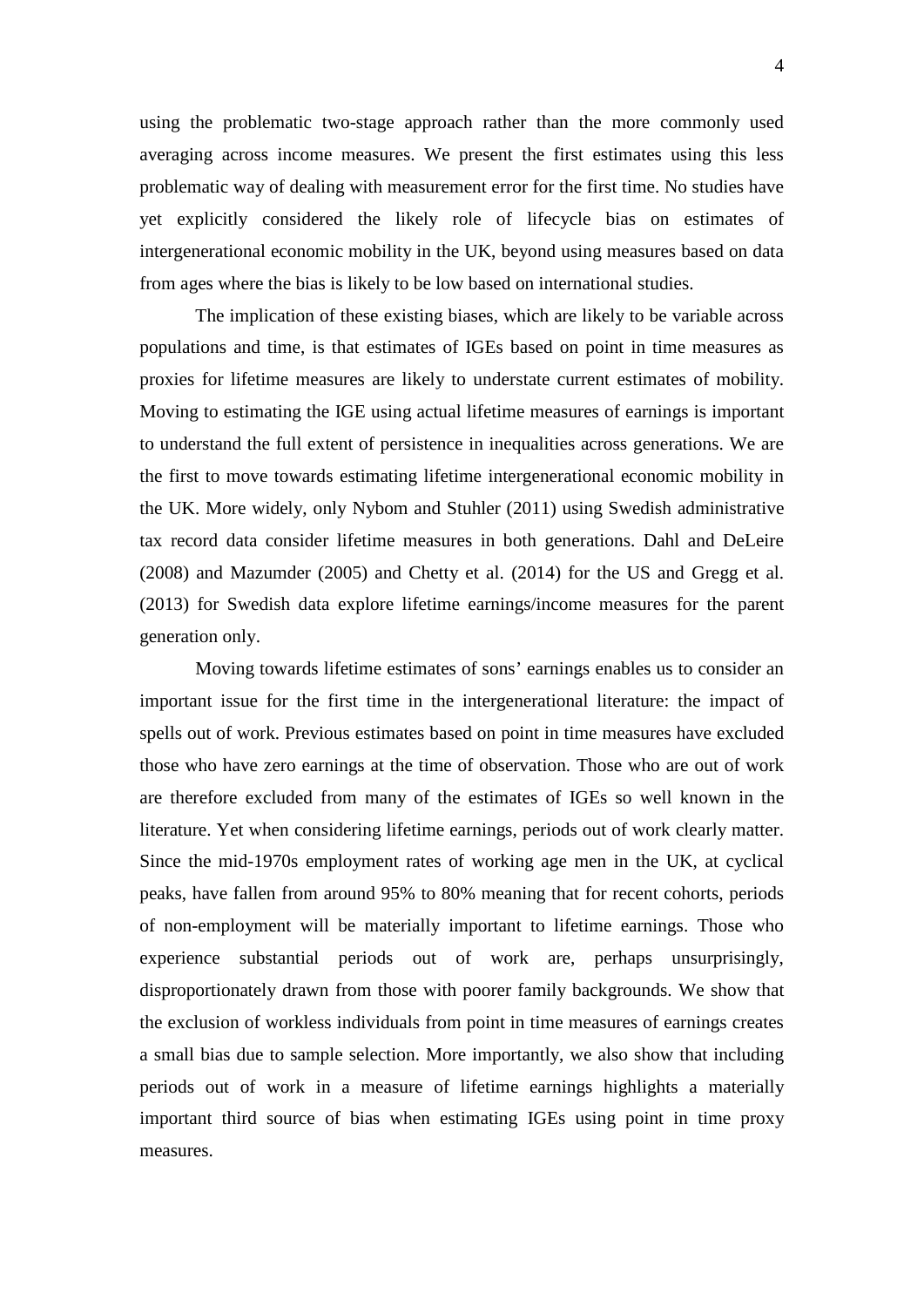When taking the three measurement issues combined, we find that raw estimates of intergenerational economic mobility understate persistence across generations with an order of magnitude of 25 percentage points based on sons' earnings reported in their early 30s (as in Blanden et al. 2004). The extent of intergenerational economic mobility in the UK has been substantially understated to date. In the next section we lay out our modelling approach in more detail and in section 3 we discuss our data. Section 4 presents our results before we end with some brief conclusions.

#### **2. Methodology**

The ideal estimate of the intergenerational elasticity (IGE) as a measure of persistence would measure the relationship between the log of lifetime earnings of an individual in adulthood  $(y_i^{son^*})$  and the log of earnings of the father or income of the parents of the individual throughout childhood  $(y_i^{parent^*})$  as shown in (1).

$$
y_i^{son^*} = \alpha + \beta y_i^{parent^*} + u_i
$$
 (1)

In an OLS regression, the estimated coefficient  $\hat{\beta}$  therefore gives the IGE or the association between parental resources during childhood and the individual's lifetime adult earnings.

Conceptually the joint distribution of parents' and children's incomes can be separated into two components: (1) the joint distribution of parents' and children's ranks, formally known as the copula of the distribution, and (2) the marginal distributions of parent's and children's incomes (Chetty et al. 2014). The marginal distributions reflect the degree of inequality within each generation, typically measured by the Gini coefficient. The standard IGE combines the marginal and joint distributions, capturing both the extent of re-ranking across generations (whether the children who came from rich families are still the richest in adulthood) and the spread of the income distributions between the rich and the poor (inequality). If the income distributions are represented by a ladder, re-ranking describes people switching rungs on the ladder and inequality describes how far apart the rungs of the ladder are. A number of alternative measures of mobility including rank-rank coefficients and the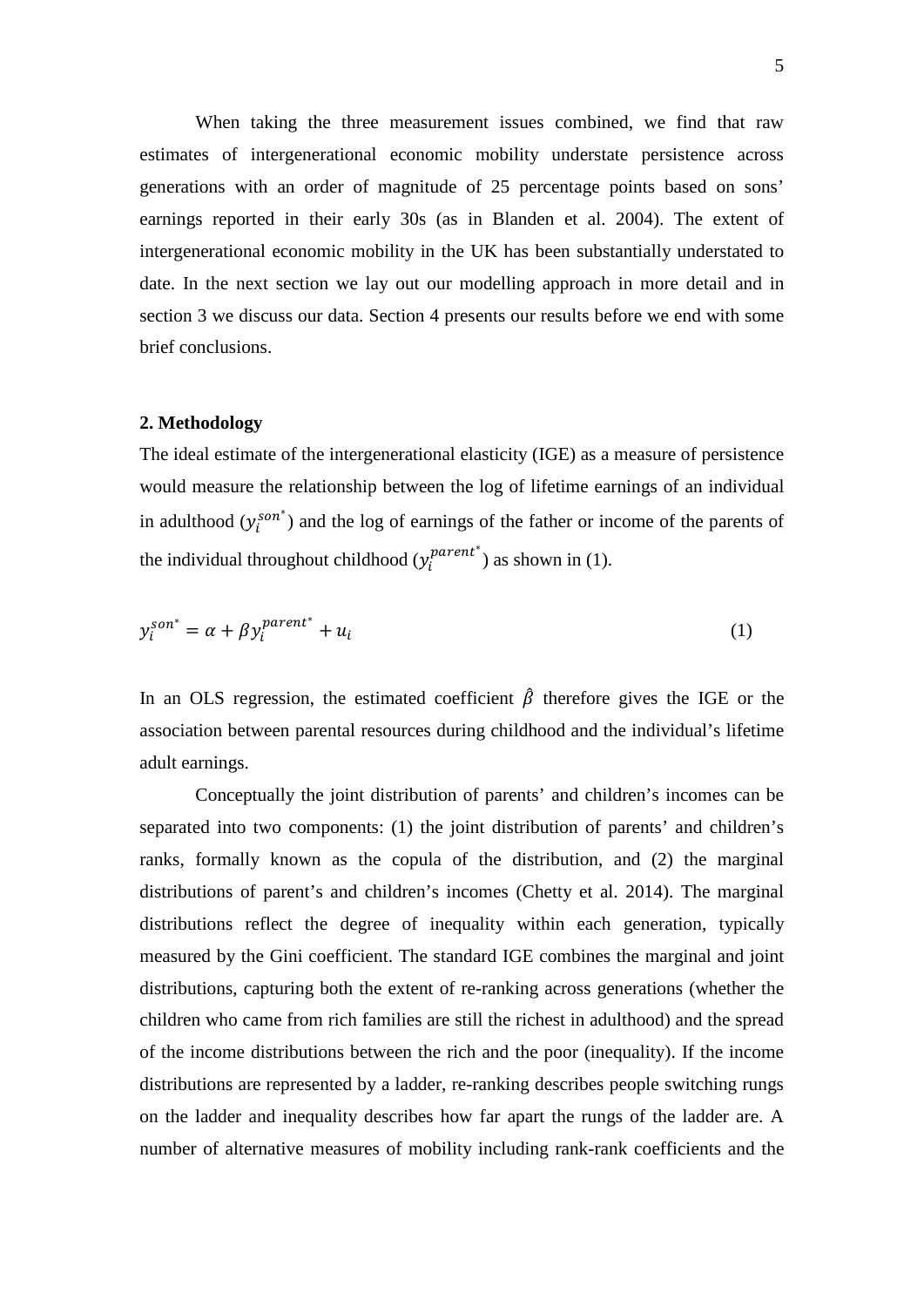quintile transition matrices present estimates of mobility based purely on the reranking of individuals across generations, ignoring the inequality component.

We estimate rank-rank coefficients as in (2) to contrast estimates of the extent of re-ranking across generations to the combined IGE where inequality across income distributions is also considered. We can therefore assess the extent to which our measures are driven by the ordering of individuals within the joint distribution or the extent of inequality within the marginal distributions.

$$
(Rank y_i^{son^*}) = \alpha + \beta'(Rank y_i^{parent^*}) + u_i
$$
\n(2)

Combining the evidence on both measures therefore offers useful information about what is driving changes in mobility by comparing the extent of re-sorting that occurs across generations and the extent to which inequalities are passed across generations.

### *Point-in-time estimates of intergenerational economic mobility*

Due to data limitations, much of the previous literature in the UK and elsewhere has estimated intergenerational mobility based on measures of parental income in childhood and adult earnings observed at one point in time. Therefore instead of observing the desired measure of parental income across childhood  $(y_i^{parent^*})$  or sons' lifetime earnings  $(y_i^{son^*})$  we observe point in time proxies for these  $(y_{it}^{parent}, y_{it}^{son})$  which deviate from the lifetime concepts through an error term which captures both reporting errors and short-term transitory fluctuations.

$$
y_{it}^{parent} = y_i^{parent^*} + \epsilon_{it}
$$
 (3)

$$
y_{it}^{son} = y_i^{son^*} + \varepsilon_{it}
$$
 (4)

### *Lifecycle bias*

A substantive measurement issue, highlighted by Jenkins (1987), is that there is considerable heterogeneity in earnings trajectories over the lifecycle which vary by family background. Haider and Solon (2006), Grawe (2006) and Böhlmark and Lindquist (2006) show that if earnings are measured too early in the lifecycle, current earnings will understate true lifetime earnings. This will therefore lead to us understating the true IGE. Focusing on the sons earnings for notational simplicity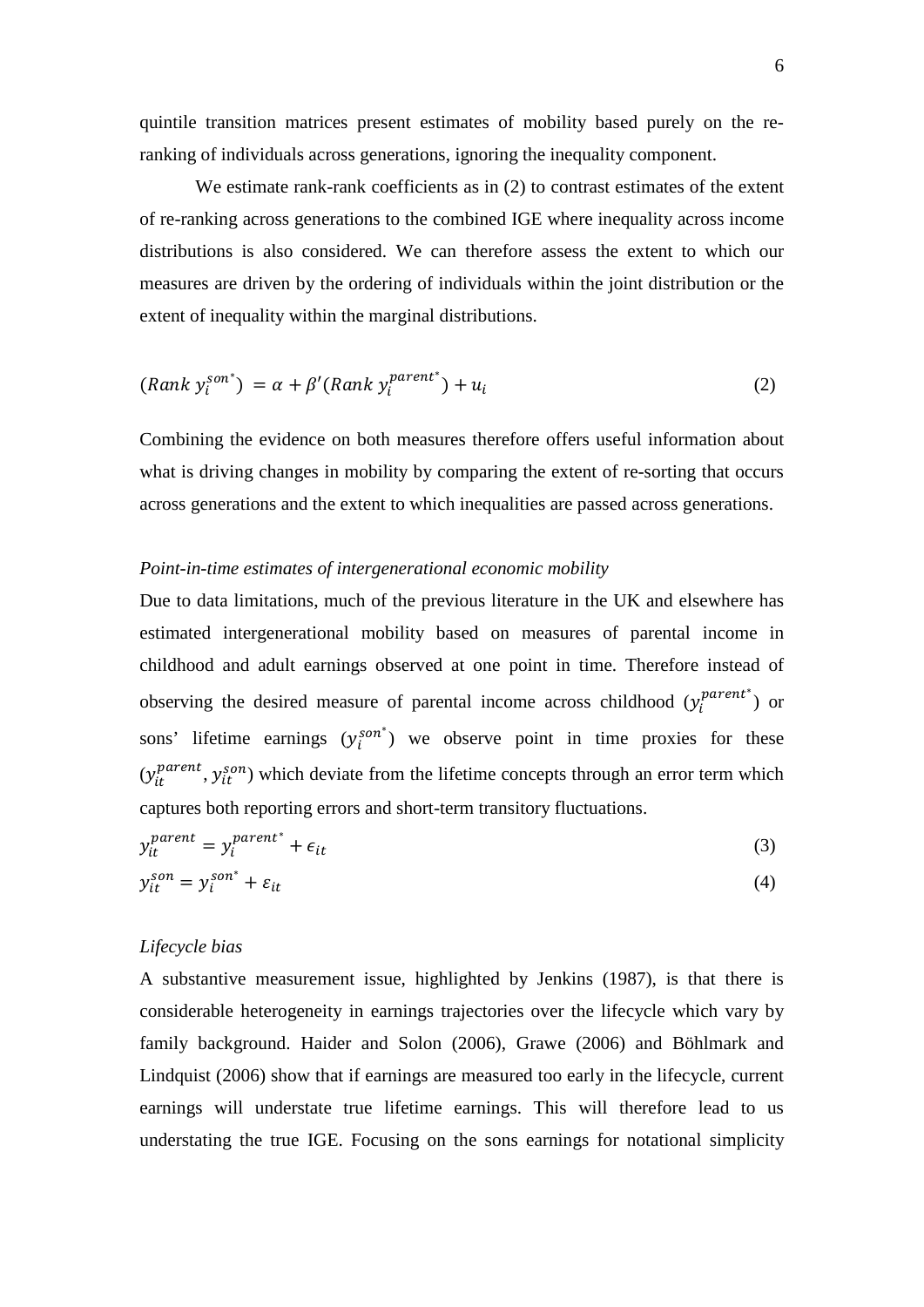(although lifecycle bias affects both measures) a measure of son's earnings at a point in time varies from the lifetime earnings across the lifecycle by some parameter,  $\lambda_t$ 

$$
y_{it}^{son} = \lambda_t y_i^{son^*} + \varepsilon_{it}
$$
 (5)

Assuming no error in the parental income variable, we estimate

$$
y_{it}^{son} = \alpha + \beta y_i^{parent^*} + e_{it}
$$
 (6)

Our estimate  $\hat{\beta}$  therefore varies from the true  $\beta$  as:

$$
plim\hat{\beta} = \frac{Cov(\beta y_i^{p^*} + e_{it} y_i^{p^*})}{Var(y_i^{p^*})}
$$
 and  $e_{it} = \lambda_t (\beta y_i^{p^*} + u_i) + \varepsilon_{it} - \beta y_i^{p^*}$  so  
\n
$$
plim\hat{\beta} = \lambda_t \beta + \text{Corr}(y_i^{p^*}, \varepsilon_{it}) \sigma_{\varepsilon_{it}} / \sigma y_i^{p^*}
$$
\n
$$
(7)
$$

When  $\lambda_t = 1$ ,  $\hat{\beta}$  provides a consistent estimate of  $\beta$  provided that Corr $(y_i^{p^*}, \varepsilon_{it}) = 0$ , which is assumed in the aforementioned studies.

An important point to note here is that  $\lambda_t$  is a population estimate that is related to the shape of age-earnings profiles which are likely to vary across country, cohort and time (Böhlmark and Lindquist, 2006). Further, Nybom and Stuhler (2011) use Swedish tax record data to show that the assumption  $Corr(y_i^{p^*}, \varepsilon_{it}) = 0$  does not hold and even small deviations renders the estimated  $\hat{\beta}$  inconsistent at the point where  $\lambda_t = 1$ .

Due to these issues with proxying lifetime earnings with a point in time measure we take the approach of estimating intergenerational persistence directly at various points across the lifecycle to show how the estimated  $\hat{\beta}$  evolves. This provides direct evidence on the shape of the relationship as individuals' age for two cohorts of data in the UK for the first time.

### *Measurement error*

The second substantive measurement issue discussed in previous research is that at any point in time family income measure is likely to be measured with error and includes unobserved transitory shocks as shown in equation (3) (see Solon, 1992, Zimmerman, 1992). In this setting, assuming no error in the sons' earnings measure we therefore estimate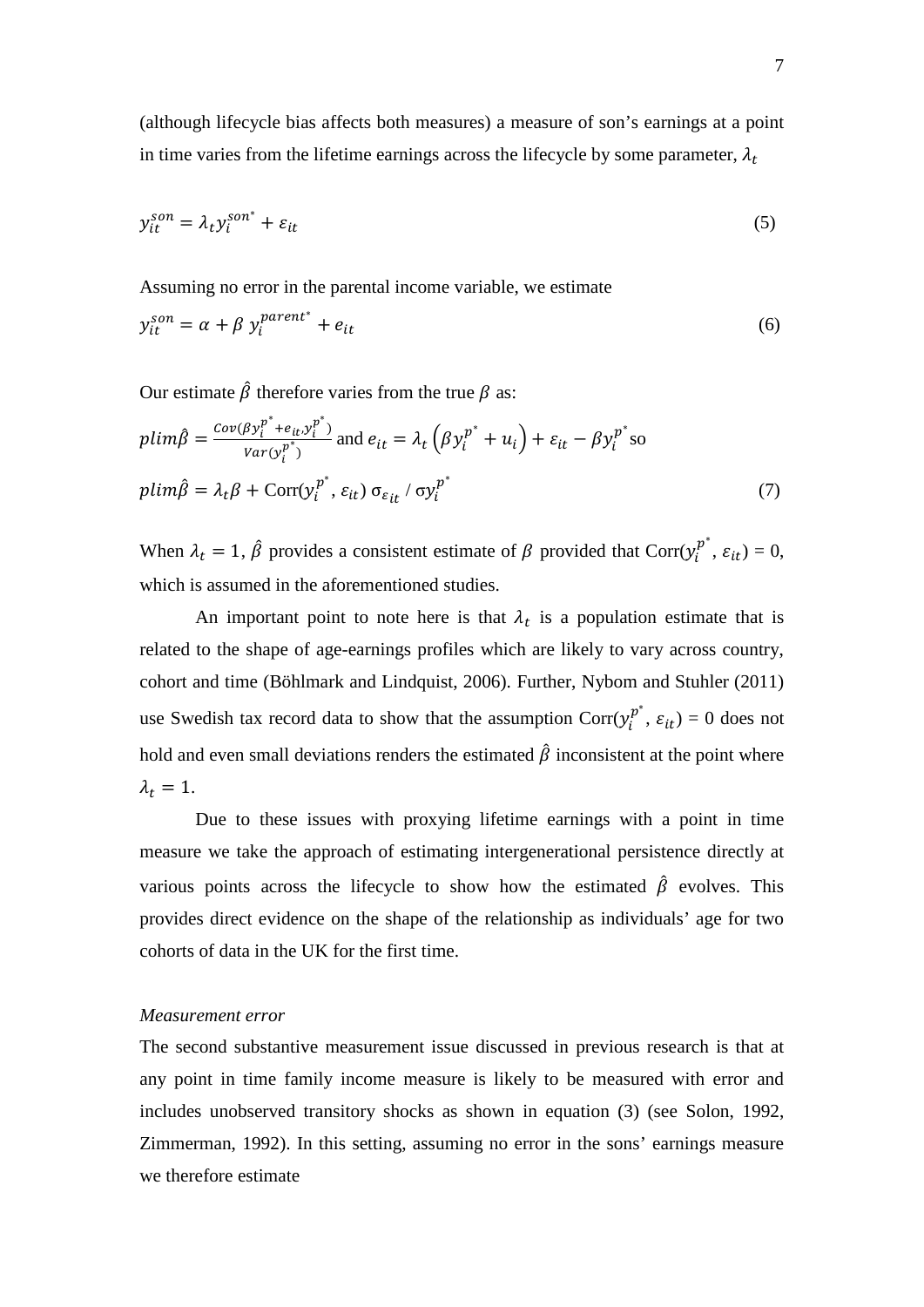$$
y_i^{son^*} = \alpha + \beta y_{it}^{parent} + e_{it}
$$
 (8)

Assuming this measurement error is classical as is typical in this literature<sup>[3](#page-9-0)</sup>, our estimate  $\hat{\beta}$  therefore varies from the true  $\beta$  as:

$$
plim\hat{\beta} = \frac{Cov(y_{it}^p, \beta y_{it}^p + e_{it} - \beta \epsilon_{it})}{Var(y_i^{p^*})}
$$
 so  

$$
plim\hat{\beta} = \beta \frac{\sigma_y^2 p}{\sigma_y^2 p + \sigma_\epsilon^2}
$$
 (9)

The OLS estimate therefore gives a lower bound estimate of the true IGE. Solon (1992) introduced the idea of using average income across a number of observations to minimise, although not eradicate, the attenuation bias caused by classical measurement error. Mazumder (2005) illustrates that the higher the number of income observations available, the more likely that the measurement error is eradicated. Gregg et. al. (2013) explore this using Swedish administrative data and find that estimates using fewer income observations can deliver up to 80% of the true IGE if the income observations are measured a number of years apart, hence breaking the serial correlation in error across adjacent income observations. Using a more recent cohort of data with two observations of family income measured six years apart, we can apply this method of reducing attenuation bias to UK data for the first time, avoiding the issues with the two stage method used previously and discussed in detail in Dearden, Machin and Reed (1997).

Both measurement issues have two aspects that can be conceptually separated and developed analytically. Measurement error and lifecycle bias will reflect both positional inaccuracy and scale mis-measurement. Using our description of income distributions as a ladder, positional inaccuracy relates to people being placed on the wrong rungs on the ladder and scale mis-measurement relates to wrongly measuring how far apart the rungs of the ladder are. Taking lifecycle bias as an example, if we observe earnings before a person has realised the full returns to their education, this can lead to placing them lower in the distribution than will occur some years later when their earnings have matured: positional inaccuracy. In addition the scale of

<u>.</u>

<span id="page-9-0"></span><sup>&</sup>lt;sup>3</sup> See Blanden et. al. (2013) for a discussion of non-classical measurement error in this context.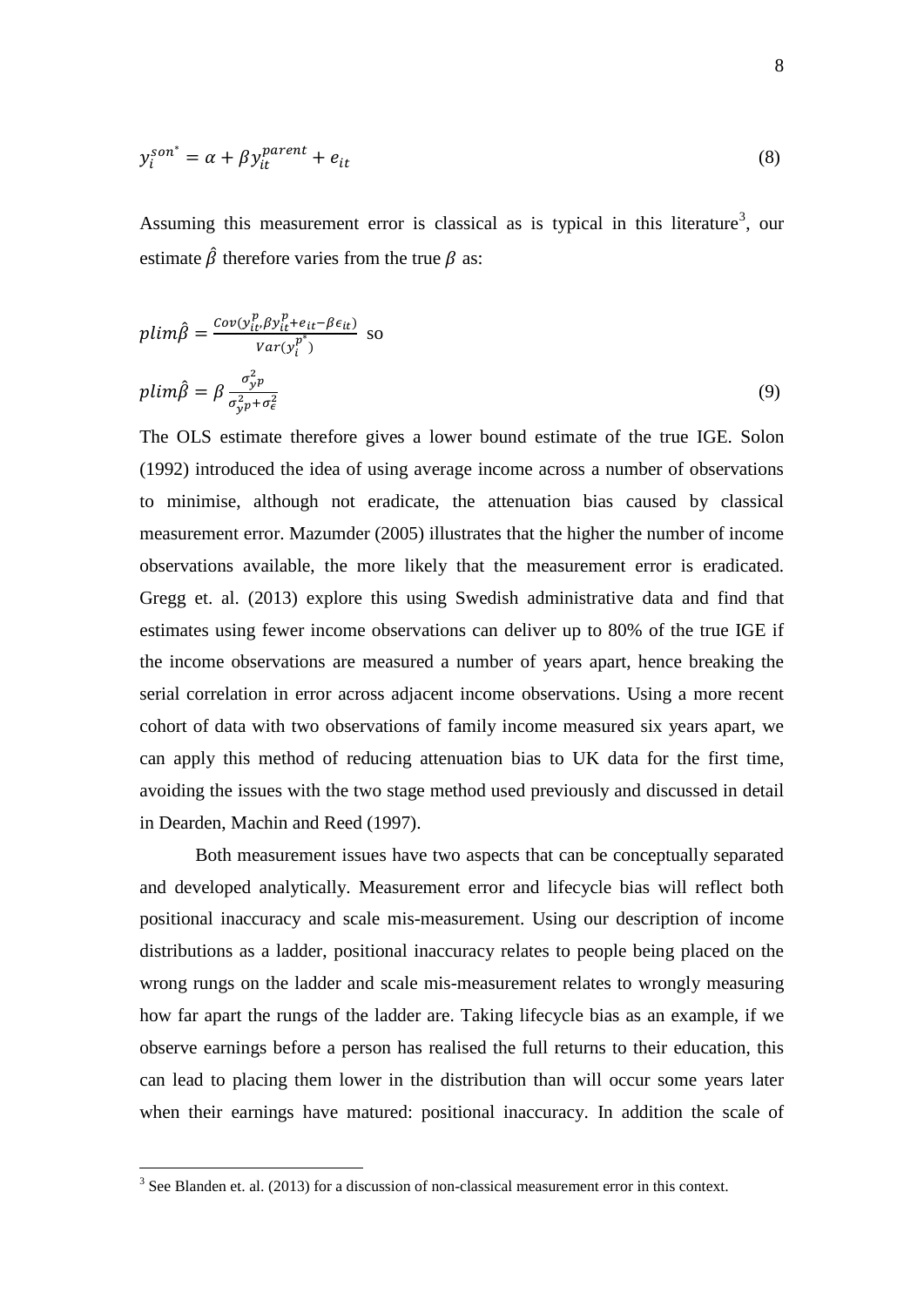earnings gaps between the less and better educated will be understated: scale mismeasurement. The same applies to measurement error or transitory income shocks.

The alternative estimation approach we adopt utilising rank based estimation removes the issue of scale mis-measurement (inequality) from the picture and just leaves the positional accuracy concern. By comparing the IGE regression coefficients to the rank-rank coefficients throughout our analysis we can therefore comment on the relative effects of scale measurement and positional accuracy from both types of bias. A priori we would expect the two biases discussed here to be smaller in magnitude in the rank based measure, especially lifecycle bias which we expect to be driven by the earnings gaps between high and low educated individuals rather than the rank ordering.

### *Lifetime intergenerational economic mobility*

<u>.</u>

Given the issues discussed with point in time measures of incomes, a central contribution of this paper is to attempt to estimate lifetime intergenerational economic mobility in the UK for the first time. We therefore estimate as close to equation (1) as we have ever been in the UK, estimating the association between the log of lifetime earnings in the second generation and the log of parental resources in childhood by taking an average across earnings measures across individuals' lifetimes (details in section 3 below). In doing so, we highlight a major restriction of previous research: the inability to capture mobility trends for individuals that are workless<sup>[4](#page-10-0)</sup>.

Previous literature using the UK birth cohorts finds a causal impact of youth unemployment spells on wages and employment twenty years later (Gregg, 2001 and Gregg and Tominey, 2005). Macmillan (2014) illustrates that workless spells are not random across generations – individuals who experience spells out of work are more likely to come from workless (and therefore more disadvantaged) backgrounds. Previous estimates of the IGE based on point in time earnings are likely to be further understating intergenerational persistence then by excluding those who we do not observe earnings for at a point in time because they are out of work due to this third, often unmentioned, workless bias.

<span id="page-10-0"></span><sup>4</sup> Indeed, estimates of life-cycle bias based on current vs. lifetime earnings in the existing literature also exclude individuals who have zero earnings in any given year (although we note that individuals who are out of work for part of the year will be included in the US and Scandinavian analyses as annual earnings is widely used).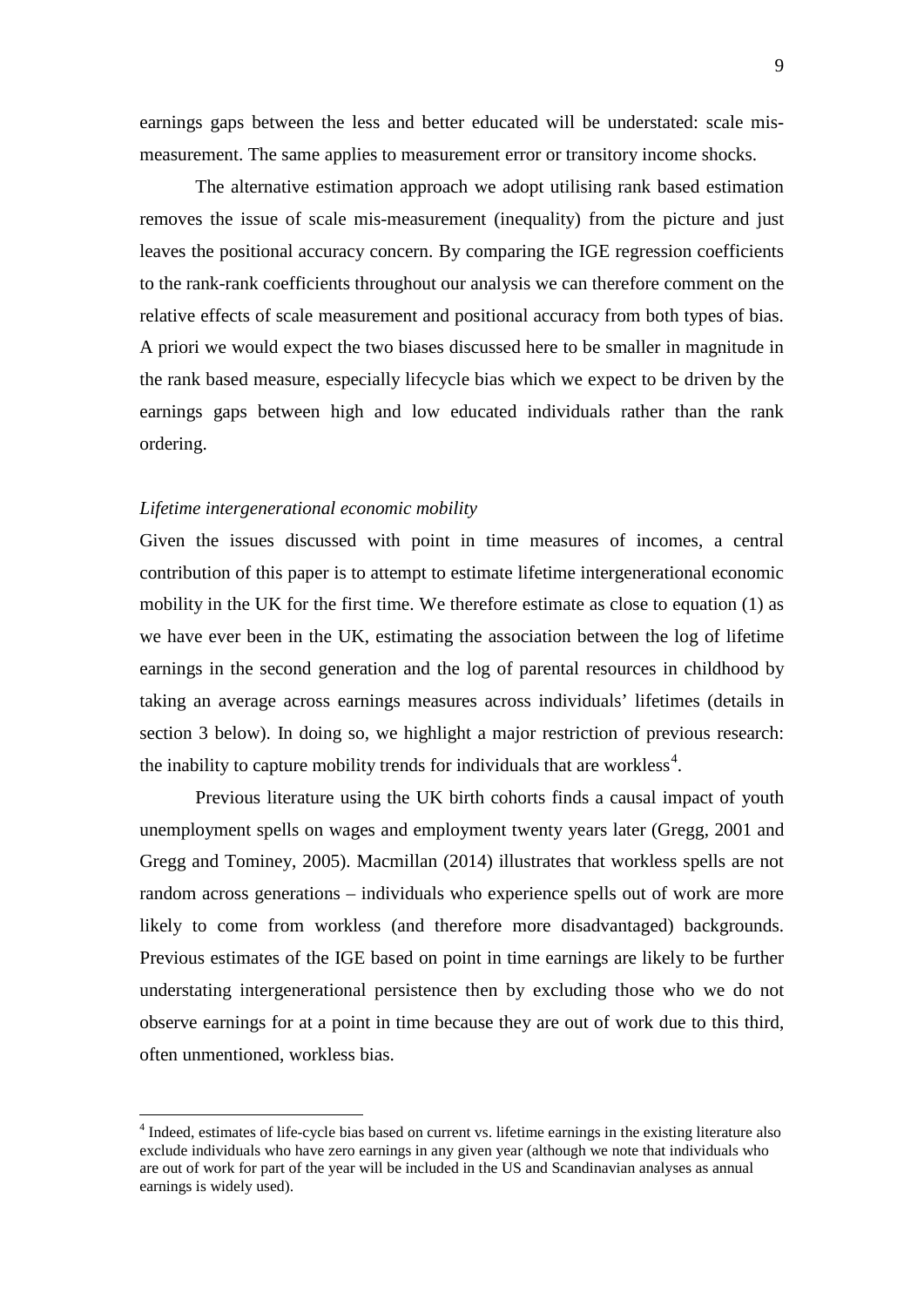When measuring lifetime earnings, we therefore consider the implications of including periods out of work as genuine income shocks to the cohort member. A methodological issue is what to assign those who are workless as a replacement value for their earnings during period out of work. We compare and contrast three alternative methods here: zero earnings, welfare benefits as earnings replacement and wages foregone.

Through the IGE we are trying to estimate differences in lifetime opportunities. Here then employment and earnings are important in their own right, not just as sources of income. There is therefore value in showing both lifetime earnings including zero earnings (observed employment shocks to earnings) and lifetime earnings where benefits replace earnings (a resource-based measure). Measuring spells out of work as zero earnings represents the true earnings value received by those who are out of work. Yet this may not be a true representation of the individual's available resources and significantly increases inequality in the earnings distribution. It is therefore likely to overstate the true impact of worklessness on lifetime earnings for the IGE as this is sensitive to inequality.

The second method, earnings replacement, imputes the average benefit level available at the time of the workless spell. This is our preferred measure as this is more representative of available resources and mirrors the measure of resources (family income) used in the first generation. This may of course overstate family resources if not everyone who is out of work claims benefits and understate family resources if those who are out of work are claiming a more generous benefit such as disability allowance.

The third method, wages foregone, represents the earnings that we might expect the individual to earn if they were in employment. This is estimated using a selection model which predicts labour market participation based on self-reported health and previous labour market attachment (see Data Appendix). This method is likely to understate the true impact of worklessness on lifetime earnings or incomes as this measures the lifetime potential earnings if the person was always in work rather than actual realised outcomes.

**3. Data**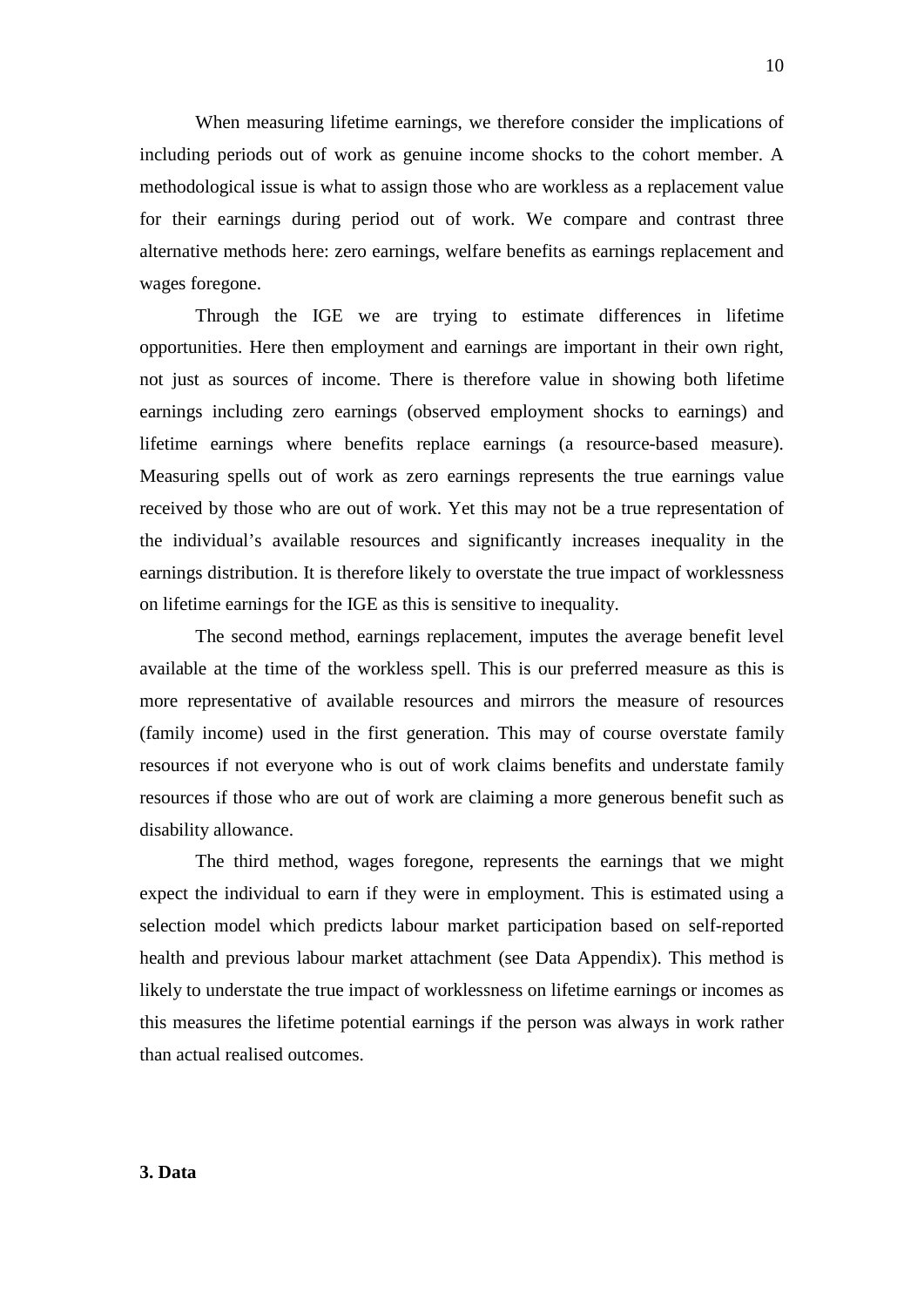We use the two mature British birth cohort studies: the National Child Development Study (NCDS) born in 1958 and the British Cohort Study (BCS) born in 1970. The NCDS obtained data at birth and ages 7, 11, 16, 23, 33, 42, 46 and 50 for children born in Great Britain in a week in March 1958. The BCS originally included all those born in Great Britain in a week in April 1970. Information was obtained about the sample members and their families at birth and at ages 5, 10, 16, 26, 30, 34, 38 and 42. Both cohorts began with around 18,000 children.

### *Parental income*

For the purpose of our study, we need to observe the resources of parents and sons across generations. We focus on sons in this paper, consistent with the vast majority of existing literature, to avoid issues of female labour market participation. We do note that as we move to focus on lifetime earnings including spells out of the labour market, this methodology clearly takes us towards a future study of intergenerational mobility for females. Parental income data is available at age 16 in both of the birth cohort studies. In the NCDS the data is banded for net mother's earnings, net father's earnings and net other income, with an average of the midpoints of all three categories used as a final broadly continuous measure. In the BCS, parental income before taxes and deductions is derived from banded data. We generate a continuous income variable by fitting a Singh-Maddala distribution (1976) to the eleven bands of data using maximum likelihood estimation. This is particularly helpful in allocating an expected value for those in the open top category. A transformation is implemented to the bands from gross to net using information from the Family Expenditure Survey (FES) of 1986 for comparability with the NCDS measure and a child benefit level is imputed based on the observed number of children in the household at age 16. These measures have been used on a number of occasions and a great deal of work has been done already to test their robustness and comparability (see Appendix B, Blanden, Gregg and Macmillan, 2011).

A repeat of income data for another period is not available in the NCDS but is available at age 10 in the BCS and so averaged income from two periods can be constructed for this cohort (a log of the average is taken). As at 16, a continuous measure of family income is derived using a Singh-Maddala distribution on the banded data (seven bands in total). Income at 10 is transformed from gross to net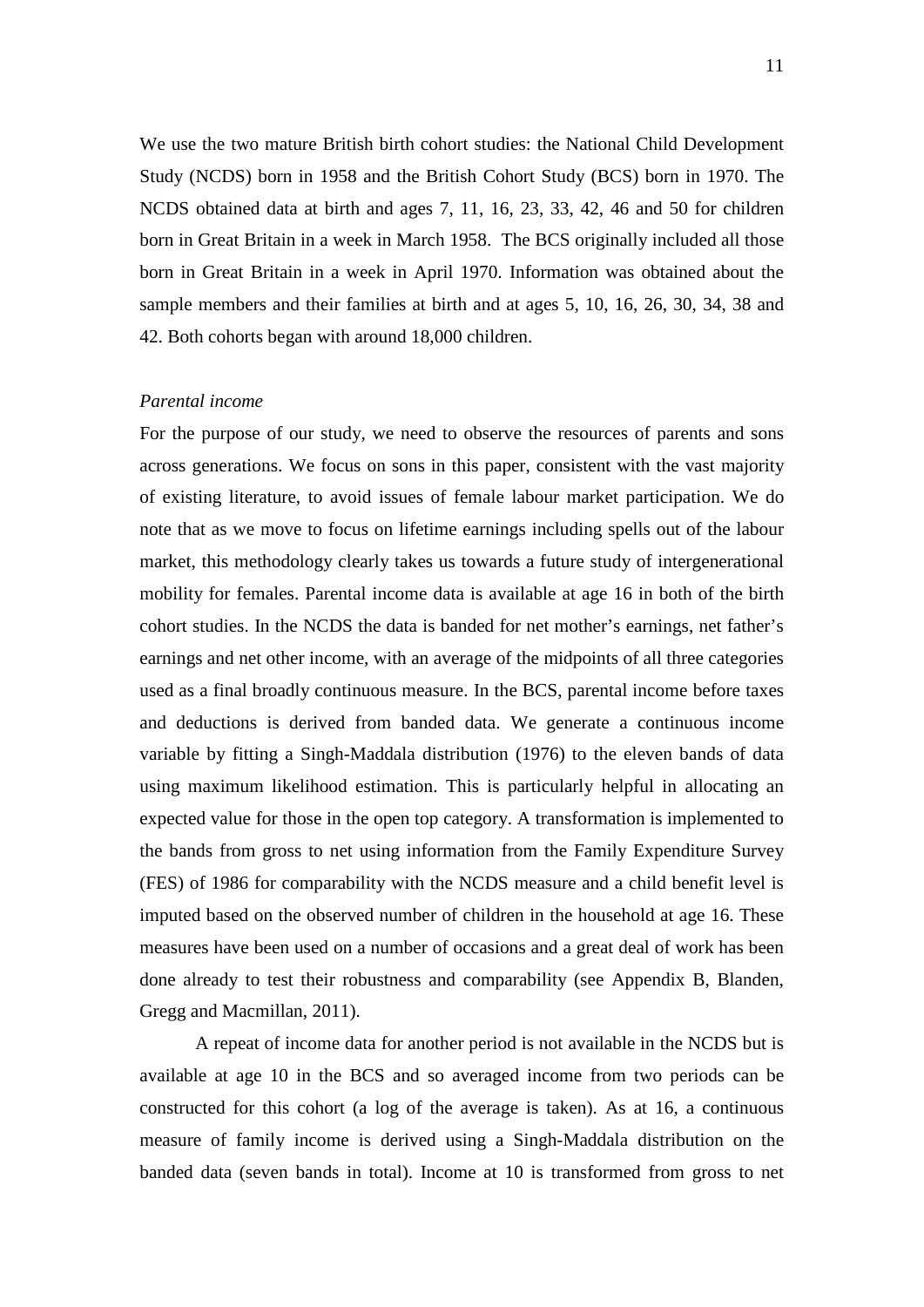using the Family Expenditure Survey (FES) of 1980 and a child benefit level is imputed based on the number of children in the household. Income is deflated to 2000 prices for each measure. If income is missing in one period it is imputed based on income in the other period and differences in the social class, employment status, housing tenure and family composition across the two periods (see Data Appendix for further details). In our final sample we observe at least one income observation for all individuals and two income observations for 47% of our final sample.

#### *Sons' earnings*

<u>.</u>

In the second generation, comparable earnings information for the cohort members is available in the NCDS at age 23, 33, 42, 46 and 50 and in the BCS at age 26, 30, 34, 38 and 42. Questions were asked on the individuals' gross pay and the length of their pay period and comparable monthly measures were calculated from this information. We can therefore observe monthly earnings for the NCDS cohort at various points in time almost across their entire working lives (average age 38). For the BCS cohort we can observe monthly earnings at various points in time across two thirds of their working lives (average age 34). Earnings are deflated to 2000 prices for each observation and the log of this is taken for our measures of earnings at each point in the lifecycle that the cohort members are observed.

To measure lifetime earnings an average is taken across all observed earnings periods and then a log of the average is used as our measure of lifetime earnings. If earnings are missing in any period due to attrition we impute earnings using the approach outlined in Wooldridge (1995) and Semykina and Wooldridge (2010). This panel imputation method predicts earnings based on their earnings in other periods and the observed education level of the cohort member, interacted with time to account for lifecycle bias (see Data Appendix). This has very little impact on our estimates of lifetime intergenerational economic mobility and allows us to increase our sample. Dichotomous imputation variables are included for each observed earnings period to indicate whether the information is observed or imputed.

Given the differential spacing of the earnings observations in the  $NCDS<sup>5</sup>$  $NCDS<sup>5</sup>$  $NCDS<sup>5</sup>$  we impute a linear trajectory for each month between earnings observations in both cohorts before taking an average across all months, essentially creating a weighted

<span id="page-13-0"></span> $5 (23-33 = 10 \text{ year}$  apart,  $33-42 = 9$  years apart,  $42-46$ ,  $46-50=4$  years apart).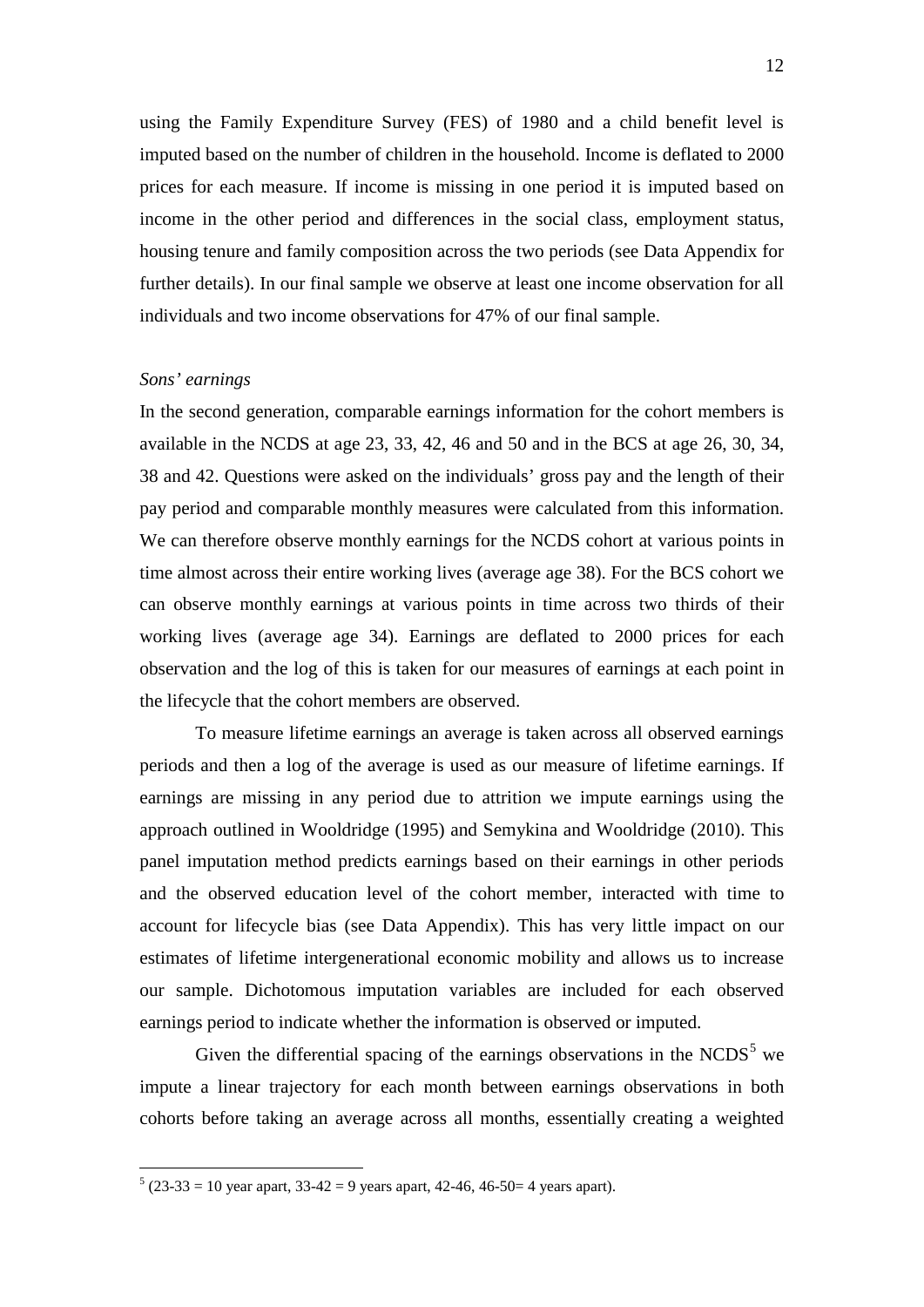average of observed lifetime earnings. We consider three measures of lifetime earnings: the most complete measure of lifetime earnings available in our data from age 23-50 in the NCDS and two comparable measures in the NCDS and BCS from age 26-42.

To account for those without earnings due to periods out of work information from monthly work history data, available in the NCDS and BCS from 16-50 and 16- 42 respectively, is combined with our measure of monthly earnings. If the individual is observed as workless in any given month, their earnings for that month are replaced with a workless value. As discussed in section 2, three alternative values are assigned to those who are observed out of work in any given month: zero, earnings replacement or wages foregone. Earnings replacement is calculated based on the average level of job seekers allowance, income support and incapacity benefits received by cohort members at 42 and 46 in the NCDS and 30 and 34 in the BCS. This is adjusted for inflation and assigned whether the individual claimed any benefit or not<sup>[6](#page-14-0)</sup>. Wages foregone are estimated using a selection model where self-reported health at the time that the cohort member is observed as workless and the previous four years of labour market participation are used to model selection (further details in the Data Appendix).

### *Sample restrictions*

<u>.</u>

For the point in time estimates of intergenerational economic mobility, considering issues of lifecycle and attenuation bias, the sample is restricted as in previous studies to all sons with earnings who are employed but not self-employed, with parental income reported at age 16. When we consider measurement error in the BCS, this restriction is relaxed to those with at least one parental income observation at 10 or 16. The implications of observing either compared to one period of parental income in the BCS are considered in the next section.

Various sample restrictions are explored in the results for estimates of lifetime intergenerational economic mobility. An individual must have at least one income observation in childhood and be observed in the monthly work history data for at least five years to be included in our analysis. If individuals are workless for less than two years, or out of work for two years but in employment for the majority of time

<span id="page-14-0"></span><sup>6</sup> Our imputed values are very close to the average income replacement rates reported by the Institute for Fiscal Studies (IFS).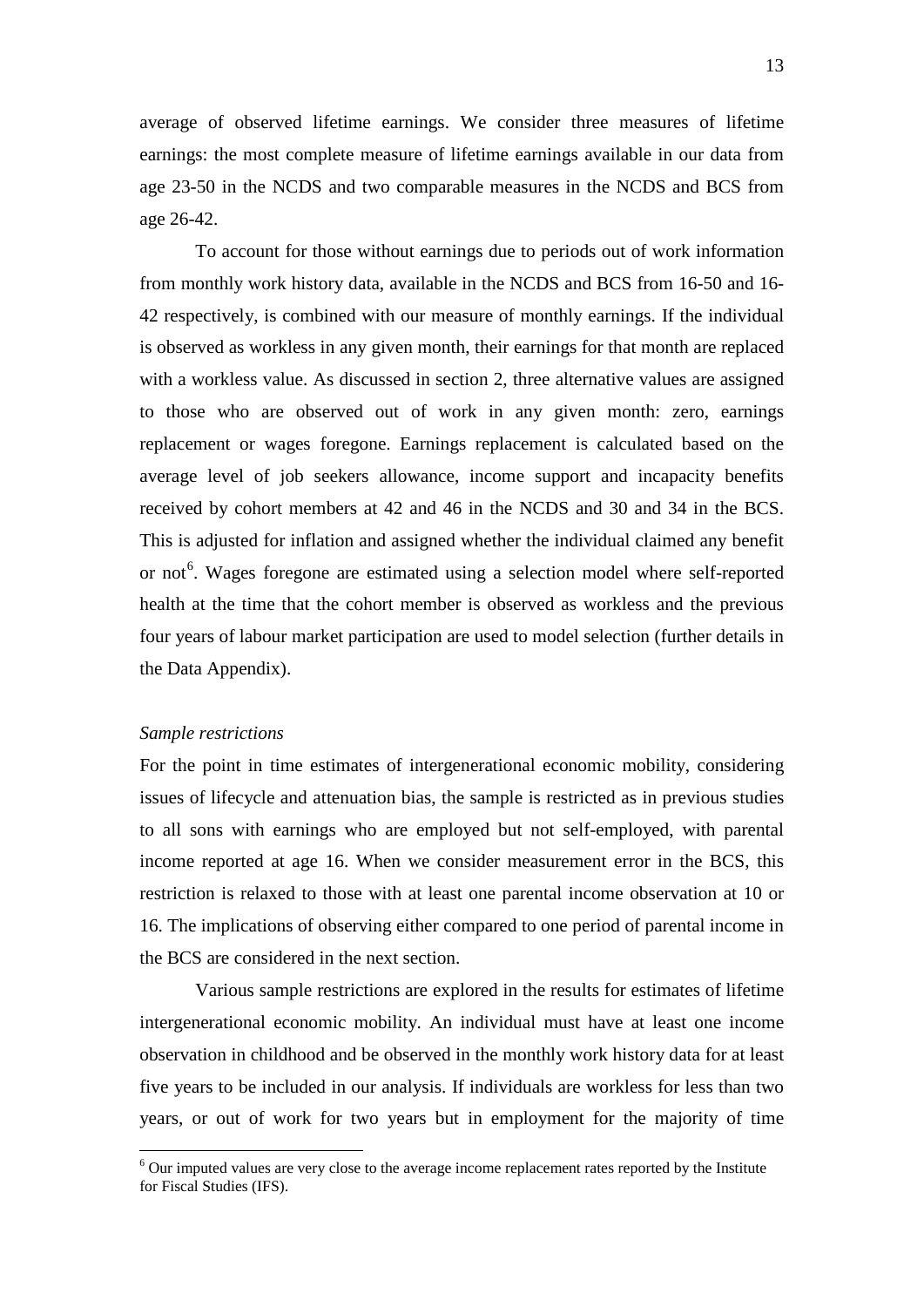observed, they must have at least one earnings observation to be included in the sample. If individuals are workless for over two years and are out of work for the majority of time observed (proportion of time workless  $> 60\%$ ) they are not required to have any earnings observations. This last group of individuals are not included in the analysis until the final stage when we consider those who are always workless.

These sample constraints restrict the available sample to 3452 in the NCDS and 4312 in the BCS. The representativeness of our final sample is discussed in detail in the Data Appendix.

### **4. Results**

### *Point in time estimates of intergenerational economic mobility across the lifecycle*

We start by exploring trends in lifecycle bias in the UK for the first time by documenting the profile of point in time estimates of the IGE as sons' age. Table 1 presents the IGE estimates from OLS regressions of log earnings at various points across the lifecycle of sons on the log of parental income at age 16 in the NCDS and BCS. The estimates at 33 in the NCDS and 30 in the BCS replicate those found in Blanden et. al. (2004) which suggested that mobility across time has declined in the UK or alternatively the IGE, the persistence of inequality across generations, has increased over time. The lower panel of the table also reports coefficients from the rank of earnings regressed on the rank of family income, removing any differences in variation (inequality) between the two measures.

Focusing on the NCDS who we observe up until age 50 currently, the IGE starts very low at age 23, at 0.042, rising rapidly to 0.205 by age 33, then increasing to 0.291 by age 42 before declining again to 0.259 at age 46 and 0.224 at age 50 (as illustrated in Figure 1). In the BCS (lower panel Table 1 and middle line on Figure 1) we can see a similar pattern emerging across the life-cycle with estimated intergenerational persistence increasing from 0.203 at age 26 to 0.291 at 30, 0.324 at 34, 0.385 at 38 and 0.395 at 42. Note that at any given age the estimated persistence in the BCS cohort is significantly different from that in the NCDS at the 5% level (higher persistence, lower mobility). At the two most comparable pairs of ages, 33 and 42 in the NCDS and 34 and 42 in the BCS, the intergenerational elasticity is 0.119 and 0.106 percentage points higher in the later cohort.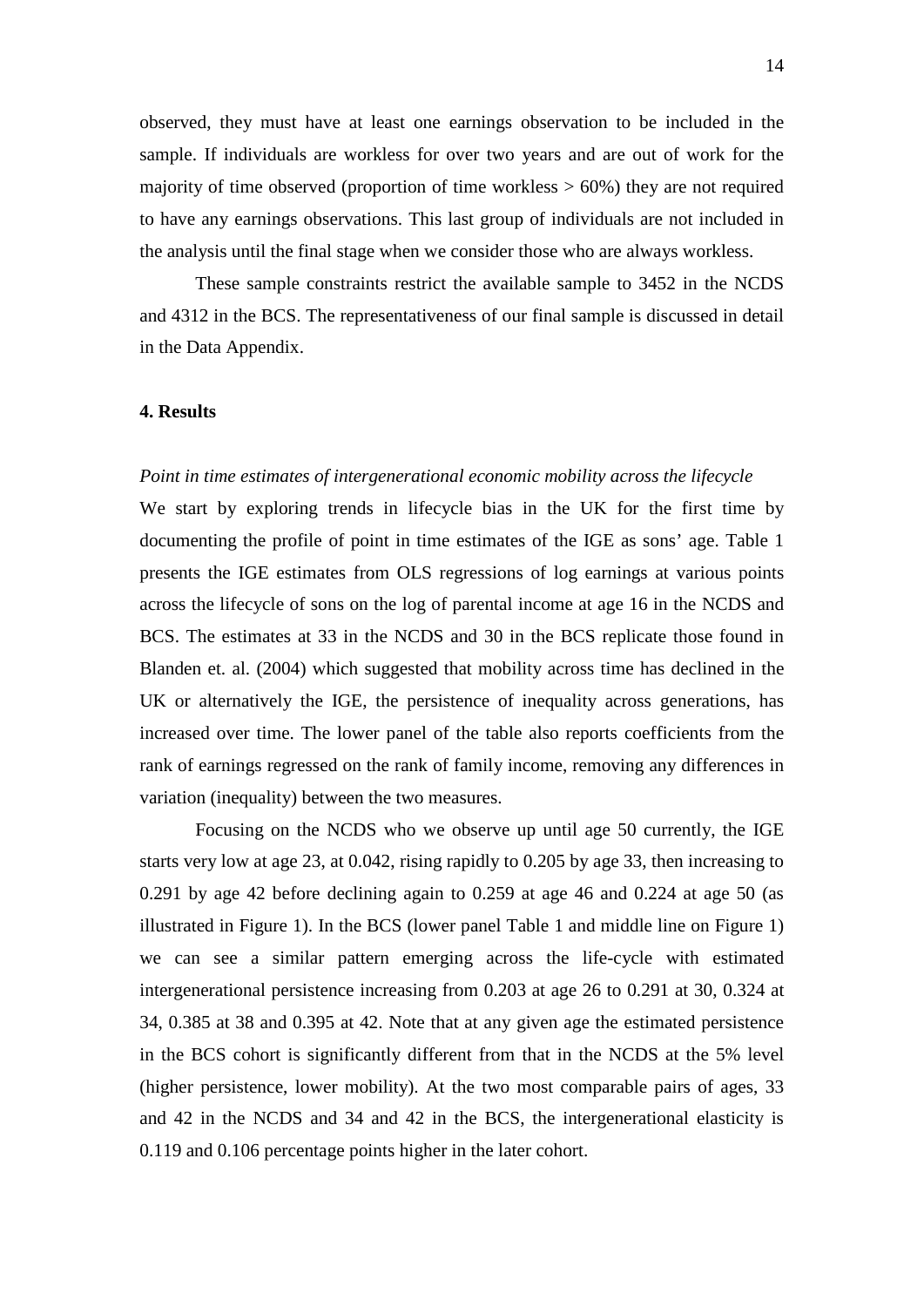The shape of the trajectories of the IGE supports the idea that their evolution is driven by the realisation of returns to education, which will be socially graded, as the shape broadly mirrors the relationship between current and lifetime earnings for the US, presented in Böhlmark and Lindquist (2006). Figure 1 illustrates that the rate of increasing persistence across the period is very similar in the NCDS and BCS suggesting that the age-earnings trajectories are similar across cohorts in the UK, unlike the pattern found in Sweden (Böhlmark and Lindquist, 2006, Gregg et. al., 2013). If the UK is closer to Sweden (US) in terms of the relationship between current and lifetime earnings, the estimated IGE at age 36 (38) is likely to be a close approximation of lifetime mobility while estimated IGE at age 42 will overstate this.

When considering the estimated rank-rank coefficients, which remove scale measurement issues, these show a similar, although less pronounced, pattern across the lifecycle. Figure 2 plots these trajectories for both the NCDS and BCS. In both cohorts, the rank based coefficient rises sharply to age 30/33 and then rises only gradually, peaking at 42. This suggests that lifecycle bias is driven mainly by scale mis-measurement (the mis-measurement of earnings gaps between better and less well educated individuals) rather than positional accuracy concerns.

We next move on to consider the impact of attenuation bias on our estimates of intergenerational mobility in the UK, presenting results taking an average across incomes in the later BCS cohort for the first time. Table 2 presents estimates using average parental income at 10 and 16 rather than income at 16 in the BCS, to minimise the impact of attenuation bias driven by measurement error and transitory shocks to incomes. Income is only observed at one point in time in the NCDS and therefore comparable estimates cannot be computed for this cohort. There are two issues to consider when estimating across a longer window of parental incomes: the impact of averaging income for those who we observe income and earnings for in Table 1 and the impact of adding additional individuals who do not report an income at 16 (the measure used for comparability with the NCDS) but who we do observe information for at age 10.

Panel A of Table 2 estimates intergenerational persistence for the same samples as in Table 1 (those who we observe income for at 16) averaging across the two periods if income is available at age 10 and imputing an income at age 10 if not (12% of parents of cohort members with reported income at 16 do not at 10, see Data Appendix for further discussion). The estimated intergenerational elasticity increases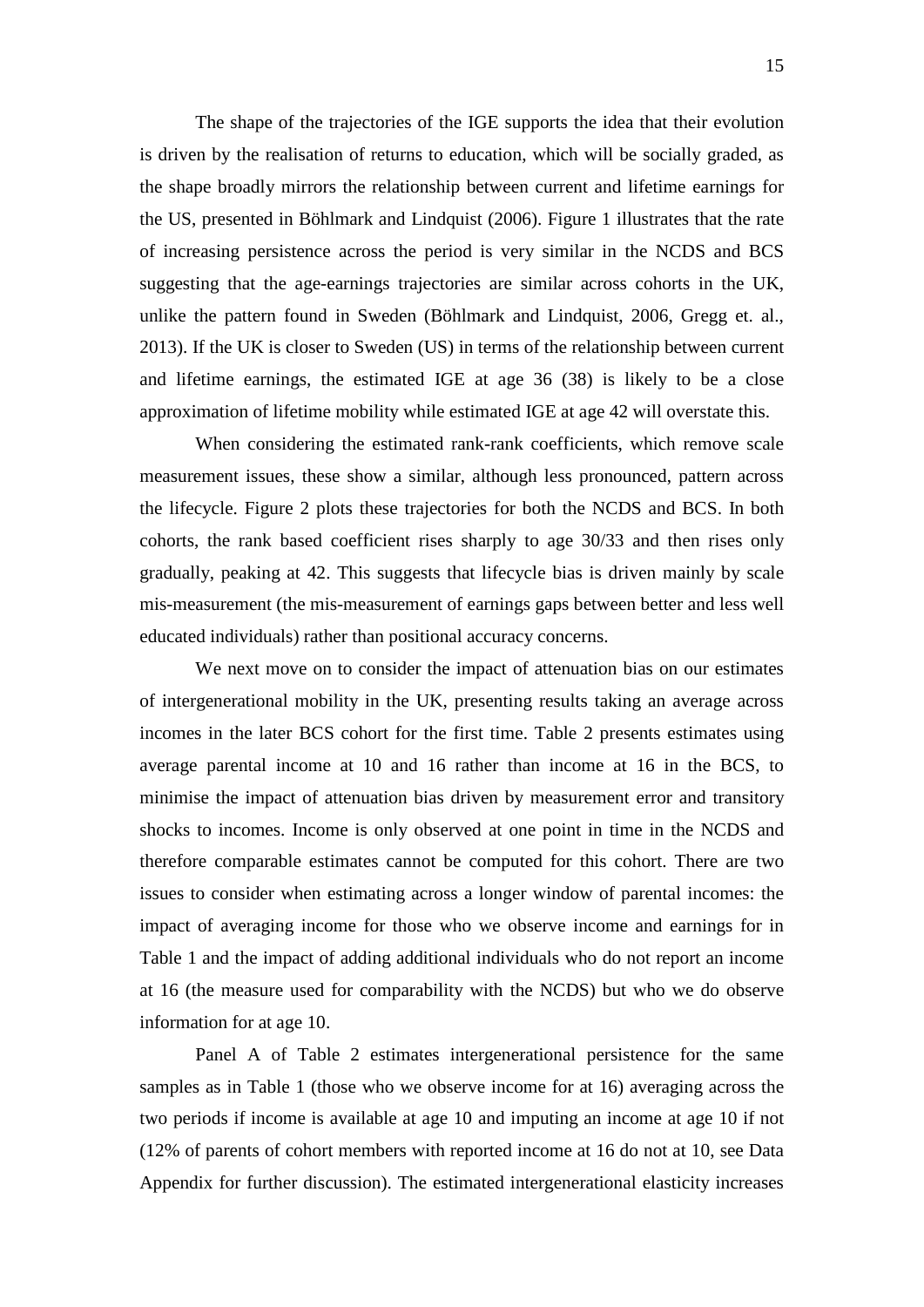across all ages but the magnitude increases with age by 0.02 percentage points at age 26, 0.04 at age 30, 0.07 at age 34, 0.09 at age 38 and 0.11 at age 42. The attenuation bias is increasing across the lifecycle. Note that the rank-rank coefficients are very similar to those seen in Panel B of Table 1 indicating that any issues of measurement error and transitory shocks in the measure of parental income at 16 are causing scale mis-measurement issues rather than positional inaccuracy within the distribution of income.

Panel B of Table 2 introduces additional sample members for whom parental resources are observed at age 10 but not at age 16. The introduction of these additional sample members increases the sample size considerably (41% of our final sample report income at 10 but not at 16) but changes the estimated IGEs and rank coefficients very little. The estimated IGE moves by, at most, 2 percentage points across the five ages that sons' earnings are observed in the BCS. Increasing the sample to include individuals who do not report income at 16 is therefore not biasing the estimates of intergenerational persistence in any consistent way. The lifecycle movements in these estimates are also shown as the upper line in Figure 1 and Figure 2 for comparison. As seen in Panel A, the rank-rank coefficients are very close to those observed when using a point in time measure of parental income at age 16.

Note that by averaging across two periods we are not fully dealing with issues of attenuation bias. Gregg et. al. (2013) used Swedish data to measure the likely attenuation bias left in estimated IGEs when averaging across two observations, six year apart, compared to averaging across the entire childhood of the son. They found that the estimates in Table 2 were likely to represent around 80% of the total estimated intergenerational persistence if parental income were observed in every year across childhood. If this also holds for the UK, where measurement error from survey data might be thought to be larger than in Swedish administrative data, then these estimates likely still understate the true IGE by at least 20% (or 0.1 at age 38).

#### *Lifetime intergenerational economic mobility*

To minimise the impact of both lifecycle and attenuation bias on our estimated IGEs, we move towards lifetime measures of both parental income and sons' earnings for the first time in the UK, using average earnings across the lifecycle for sons and where possible, average incomes in childhood for parents. For the remainder of the analysis we consider four samples: the most complete measure of lifetime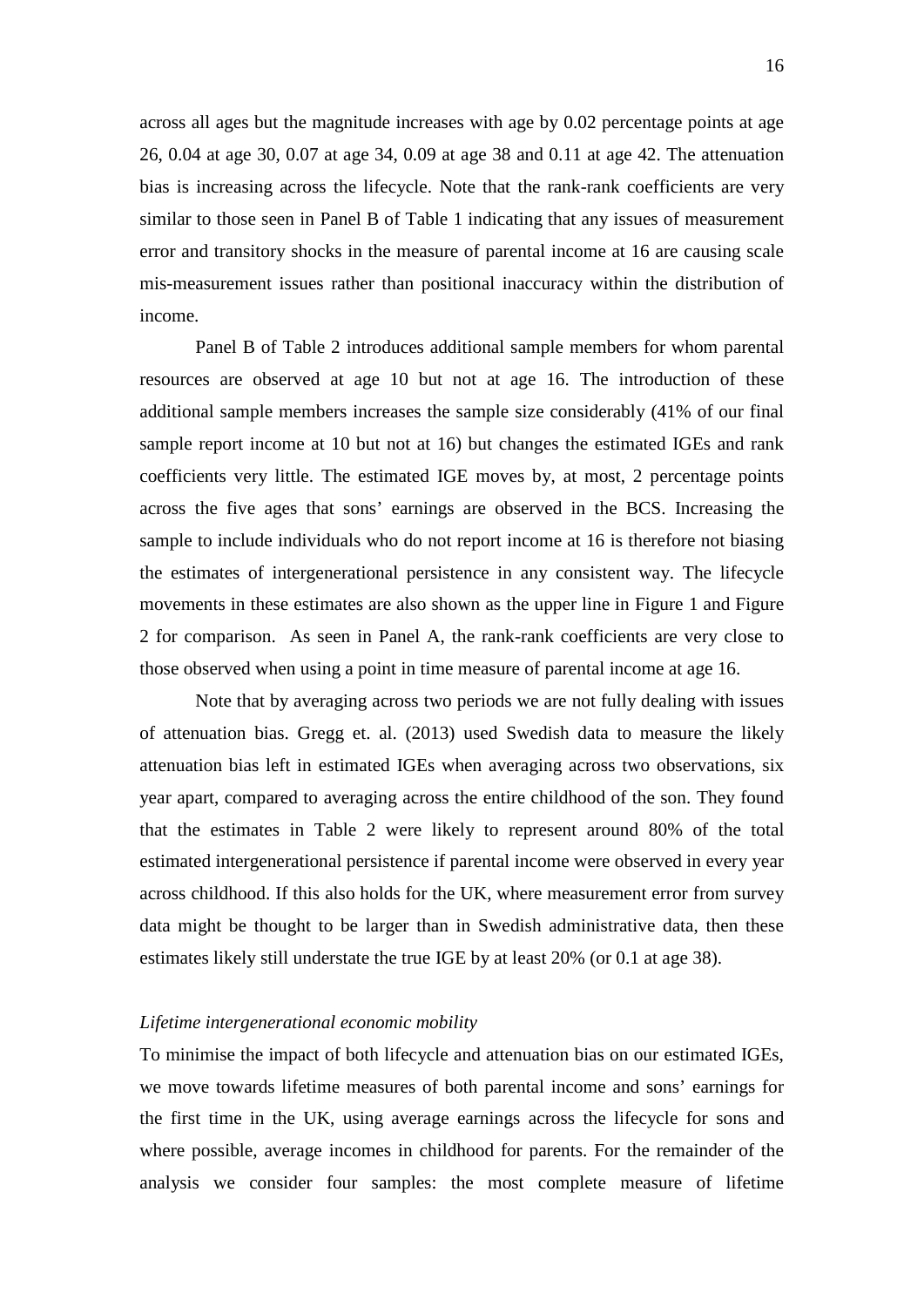intergenerational economic mobility based on earnings at 23-50 in the NCDS and parental income at 16, two comparable samples based on earnings at 26-42 and parental income at 16 in the NCDS and BCS and a sample which minimises attenuation bias based on earnings at 26-42 and average parental income at 10 and 16 in the BCS.

As we move to consider lifetime earnings we must deal with an issue largely ignored in the literature to date: individuals experiencing workless spells during their lifetime. Up until now previous studies that use point in time estimates of intergenerational persistence only present IGEs for those who are in work, effectively ignoring the sub-group of the population who are out of work at the time of measurement. However spells out of work among sons will not be randomly allocated across the parental income distribution.

Table 3 shows the distribution of workless spells in our data and how this varies by family income in childhood and average lifetime earnings in adulthood. As can be seen from Panel A, across all four samples the majority of individuals in our data are always employed (60% over the window 23-50 in the NCDS and 70-90% over the shorter window 26-42) although this varies across the lifecycle with more workless spells at the beginning and end of the periods as illustrated by the difference between samples 1 and 2 from the NCDS (this is consistent with lifecycle bias in workless experiences illustrated in Macmillan, 2014). A minor proportion of the sample (4-15%) experiences extended periods of worklessness (greater than two years) over their lifetime and a very small proportion (1-3%) are never in work.

Panels B and C summarise the average family incomes in childhood and average lifetime labour market earnings of those who always work compared to those experiencing varying degrees of worklessness. Those who always work are from families with higher parental income in childhood than those who experience workless spells and these individuals also earn more on average in the labour market across their lifetime. An individual who is never out of work in the NCDS is from a family with £329 income a week on average and earns £542 per week on average in adulthood from 23-50. If we compare this to an individual who is out of work for over 2 years from 23-50, their family income is £296 per week and they earn £348 per week on average when in work. In the BCS individuals who are never in work from 26-42 are from families that have incomes at 16 that are 30% lower than individuals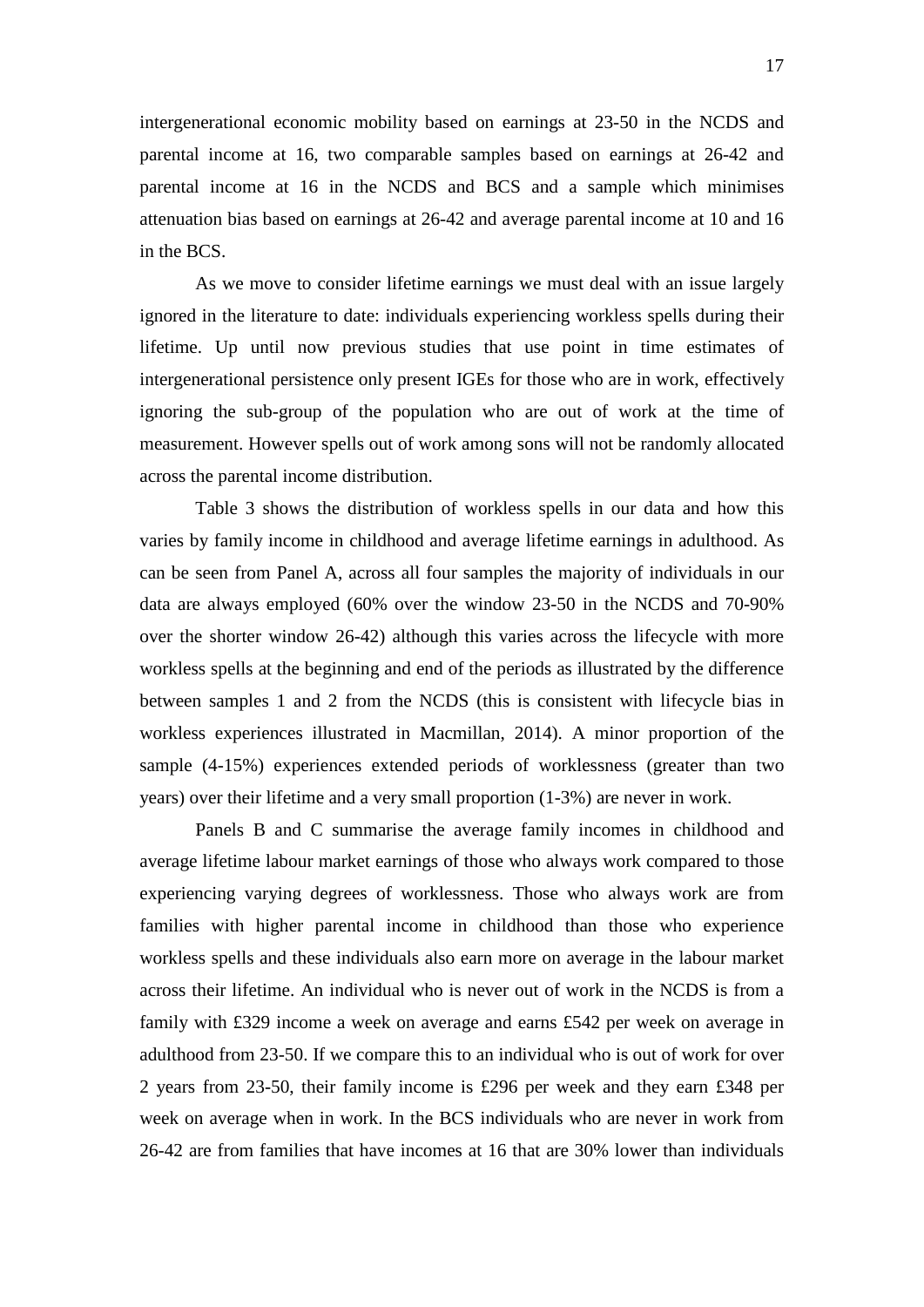who always work. Patterns of lifetime earnings are similar in terms of workless experience across the two cohorts.

Given that workless experiences are not random in terms of family background or later labour market outcomes, we might expect any estimated IGE to vary based on the sample of individuals that we consider. As noted, previous estimates of IGEs typically only focus on those who are in work. We begin by presenting estimates of lifetime intergenerational economic mobility in the UK for a sample of individuals who are always in work before introducing those who spent spells of time out of work over the observed period. We are not adjusting earnings for periods out of work, at this stage, but rather looking at issues of sample selection by workless experiences for those who report earnings in other periods. These individuals have earnings at least once across the ages observed in the respective cohorts but will be missing from various point in time estimates of intergenerational mobility if they are out of work at those specific ages. For now, those who are always out of work are excluded from the analysis.

The top row of Panel A, Table 4 shows the first estimates of lifetime intergenerational economic mobility based on lifetime earnings for the UK. In the NCDS this estimate is 0.18 in both the longer and shorter windows. If the pattern is repeated in the BCS cohort we can assume that our BCS estimate of 0.30 is getting close to a lifetime estimate. Addressing attenuation bias by using averaged family income in the BCS raises the IGE to 0.37.

Introducing individuals with less than two years of workless spells over the period observed increases intergenerational persistence by around 1 percentage point in the NCDS but makes very little difference in the BCS. Including those who are out of work for over two years increases the intergenerational elasticity by a further 1-2.5 percentage points. Therefore overall, restricting the sample of individuals for whom we estimate intergenerational mobility for in previous point in time estimates to those who are in always in work attenuates our estimated IGE by around 0.01-0.03.

Panel B of Table 4 presents the estimated rank-rank coefficients. These follow a similar pattern to that seen in the estimated IGEs but of smaller magnitudes. Here the addition of those who spent spells of time out of work attenuates the rank-rank coefficient by 0.01 in the NCDS and has little effect in the BCS. In line with the general pattern in results shown so far, any bias from restricting the sample to only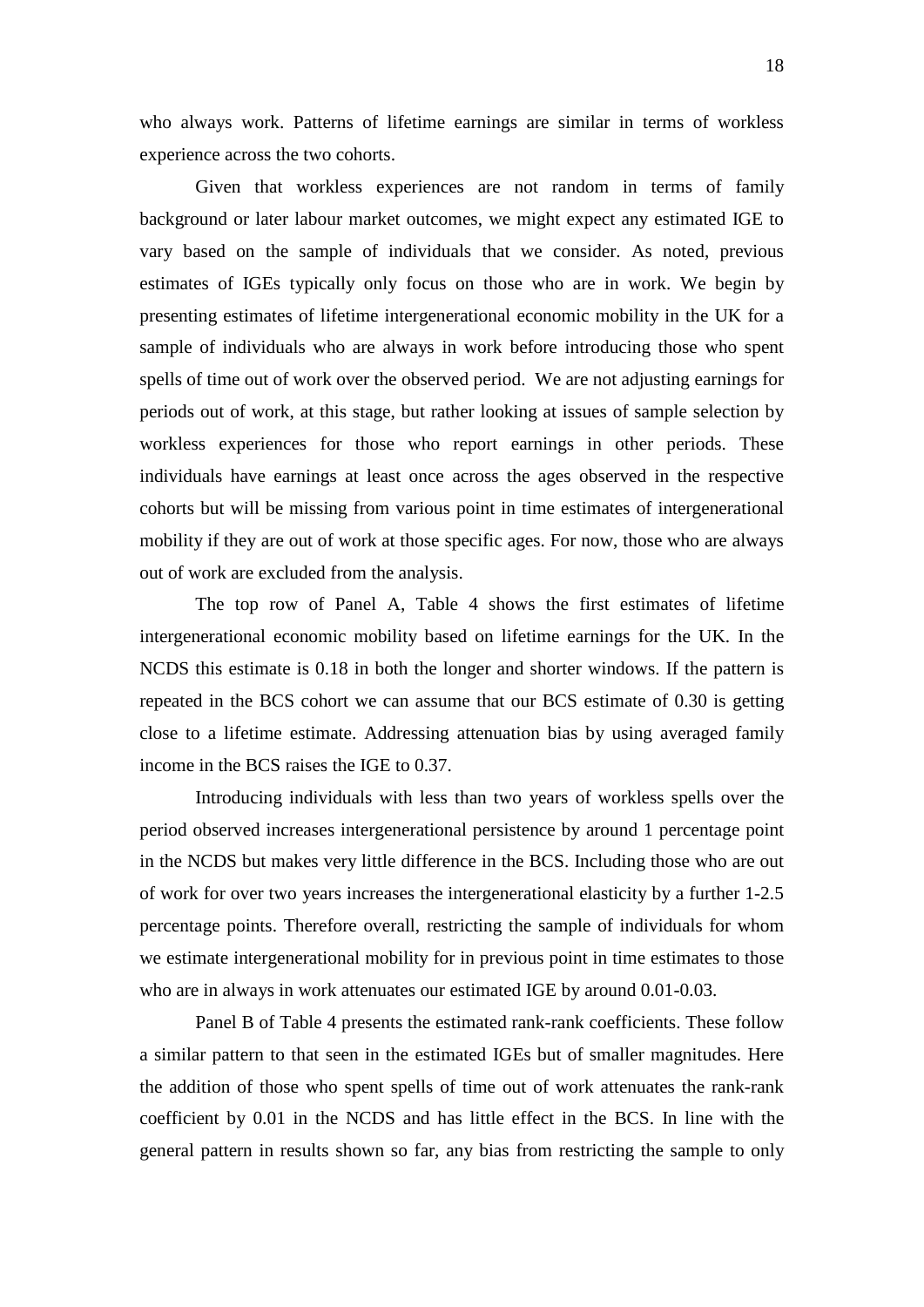those in employment is driven by scale mis-measurement rather than re-ranking of individuals in each generation.

This analysis does not yet include periods of worklessness in the measure of lifetime earnings used and therefore in the estimated IGE. Table 5 moves to including periods of worklessness in our measures of average lifetime earnings. As discussed in sections 2 and 3, this can be done in a number of ways. We present estimated IGEs (Panel A) and rank-rank coefficients (Panel B) for three alternative measures of worklessness: zero earnings, earnings replacement from imputed benefits and wages foregone through spells out of work.

The first row in each panel of Table 5 replicates the final rows of Panel A and B in Table 4, showing the IGEs and rank-rank coefficients for the whole sample when periods of worklessness are ignored. Including workless spells in our lifetime earnings measure, first treating periods out of work as zero earnings, increases our IGE estimate by 0.04. If we alternatively use the value of earnings replacement benefits, our preferred measure, this increases the IGE by 0.02.

If we use the wages foregone our IGE estimates are very similar to those when we ignore spells out of work. As discussed in our methodology section, there is reason to believe that this will be a lower bound estimate as it treats those who actually experience spells out of work as if they were in work, albeit recognising their selection in terms of a lower wage rate. Spells out of work have wider reaching consequences for opportunities than just lowering the individuals' potential wage.

Our estimated IGE is therefore further attenuated by ignoring these spells out of work in our measure of average lifetime earnings. Depending on which measures of earnings replacement are preferred, the IGE estimates are attenuated by a range of 0 to a further 0.04. The rank-rank coefficients (Panel B) are essentially unchanged regardless of which value we choose to use for workless spells. This suggests that the bias from the exclusion of spells out of work is driven entirely by mis-measurement in the scale of earnings inequality.

Finally, we introduce to our analysis those individuals who are out of work for the entire period that they are observed. These individuals are from considerably more disadvantaged families than those who are always in work as seen from Table 3 and have no actual earnings in adulthood. Table 6 replicates Table 5 including the additional individuals who are always workless in the analysis using our three alternative measures. The value used to assign spells out of work is particularly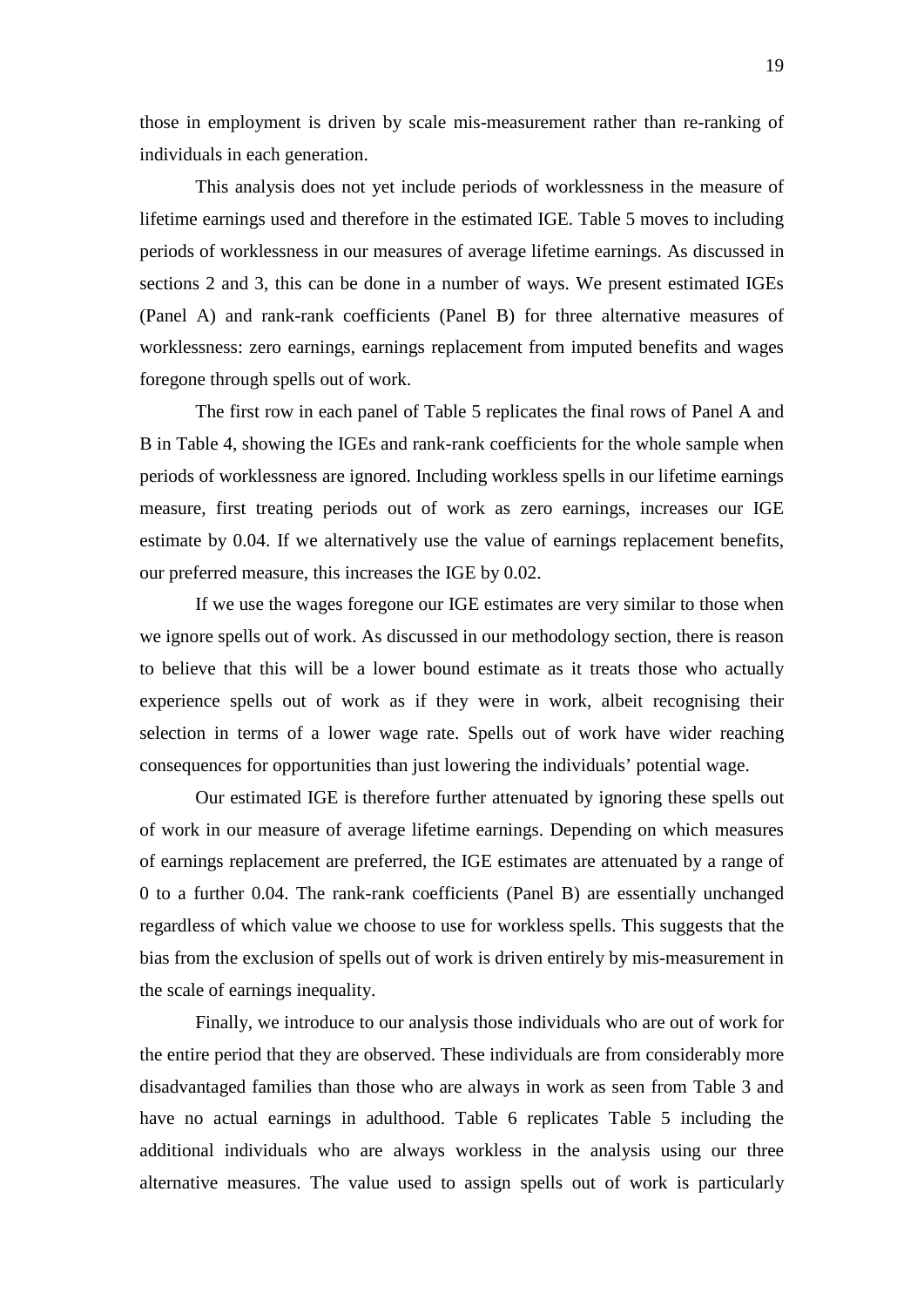important with the inclusion of these individuals. If we use zero earnings, the IGE rises by 70% to 0.36 in the NCDS (both samples) and 0.52 in the BCS based on income at 16 only and 0.65 when income is averaged over ages 10 and 16. This is driven by the fact that the standard deviation of sons earnings more than doubles using this measure. If we instead use earnings replacement benefits, the increase is more modest with estimates of the elasticity rising by around 20% compared to estimates where we ignore periods of worklessness. As seen in Table 5, imputing a foregone wage with adjustment for non-participation looks broadly similar to treating people as always working.

As in Table 5, the rank-rank coefficients remain unchanged across all measures of worklessness, indicating that observed changes in the IGE are again driven by the scale of the earnings measures rather than any re-ranking (these individuals are at the bottom of any distribution of income and earnings).

Focusing on our preferred measure of earnings replacement from imputed benefits, the estimated IGE taking into account all three potential biases is 0.43. There is reason to believe that this is a lower bound estimate however. As discussed, our approach for adjusting for attenuation bias, averaging of family income at ages 10 and 16, is only partial. Based on Swedish data, where full family income in childhood is observable this estimate would be around 80% of the true IGE. So adjusting for this would place the IGE for the UK at around 0.54: 54% of lifetime inequality being passed across generations. This is also based on an approximation of lifetime earnings captured over ages 26 through to 42. In the earlier generation widening this window to 23 through to 50 makes almost no difference but of course this might change in the later generation as they age. More importantly, these estimates do not yet account for differences in male labour market participation as they approach retirement age.

### **5. Conclusions and discussion**

This paper has made three significant contributions to the current literature on intergenerational economic mobility for the UK. First, we have explicitly considered the role of lifecycle bias and attenuation bias for the first time in relation to point in time estimates of mobility. Second, and most significantly, we have estimated lifetime intergenerational economic mobility in the UK for the first time, highlighting an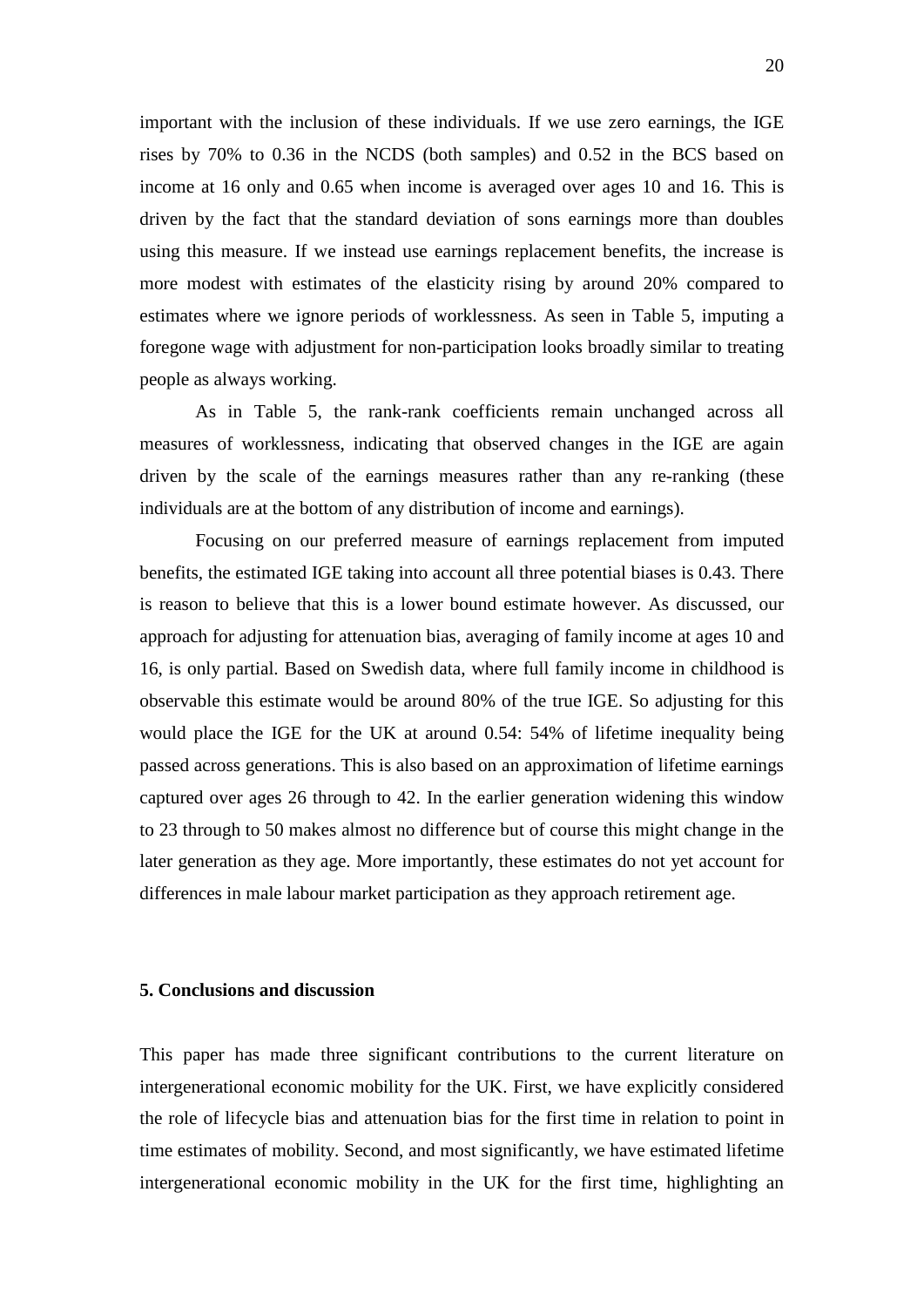additional bias driven by those who experience spells out of work to be considered in this context, which is the third substantive contribution.

Our results suggest that our previous estimates of intergenerational economic mobility in the UK are likely to have understated the true extent of the problem. Lifecycle bias is shown to have led to an understatement of the IGE by around 0.05- 0.07 in the measures produced Blanden et. al. (2004) and attenuation bias, due to measurement error and transitory shocks, leads to an additional understatement of the IGE by 0.08-0.10. The exclusion of workless individuals and accounting for spells out of work in measures of lifetime earnings has led to a further understating of the IGE by around 0.05.

While our final estimates suggest that lifetime intergenerational economic mobility is currently around 0.43 in the BCS, there are two reasons to believe that this estimate still understates true levels of intergenerational persistence. First, taking an average of incomes across only two periods, albeit six years apart hence minimising any auto-correlation, will not completely eradicate attenuation bias. When we account for the likely size of this bias the most realistic figure for intergenerational persistence in economic inequality in the BCS cohort is around 0.54: 54% of inequalities in parental incomes are transmitted across generations in the UK. Second, both cohorts are unable to yet inform us on patterns of labour market exit as individuals enter retirement age. Future NCDS and BCS data releases will provide a more complete picture of labour market participation in later years.

Moving towards lifetime measures of intergenerational economic mobility removes some of the problematic assumptions that exist within the current literature on lifecycle bias and starts to provide a true picture of persistence in inequalities across generations. The evidence presented suggests that, in addition to lifecycle bias and attenuation biases, studies measuring intergenerational economic mobility should consider the role of workless spells in their analysis, including both the sample selection that this causes and how best to include these individuals in terms of their economic resources.

An alternative approach to dealing with these measurement issues is to focus on mobility measures that exclusively focus on the extent of re-ranking of incomes across generations. These are shown to be far less susceptible to these measurement issues. Of course the downside of focusing purely on these rank-rank measures is that we lose the scale measurement across generations, or the extent of inequality, which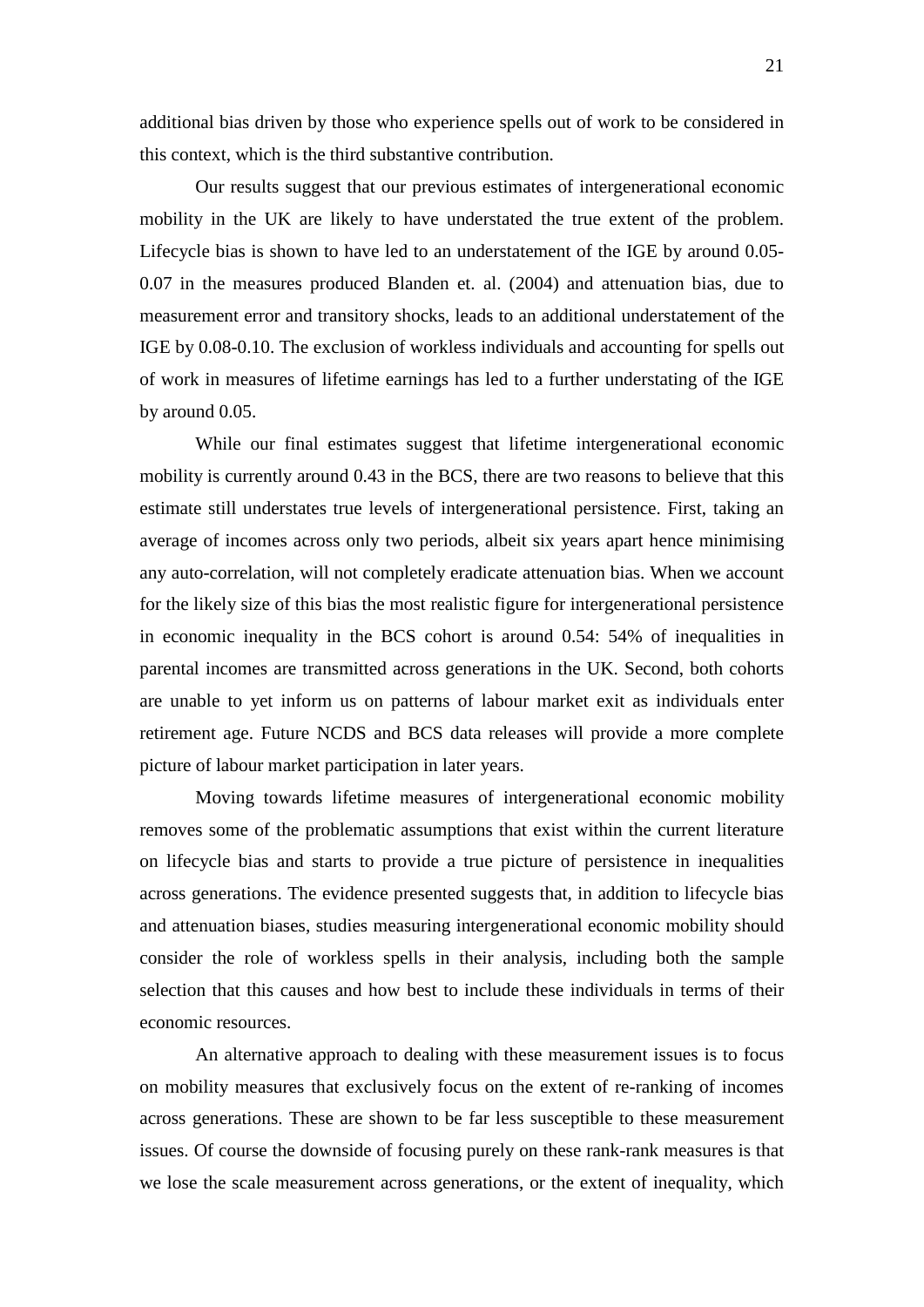is undoubtedly an important part of the story of intergenerational mobility across time and countries and plays an important role in public policy discussion.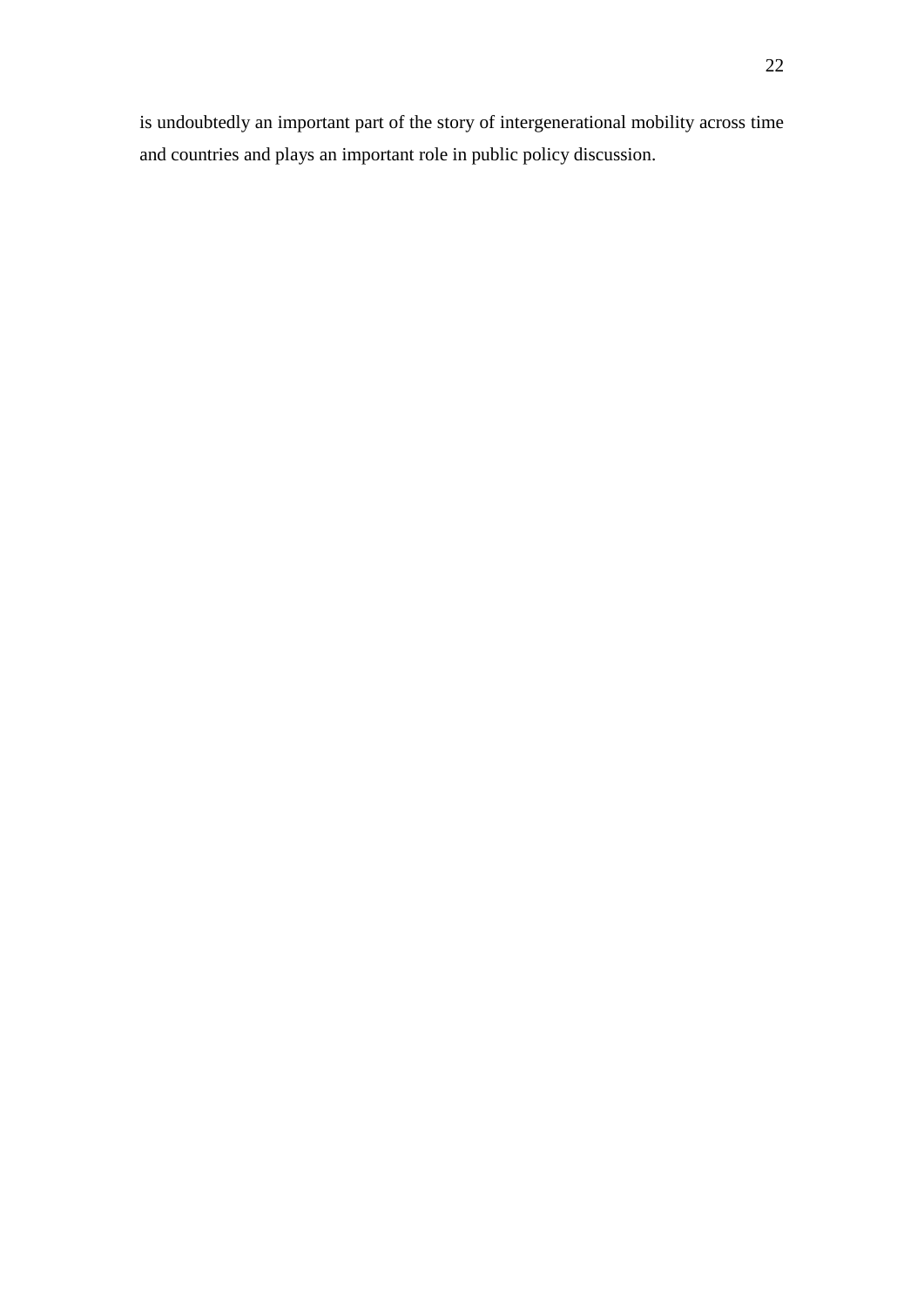### **References**

- [Black,](http://www.nber.org/people/sandra_black) S. and [Devereux,](http://www.nber.org/people/paul_devereux) P. (2011) 'Recent Developments in Intergenerational Mobility', *[Handbook of Labor Economics](http://ideas.repec.org/s/eee/labchp.html)*, Elsevier.
- Blanden, J. (2013) 'Cross-national rankings of intergenerational mobility: A comparison of approaches from economics and sociology.' *Journal of Economic Surveys* 27(1):38–73.
- Blanden, J. Goodman, A. Gregg, P. and Machin, S. (2004) 'Changes in intergenerational mobility in Britain', in (M. Corak, ed.), *Generational Income Mobility in North America and Europe,* pp. 122–46, Cambridge: Cambridge University Press.
- Blanden, J. Gregg, P. and Machin, S. (2005) 'Intergenerational Mobility in Europe and North America', Centre for Economic Performance Report to the Sutton Trust.
- Blanden, J., Gregg, P. and Macmillan, L. (2013) 'Intergenerational Persistence in Income and Social Class: The Impact of Within-Group Inequality'. *Journal of Royal Statistical Society: Series A,* 176(2).
- Blanden, J., Gregg, P. and Macmillan, L. (2011) 'Intergenerational persistence in income and social class: the impact of within-group inequality'. *Discussion Paper 6202*. Institute for the Study of Labor, Bonn.
- Böhlmark, A. and Lindquist, M. (2006) 'Life-Cycle Variations in the Association between Current and Lifetime Income: Replication and Extension for Sweden', *Journal of Labor Economics*, 24(4), 879–896.
- Chamberlain, G. (1984) 'Panel data', in Zvi Griliches and Michael D. Intriligator (eds), *Handbook of Econometrics*, Volume 2, 1247–1318.
- Chetty, R. Hendren, N. Kline, P. Saez, E. and Turner, N. (2014) 'Is the United States still a land of opportunity? Recent trends in intergenerational mobility'. NBER Working Paper 19844 http://www.nber.org/papers/w19844.
- Corak, M. (2013) 'Income equality, equality of opportunity, and intergenerational mobility.' *Journal of Economic Perspectives* 27(3): 79 – 102.
- D'Addio, C, De Greef, I. and Rosholm, M. (2002) 'Assessing unemployment traps in Belgium using panel data sample selection models'. IZA Discussion Papers 669, Institute for the Study of Labor (IZA).
- Dahl, M. and DeLeire, T. (2008) 'The Association Between Children's Earnings And Fathers' Lifetime Earnings: Estimates Using Administrative Data', Discussion Paper No. 1342-08, Institute for Research on Poverty, University of Wisconsin-Madison.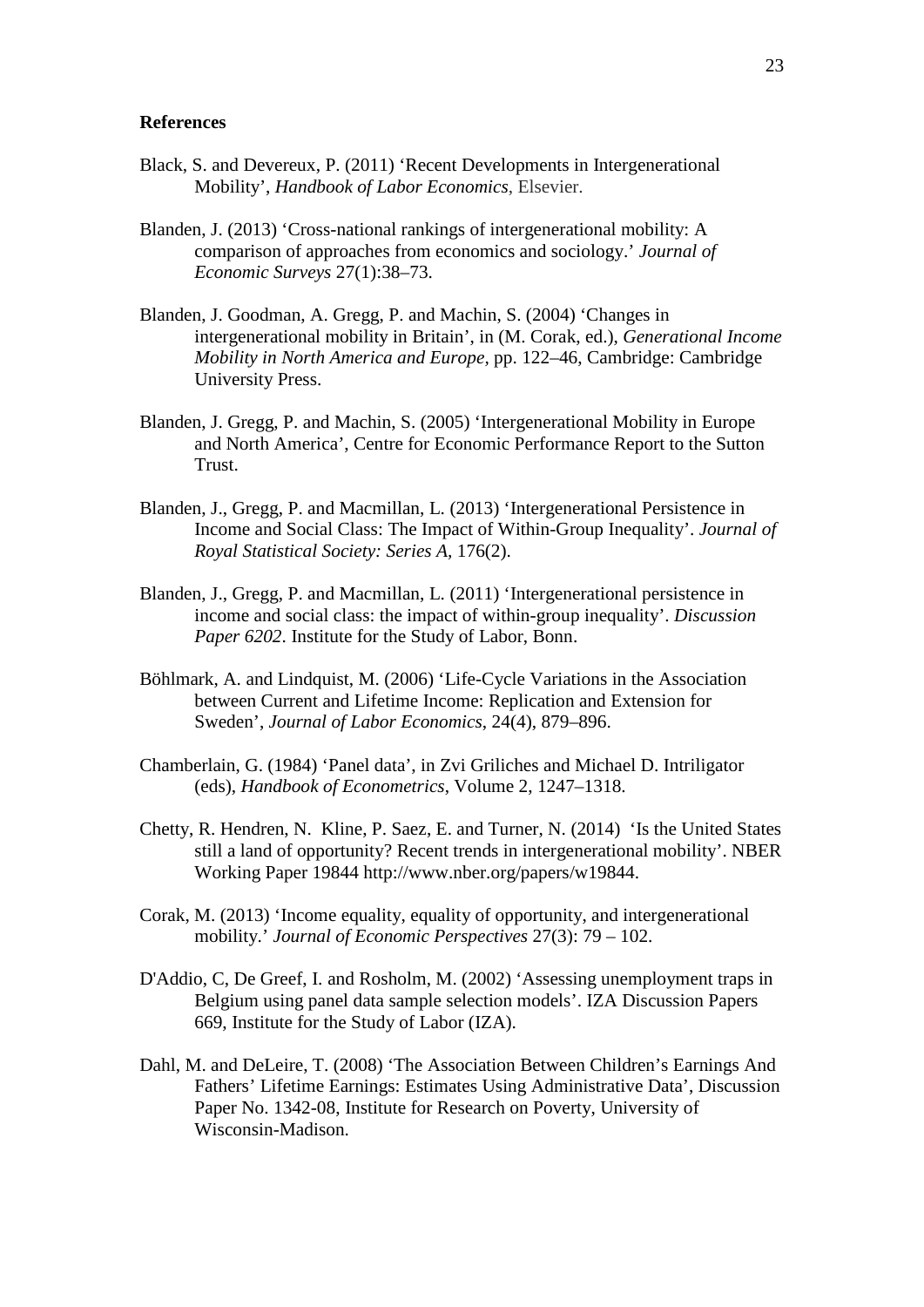- Dearden, L.; Machin, S. and Reed, H. (1997). 'Intergenerational mobility in Britain.' *Economic Journal* 107(440):47-66.
- Dustmann, C. and Rochina-Barrachina, M. E. (2007) 'Selection correction in panel data models: An application to the estimation of females' wage equations', *Econometrics Journal*, 10(2), 263-29.
- Erikson, R. and Goldthorpe, J. H. (2010) 'Has social mobility in Britain decreased? Reconciling divergent findings on income and class mobility', *British Journal of Sociology*, 61, 211-30.
- Grawe, N. D. (2006) 'Lifecycle Bias in Estimates of Intergenerational Earnings Persistence', *Labour Economics*, 13(5), 551–570.
- Gregg, P. (2001) 'The Impact of Youth Unemployment on Adult Unemployment in the NCDS', *The Economic Journal*, 111(475), 626-653.
- Gregg, P, Jonsson, J. Macmillan, L. and Mood., C., (2013) 'Understanding income mobility: the role of education for intergenerational income persistence in the US, UK and Sweden.' DoQSS working paper 13-12.
- Gregg, P. and Tominey, E. (2005) 'The wage scar from male youth unemployment', *Labour Economics,* 12, 487–509
- Haider, S. and Solon G. (2006) 'Life-Cycle Variation in the Association between Current and Lifetime Earnings', *American Economic Review*, 96(4), 1308– 1320.
- Heckman, J. (1979) 'Sample selection bias as a specification error', *Econometrica*, 47 (1), 153-61.
- Jackle, R. and Himmler O. (2010) 'Health and wages: Panel data estimates considering selection and endogeneity', *Journal of Human Resources*, 45(2).
- Jäntti, M. and Jenkins,S. (2013) 'Income Mobility.' *IZA Discussion Paper*s 7730.
- Jenkins, S. (1987) 'Snapshots versus Movies: 'Lifecycle biases' and the Estimation of Intergenerational Earnings Inheritance', *European Economic Review*, 31(5), 1149-1158.
- Jerrim, J., Choi, A., and Rodriguez, R. (2014) 'Intergenerational earnings mobility: are estimates comparable across countries?' Institute of Education, University of London, mimeo.
- Macmillan, L. (2014) 'Intergenerational worklessness in the UK and the role of local labour markets' *Oxford Economic Papers,* 66(3), 871-889.
- Mazumder, B. (2005) 'Fortunate Sons: New Estimates of Intergenerational Mobility in the United States Using Social Security Earnings Data', *Review of Economics and Statistics*, 87(2), 235–255.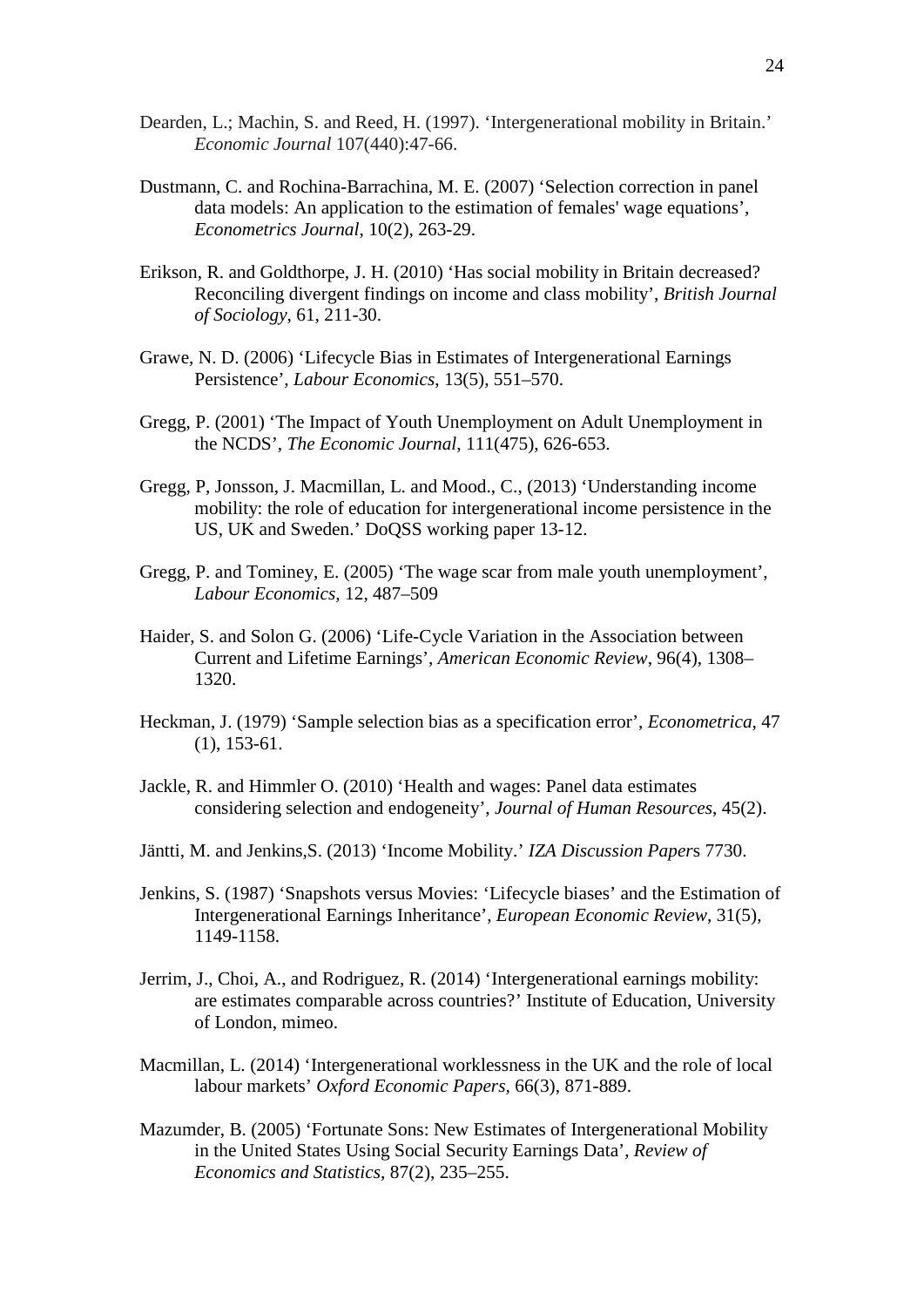- Nybom, M. and Stuhler, J. (2011) 'Heterogeneous Income Profiles and Life-Cycle Bias in Intergenerational Mobility Estimation', *IZA Discussion Papers 5697*, Institute for the Study of Labor (IZA).
- Nicoletti, C. and Ermisch J. (2007) 'Intergenerational earnings mobility: Changes across cohorts in Britain', B.E. *Journal of Economic Analysis & Policy, Contributions*, 7, 2, 1-36.
- Semykina, A. and Wooldridge, M. (2010) 'Estimating panel data models in the presence of endogeneity and selection', *Journal of Econometrics*, 157(2), 375- 380.
- Singh, S. and Maddala, G. (1976) 'A function for size distribution of incomes' *Econometrica*, vol. 44(2), pp. 963–70.
- Solon, G. (1992) 'Intergenerational Income Mobility in the United States', A*merican Economic Review*, 82(3), 393–408.
- Wooldridge, M. (1995) 'Selection corrections for panel data models under conditional mean independence assumptions', *Journal of Econometrics*, 68(1), 115-132.
- Wooldridge, M. (2010) 'Econometric Analysis of Cross Section and Panel Data', The MIT Press, Cambridge, Massachusetts.
- Zimmerman, D. J. (1992) 'Regression toward Mediocrity in Economic Stature', *American Economic Review*, 82(3), 409–29.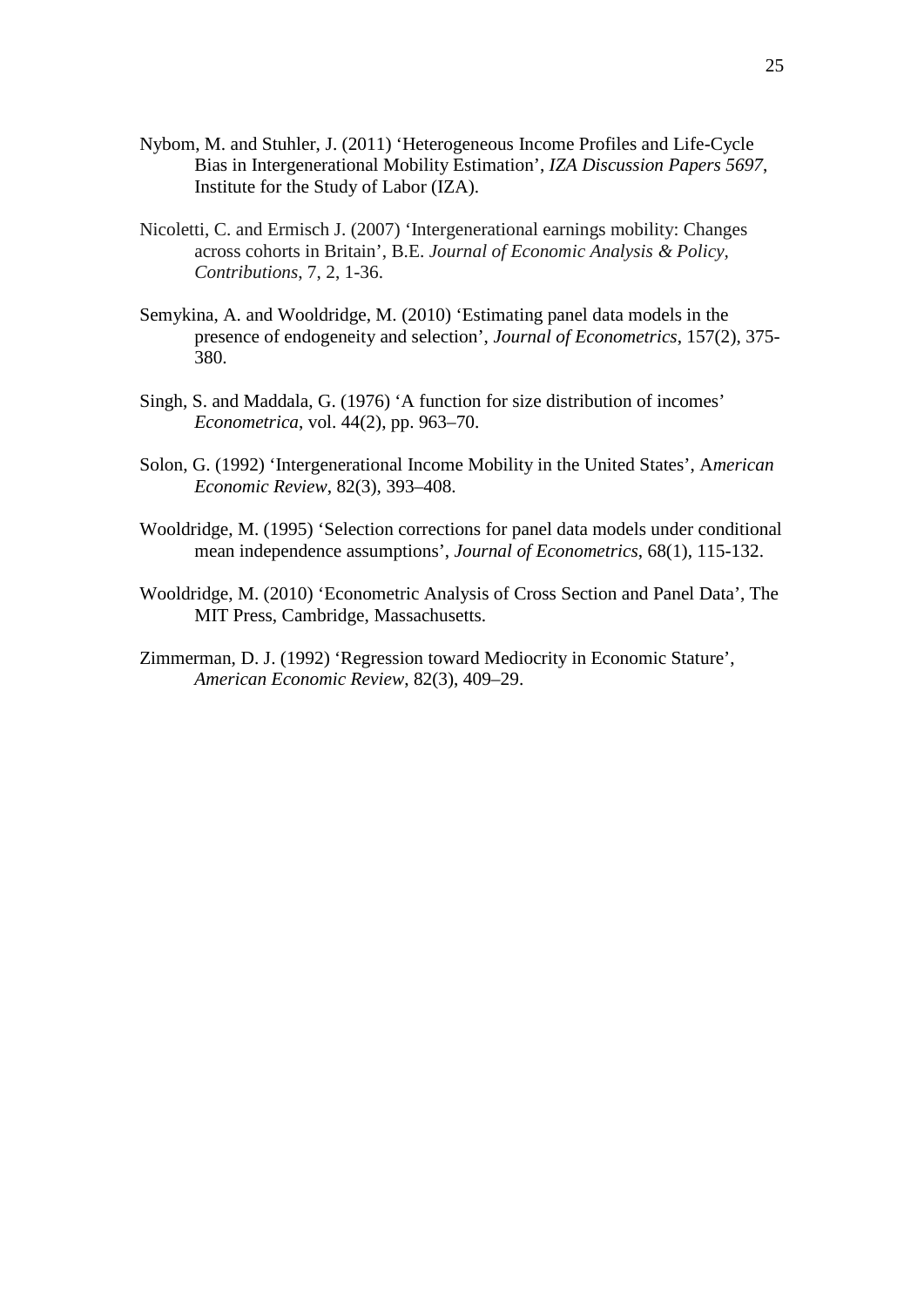| <b>NCDS</b>      |        |        |        |        |        |        |        |        |
|------------------|--------|--------|--------|--------|--------|--------|--------|--------|
| Age of           | 23     |        |        | 33     |        | 42     | 46     | 50     |
| earnings         |        |        |        |        |        |        |        |        |
| β                | 0.042  |        |        | 0.205  |        | 0.291  | 0.259  | 0.224  |
|                  | (.020) |        |        | (.026) |        | (.034) | (.026) | (.039) |
| Rank-rank        | 0.065  |        |        | 0.199  |        | 0.218  | 0.183  | 0.175  |
| coefficient      | (.024) |        |        | (.021) |        | (.021) | (.024) | (.024) |
| $SD$ inc         | 0.397  |        |        | 0.379  |        | 0.390  | 0.383  | 0.383  |
| SD earns         | 0.334  |        |        | 0.464  |        | 0.633  | 0.568  | 0.612  |
| $\boldsymbol{N}$ | 1803   |        |        | 2161   |        | 2213   | 1653   | 1709   |
| <b>BCS</b>       |        |        |        |        |        |        |        |        |
| Age of           |        | 26     | 30     | 34     | 38     | 42     |        |        |
| earnings         |        |        |        |        |        |        |        |        |
| $\beta$          |        | 0.203  | 0.291  | 0.324  | 0.385  | 0.397  |        |        |
|                  |        | (.023) | (.022) | (.027) | (.031) | (.033) |        |        |
| Rank-rank        |        | 0.258  | 0.305  | 0.322  | 0.337  | 0.338  |        |        |
| coefficient      |        | (.026) | (.021) | (.023) | (.027) | (.024) |        |        |
| $SD$ inc         |        | 0.480  | 0.479  | 0.476  | 0.487  | 0.486  |        |        |
| SD earns         |        | 0.418  | 0.475  | 0.534  | 0.554  | 0.649  |        |        |
| $\overline{N}$   |        | 1416   | 1976   | 1691   | 1265   | 1596   |        |        |

**Table 1:** Life-cycle bias in estimates of the intergenerational income elasticity (IGE) and Rank Coefficient in the UK

Standard errors in parenthesis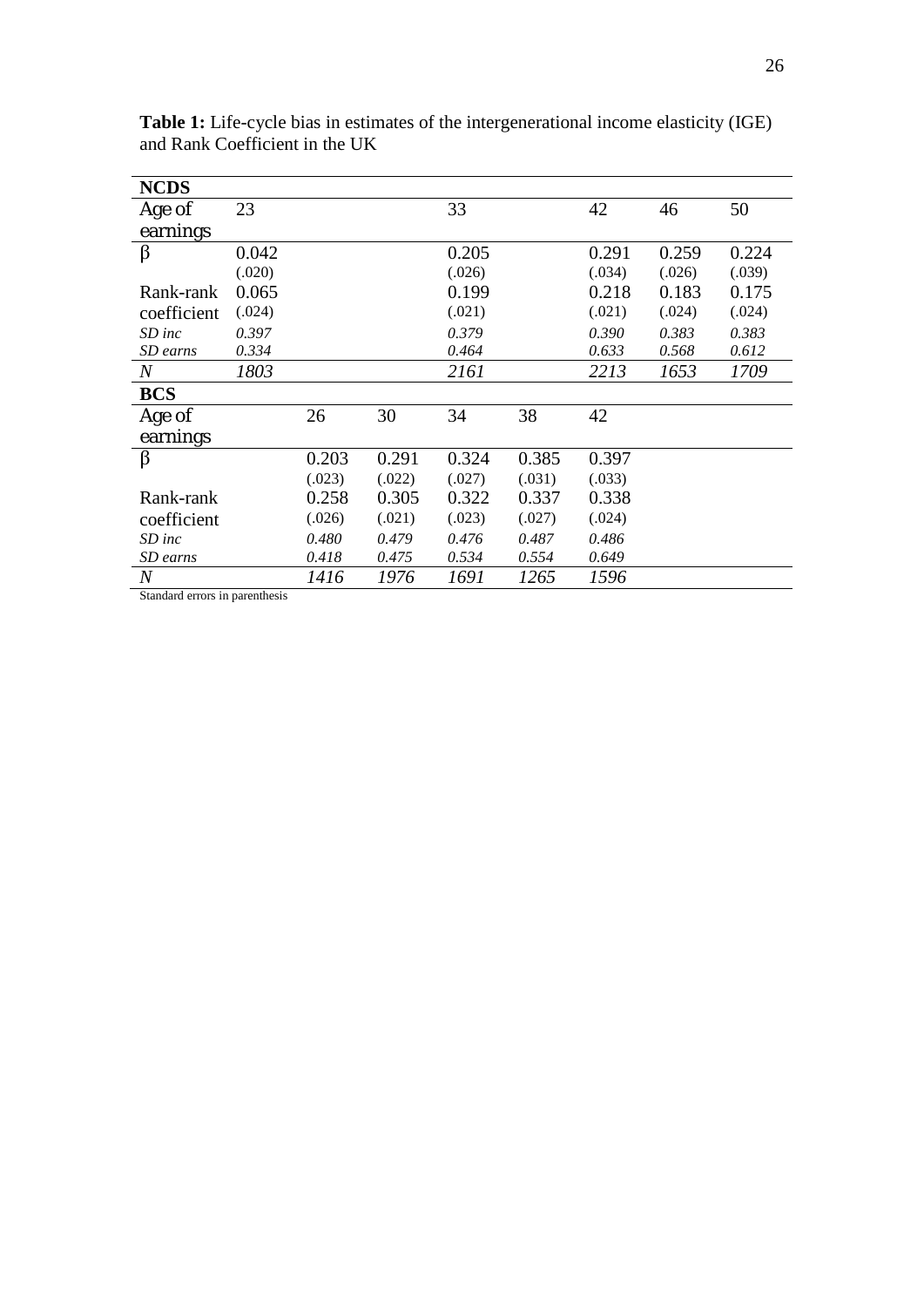| Panel A: Imputing income at 10 if missing       |        |        |        |        |        |  |  |
|-------------------------------------------------|--------|--------|--------|--------|--------|--|--|
| Age of                                          | 26     | 30     | 34     | 38     | 42     |  |  |
| earnings                                        |        |        |        |        |        |  |  |
| β                                               | 0.225  | 0.345  | 0.396  | 0.478  | 0.506  |  |  |
|                                                 | (.027) | (.026) | (.032) | (.037) | (.039) |  |  |
| Rank-rank                                       | 0.242  | 0.306  | 0.331  | 0.343  | 0.347  |  |  |
| coefficient                                     | (.026) | (.023) | (.025) | (.028) | (.025) |  |  |
| $SD$ inc.                                       | 0.422  | 0.419  | 0.422  | 0.420  | 0.421  |  |  |
| $\boldsymbol{N}$                                | 1416   | 1976   | 1691   | 1265   | 1596   |  |  |
| Panel B: Imputing income at 10 or 16 if missing |        |        |        |        |        |  |  |
| Age of                                          | 26     | 30     | 34     | 38     | 42     |  |  |
| earnings                                        |        |        |        |        |        |  |  |
| β                                               | 0.227  | 0.366  | 0.420  | 0.468  | 0.497  |  |  |
|                                                 | (.022) | (.022) | (.031) | (.031) | (.032) |  |  |
| Rank-rank                                       | 0.235  | 0.301  | 0.319  | 0.323  | 0.318  |  |  |
| coefficient                                     | (.020) | (.017) | (.019) | (.021) | (.019) |  |  |
| $SD$ inc.                                       | 0.389  | 0.383  | 0.385  | 0.386  | 0.387  |  |  |
| $\,N$                                           | 2364   | 3340   | 2806   | 2080   | 2685   |  |  |

**Table 2:** The impact of measurement error on estimates of the intergenerational income elasticity and Rank Coefficient in the BCS averaging income at 10 and 16

Standard errors in parenthesis. Dummy included if income is imputed.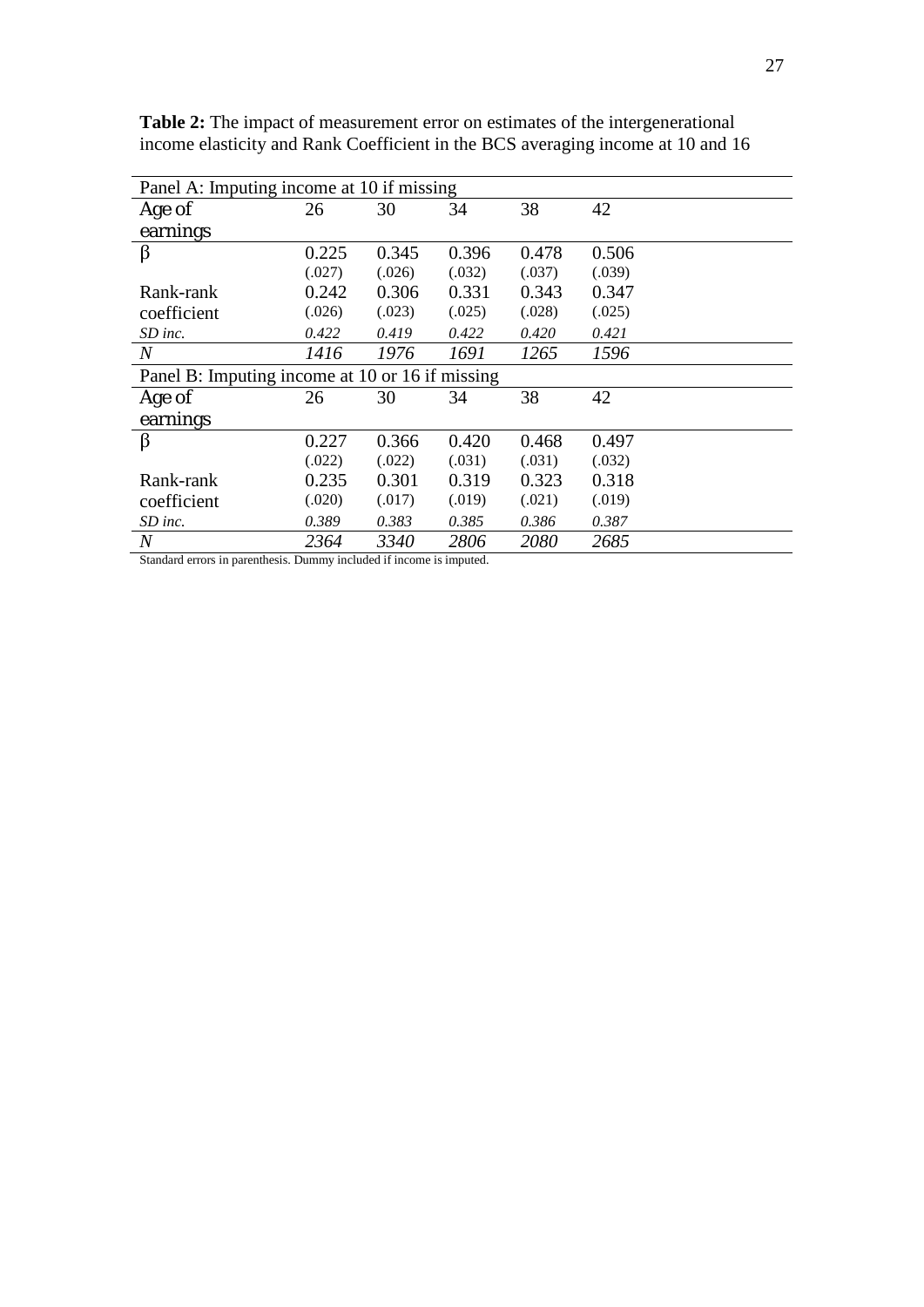| Panel A: Frequency of sample (%)                |             |             |            |            |  |  |  |
|-------------------------------------------------|-------------|-------------|------------|------------|--|--|--|
| Cohort:                                         | <b>NCDS</b> | <b>NCDS</b> | <b>BCS</b> | <b>BCS</b> |  |  |  |
| Earnings life cycle period:                     | $23 - 50$   | 26-42       | 26-42      | 26-42      |  |  |  |
| Family income observed at:                      | 16          | 16          | 16         | 10/16      |  |  |  |
| Time spent workless                             |             |             |            |            |  |  |  |
| None                                            | 60.4        | 69.7        | 87.1       | 86.3       |  |  |  |
| $<$ 2 years                                     | 23.5        | 18.1        | 5.5        | 5.6        |  |  |  |
| $2+$ years                                      | 14.5        | 10.6        | 4.3        | 4.8        |  |  |  |
| All                                             | 1.5         | 1.5         | 3.1        | 3.3        |  |  |  |
| Total                                           | 100.0       | 100.0       | 100.0      | 100.0      |  |  |  |
| $\boldsymbol{N}$                                | 3453        | 3453        | 2543       | 4312       |  |  |  |
| Panel B: Average weekly family income (2001 £s) |             |             |            |            |  |  |  |
| None                                            | 328.96      | 328.28      | 350.28     | 322.93     |  |  |  |
| $<$ 2 years                                     | 317.11      | 313.13      | 321.24     | 297.31     |  |  |  |
| $2+$ years                                      | 296.35      | 289.45      | 275.57     | 270.85     |  |  |  |
| All                                             | 269.00      | 269.00      | 245.93     | 246.54     |  |  |  |
| $\boldsymbol{N}$                                | 3453        | 3453        | 2543       | 4312       |  |  |  |
| Panel C: Average weekly earnings (2001 £s)      |             |             |            |            |  |  |  |
| None                                            | 542.05      | 532.54      | 517.24     | 510.03     |  |  |  |
| $<$ 2 years                                     | 490.39      | 464.24      | 432.71     | 411.60     |  |  |  |
| $2+$ years                                      | 347.87      | 332.07      | 331.09     | 314.78     |  |  |  |
| All                                             | 0.00        | 0.00        | 0.00       | 0.00       |  |  |  |
| $\boldsymbol{N}$                                | 3453        | 3453        | 2543       | 4312       |  |  |  |

**Table 3:** Frequency of worklessness across the life-cycle and by family background

Family income figures differ slightly in columns 1 and 2 as the proportion of people in each cell changes as workless period definitions change across periods of lifecycle considered.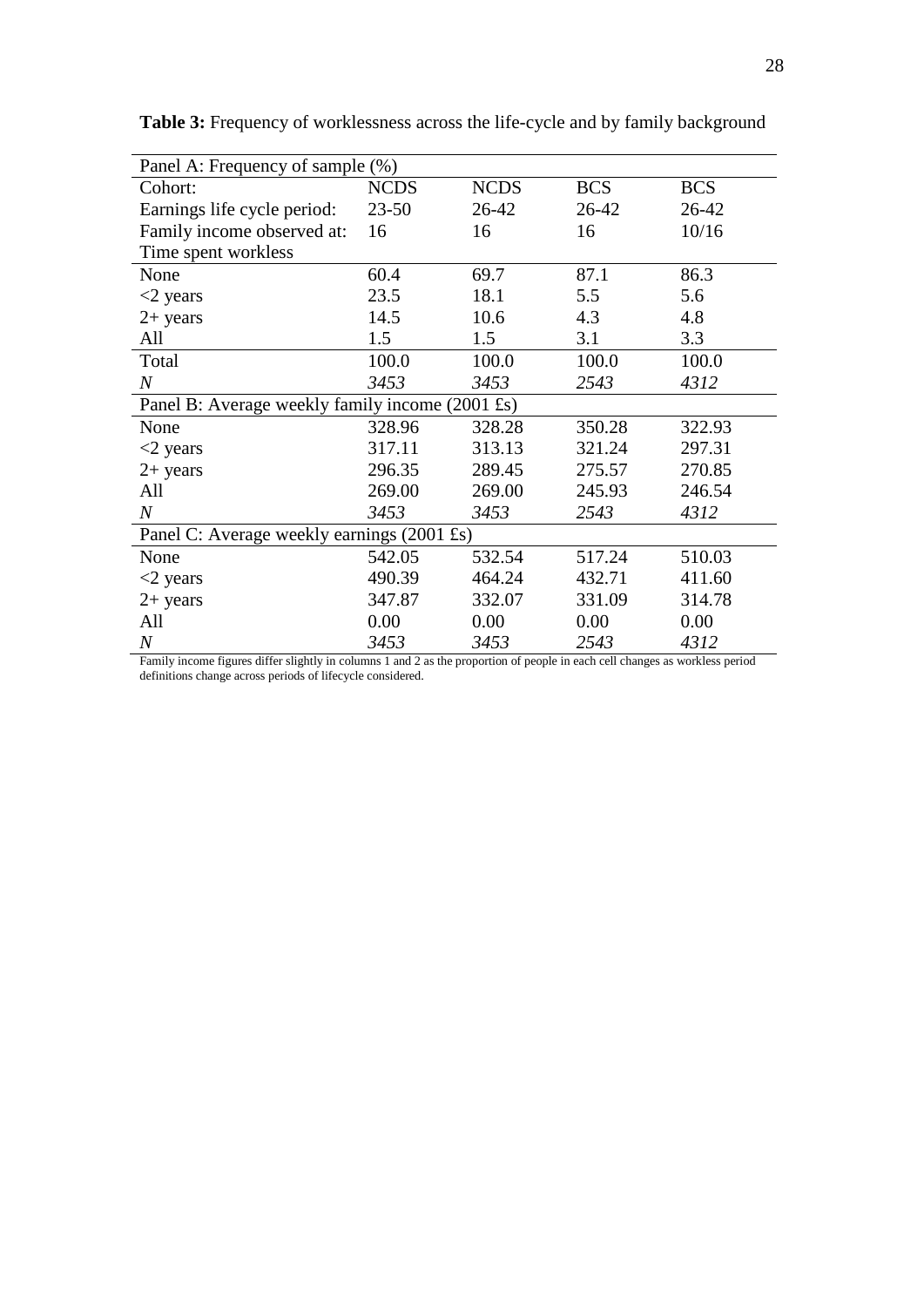Panel A: Intergenerational elasticities (β) Cohort: Earnings life cycle period: Family income observed at: Time spent workless NCDS 23-50 16 NCDS 26-42 16 BCS 26-42 16 **BCS** 26-42 10/16 None 0.178 (.025) 0.183 (.023) 0.298 (.021) 0.372 (.020)<br>
SD earns 0.456 0.456 0.475 0.478 *SD earns 0.456 0.456 0.475 0.478 N 2085 2408 2214 3723* <2 years 0.188 (.022) 0.190 (.022) 0.299 (.020) 0.371 (.020) *SD earns 0.463 0.467 0.483 0.486 N 2898 3034 2355 3963* 2+ years 0.212 (.021) 0.207 (.021) 0.302 (.020) 0.383 (.020)<br>
SD earns 0.488 0.489 0.491 0.497 *SD earns 0.488 0.489 0.491 0.497 N 3400 3400 2464 4170* Panel B: Rank-rank coefficient None 0.180 (.021) 0.188 (.020) 0.307 (.021) 0.300 (.016) *N 2085 2408 2214 3723*  $\langle 2 \rangle$  years 0.188 (.018) 0.190 (.018) 0.305 (.020) 0.295 (.016) *N 2898 3034 2355 3963* 2+ years 0.194 (.017) 0.192 (.017) 0.306 (.020) 0.300 (.015) *N 3400 3400 2464 4170*

**Table 4:** Lifetime estimates of the IGE and Rank Coefficient in the UK with no adjustment for periods out of work by lifetime workless experiences – cumulative samples described in the first three rows of Table 3.

Standard errors in parenthesis. Dummy included where earnings are imputed at each age. The standard deviation of earnings and apply to the corresponding cells in both panel A and B. They are not repeated in Panel B for this reason.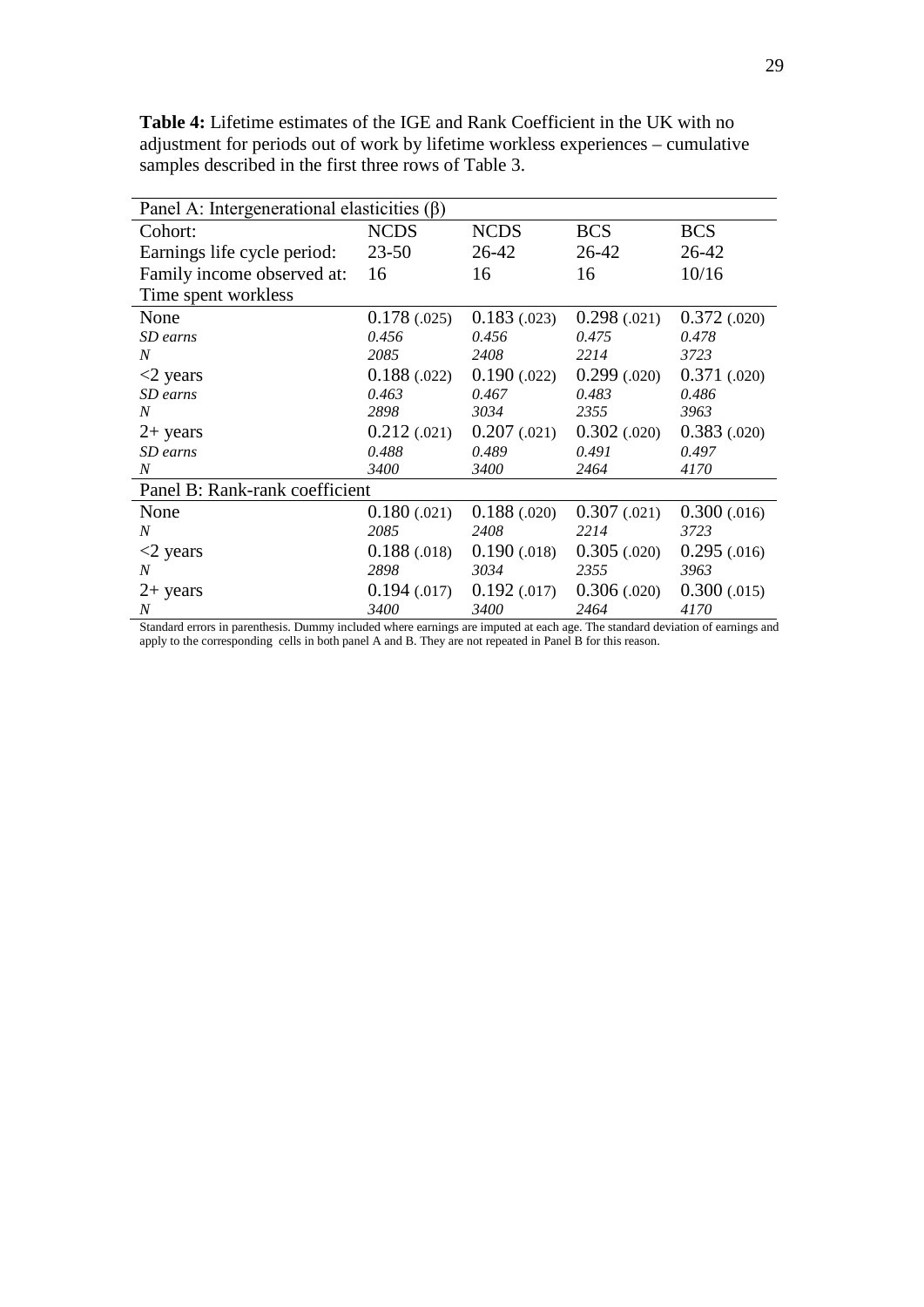| Panel A: Intergenerational elasticities $(\beta)$ |              |              |              |              |  |  |  |  |
|---------------------------------------------------|--------------|--------------|--------------|--------------|--|--|--|--|
| Cohort:                                           | <b>NCDS</b>  | <b>NCDS</b>  | <b>BCS</b>   | <b>BCS</b>   |  |  |  |  |
| Earnings life cycle period:                       | $23 - 50$    | 26-42        | 26-42        | 26-42        |  |  |  |  |
| Family income observed at:                        | 16           | 16           | 16           | 10/16        |  |  |  |  |
| Ignoring workless spells                          | 0.212(0.021) | 0.207(0.021) | 0.302(0.020) | 0.383(0.020) |  |  |  |  |
| SD earns                                          | 0.488        | 0.489        | 0.491        | 0.497        |  |  |  |  |
| Including workless spells as:                     |              |              |              |              |  |  |  |  |
| Zero earnings                                     | 0.255(.025)  | 0.255(.026)  | 0.343(0.028) | 0.425(.028)  |  |  |  |  |
| SD earns                                          | 0.594        | 0.618        | 0.670        | 0.687        |  |  |  |  |
| Imputed benefits                                  | 0.232(0.022) | 0.230(0.023) | 0.320(0.021) | 0.398(0.021) |  |  |  |  |
| SD earns                                          | 0.522        | 0.530        | 0.515        | 0.523        |  |  |  |  |
| Wages foregone (selection)                        | 0.217(0.021) | 0.210(0.021) | 0.305(0.020) | 0.386(0.020) |  |  |  |  |
| SD earns                                          | 0.496        | 0.492        | 0.495        | 0.501        |  |  |  |  |
| $\overline{N}$                                    | 3400         | 3400         | 2464         | 4170         |  |  |  |  |
| Panel B: Rank-rank coefficient                    |              |              |              |              |  |  |  |  |
| Ignoring workless spells                          | 0.194(0.017) | 0.192(0.017) | 0.306(0.020) | 0.300(0.015) |  |  |  |  |
| Zero earnings                                     | 0.194(0.017) | 0.194(0.016) | 0.308(0.020) | 0.298(.015)  |  |  |  |  |
| Imputed benefits                                  | 0.194(0.016) | 0.195(0.016) | 0.308(0.020) | 0.298(.015)  |  |  |  |  |
| Wages foregone (selection)                        | 0.192(0.017) | 0.191(0.017) | 0.307(0.020) | 0.300(0.015) |  |  |  |  |
| $\,N$                                             | 3400         | 3400         | 2464         | 4170         |  |  |  |  |

**Table 5:** Lifetime estimates of the IGE and Rank Coefficient in the UK with alternative adjustments for periods of worklessness in the measure of lifetime earnings – excluding those who are nearly always out of work (i.e, row 4 in Table 3)

Standard errors in parenthesis. Dummies included where earnings are imputed at each age. The standard deviation of earnings applies to the corresponding cells in both panel A and B. They are not repeated in Panel B for this reason.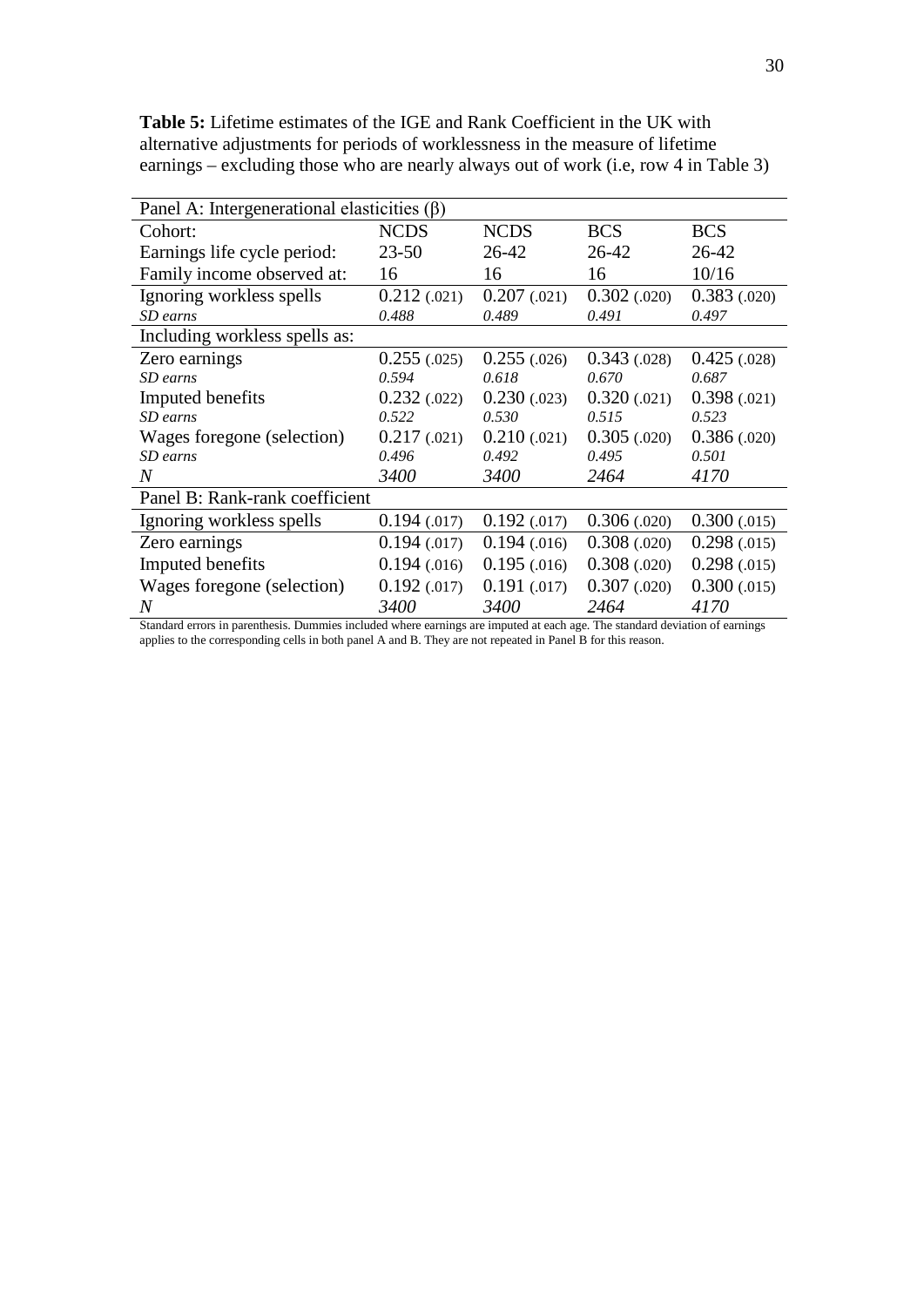| Panel A: Intergenerational elasticities $(\beta)$ |              |              |              |              |  |  |  |  |
|---------------------------------------------------|--------------|--------------|--------------|--------------|--|--|--|--|
| Cohort:                                           | <b>NCDS</b>  | <b>NCDS</b>  | <b>BCS</b>   | <b>BCS</b>   |  |  |  |  |
| Earnings life cycle period:                       | $23 - 50$    | 26-42        | 26-42        | 26-42        |  |  |  |  |
| Family income observed at:                        | 16           | 16           | 16           | 10/16        |  |  |  |  |
| Ignoring workless spells                          | 0.212(0.021) | 0.207(0.021) | 0.302(0.020) | 0.383(0.020) |  |  |  |  |
| SD earns                                          | 0.488        | 0.489        | 0.491        | 0.497        |  |  |  |  |
| Including workless spells as:                     |              |              |              |              |  |  |  |  |
| Zero earnings                                     | 0.363(0.045) | 0.366(0.046) | 0.523(0.056) | 0.654(0.056) |  |  |  |  |
| SD earns                                          | 1.091        | 1.103        | 1.458        | 1.494        |  |  |  |  |
| Imputed benefits                                  | 0.252(0.023) | 0.251(0.024) | 0.345(0.022) | 0.430(0.022) |  |  |  |  |
| SD earns                                          | 0.564        | 0.572        | 0.577        | 0.584        |  |  |  |  |
| Wages foregone (selection)                        | 0.222(0.021) | 0.215(0.021) | 0.310(0.020) | 0.392(0.020) |  |  |  |  |
| SD earns                                          | 0.503        | 0.496        | 0.504        | 0.508        |  |  |  |  |
| $\overline{N}$                                    | 3453         | 3453         | 2543         | 4312         |  |  |  |  |
| Panel B: Rank-rank coefficient                    |              |              |              |              |  |  |  |  |
| Ignoring workless spells                          | 0.194(0.017) | 0.192(0.017) | 0.306(.020)  | 0.300(0.015) |  |  |  |  |
| Zero earnings                                     | 0.195(0.016) | 0.196(0.016) | 0.306(0.019) | 0.297(0.015) |  |  |  |  |
| Imputed benefits                                  | 0.195(.016)  | 0.196(0.016) | 0.306(0.019) | 0.297(0.015) |  |  |  |  |
| Wages foregone (selection)                        | 0.194(0.016) | 0.193(0.016) | 0.306(0.019) | 0.300(0.015) |  |  |  |  |
| $\it N$                                           | 3453         | 3453         | 2543         | 4312         |  |  |  |  |

**Table 6:** Lifetime estimates of the intergenerational income elasticity and partial correlation in the UK, including those who are nearly always workless – so adds in sample described in row 4 of Table 3

Standard errors in parenthesis. Dummies included where earnings are imputed at each age. The standard deviation of earnings applies to the corresponding cells in both panel A and B. They are not repeated in Panel B for this reason.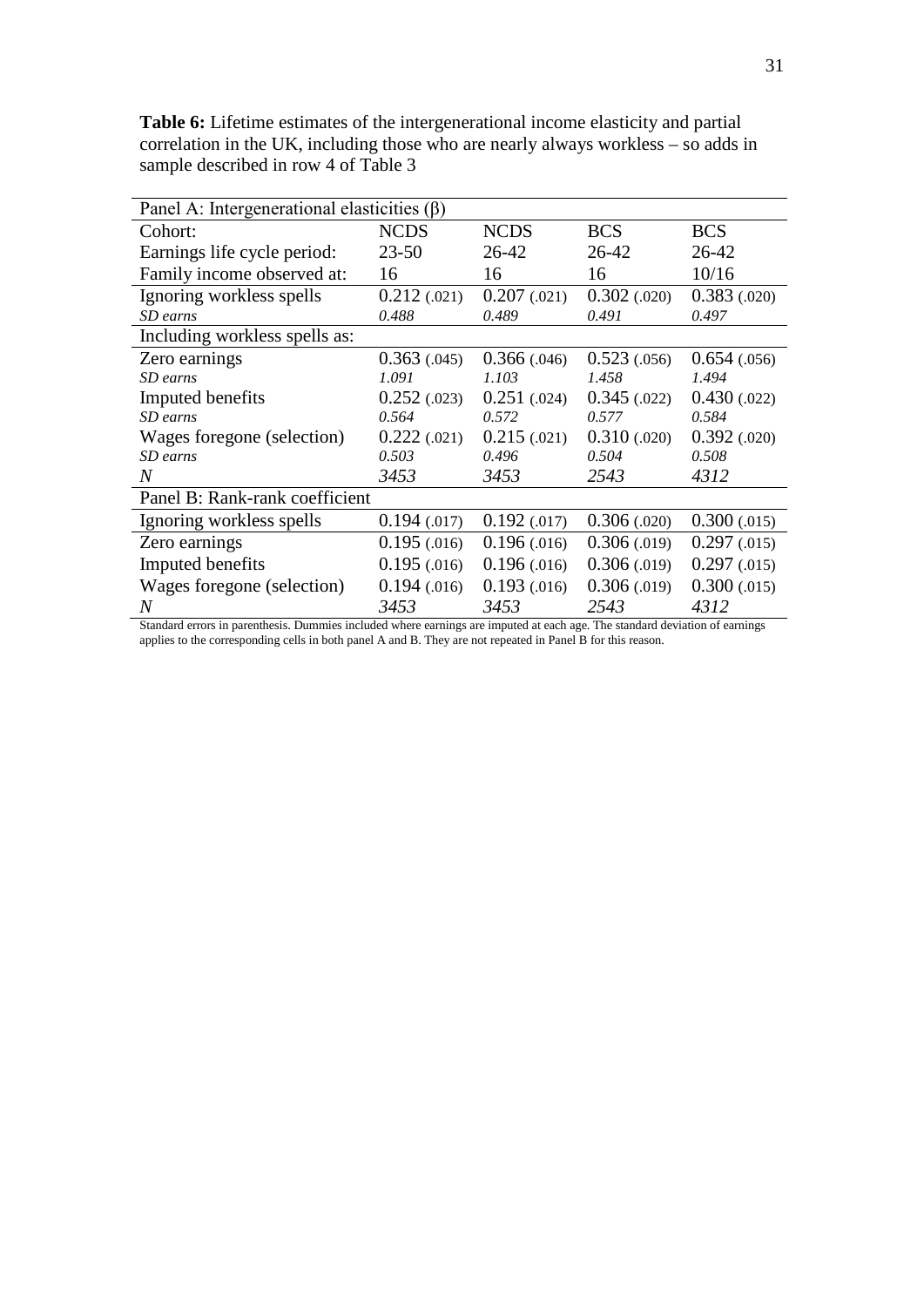

Figure 1: Life-cycle bias in estimates of the intergenerational income elasticity and partial correlation in the UK

Figure 2: Life-cycle bias in estimates of the intergenerational rank-rank coefficient in the UK

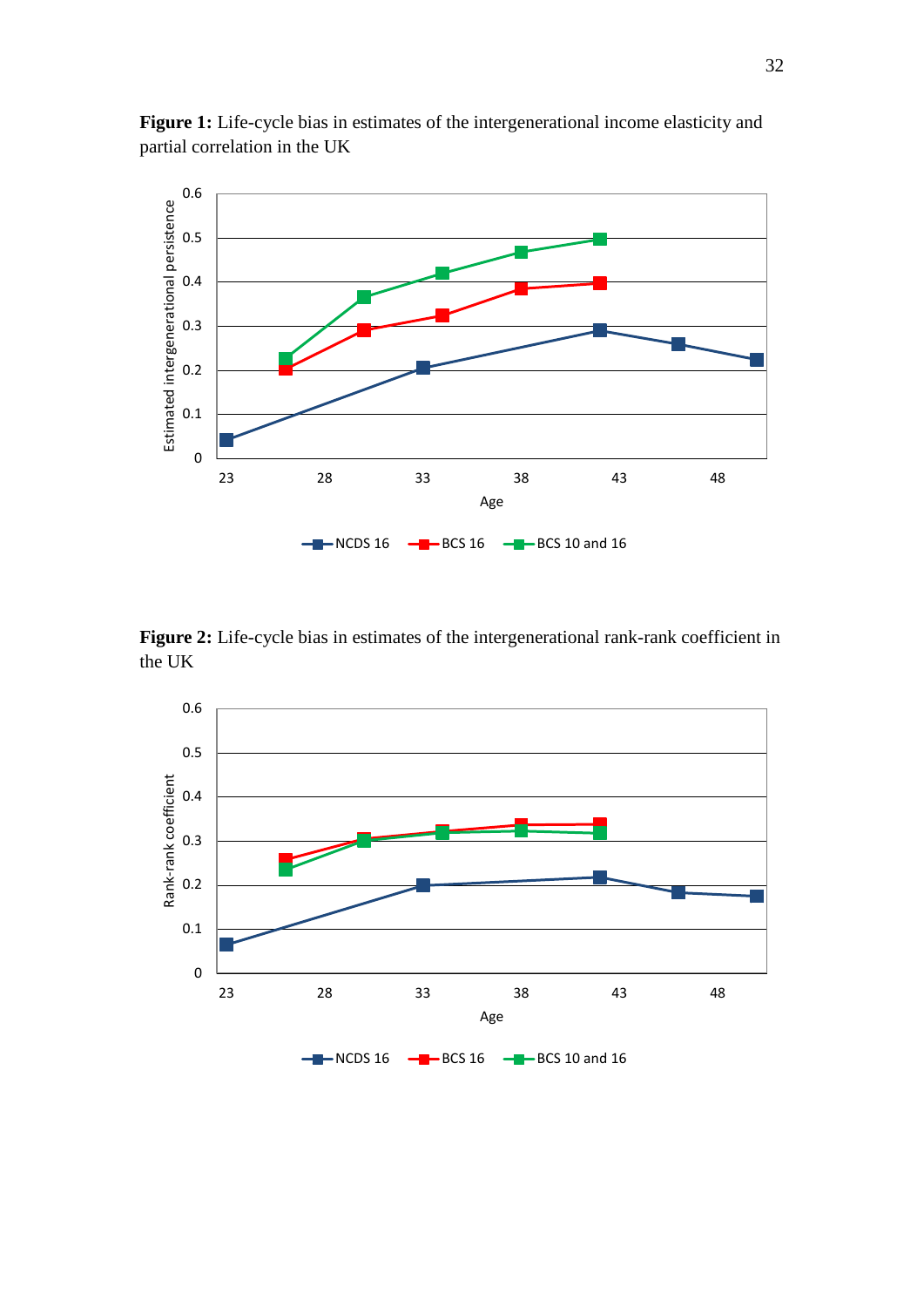### **Data Appendix**

In this section we offer some descriptive analysis of our sample and we describe in detail the imputation methods adopted to deal with missing income and earnings.

#### *Sample selection*

<u>.</u>

When estimating lifetime earnings we take an average across all observed earnings periods and then a log of the average is used. The most complete measure for the NCDS is that obtained across age 23-50 and two comparable measures are estimated in the NCDS and BCS from age 26-42. Various restrictions are adopted in our sample. First of all an individual must have at least one income observation in childhood and be observed in the monthly work history data for at least five years to be included in our analysis. If individuals are workless for less than two years, they must have at least one earnings observation to be included in the sample. If individuals are workless for over two years, the same restriction applies unless they are out of work for the majority of time observed (proportion of time workless  $> 60\%$ ) in which case they are not required to have any earnings observations. These individuals are not included in the analysis until the final stage when individuals who are always workless are brought into the analysis so that we end up with a sample of 3452 individuals for the NCDS and of 4312 individuals for the BCS.

We start by providing some descriptive statistics related to our sample and to the sample we have excluded from our estimates of lifetime intergenerational mobility. This can be explored from the perspective of either generation. Table DA1 refers to parental characteristics: parental age, father's social class and education attainments for both parents. The table shows that in both cohorts, there are significant differences in the average parental age at birth of the child for those included and excluded from our sample although the direction of the bias varies across cohorts. Information on father's social class, observed at age 11 in the NCDS and the age 10 in the  $BCS<sup>7</sup>$  $BCS<sup>7</sup>$  $BCS<sup>7</sup>$ , is very similar across the two samples, included and excluded, except for a slightly underrepresentation of self-employed in both cohorts

<span id="page-34-0"></span><sup>&</sup>lt;sup>7</sup> The schema used is a 7-category variable (1-non skilled manual, 2-skilled manual, 3-lower grade technician, 4-self employed, 5-routine non manual, 6-lower grade manager, 7-professional), in line with those used to provide the headline results in sociology (Erikson and Goldthorpe, 2010) which is derived from the information on Socio-Economic Group available in the datasets.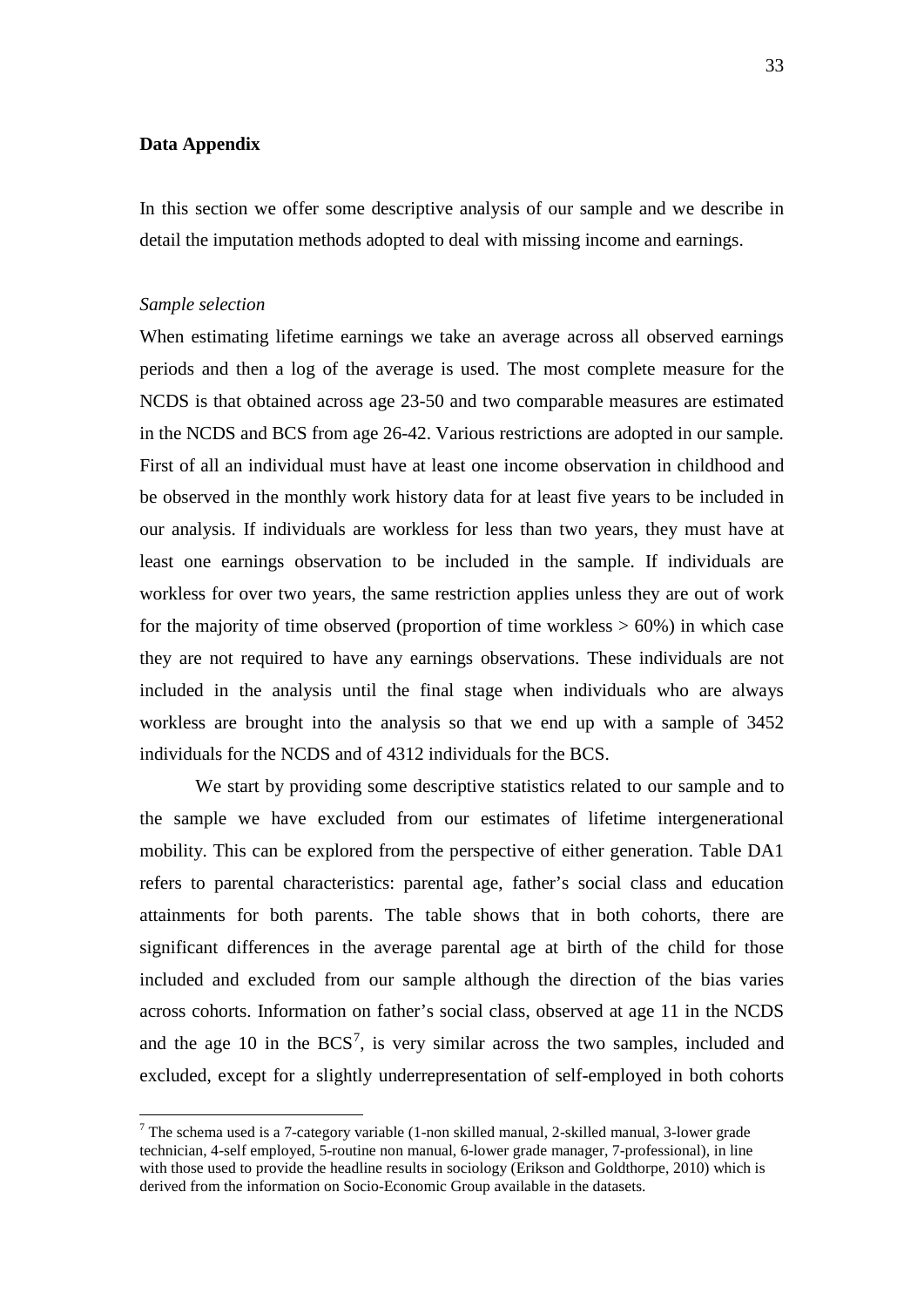and a slight over representation of professional fathers and a slight under representation of non-skilled manual in the BCS. This is consistent with the commonly observed pattern of attrition from those in lower classes in the latter cohort. The direction of the bias in other categories is not consistent across the cohorts.

Parental education is classified into 4 categories: with 1 equating to less than O levels, 2 to O levels/GCSEs, 3 to A levels and 4 to higher education. Our BCS and NCDS samples are mostly characterized by both parents with a low level of education. Indeed, the majority do not have O levels/ GCSEs: around 60 percent of the fathers and almost half of the mothers in the NCDS and around 60 percent of both parents in the BCS. This reflects the fact that these individuals would have been educated before the 1972 raising of the school leaving age to 16 to coincide with the first set of formal qualifications. The distribution across education levels is very similar between the included and excluded sample for the NCDS, for both mothers and fathers. As seen with social class, in the BCS there is a slightly higher proportion of those with A levels or above for both mothers and fathers with a slightly lower proportion with no O levels suggesting a slight sample selection in favour of more affluent responses.

Table DA2 shows descriptive statistics for child's characteristics: IQ, reading and maths scores. The measures are standardised to mean zero. The table indicates that our included sample is characterized by sons with a higher performance along the three dimensions: general ability, reading and maths in both cohorts compared to those excluded from our sample.

Overall then our sample over-represents more affluent parents and better performing children in the latter BCS cohort. In the NCDS cohort, while the parents look very similar in terms of observed characteristics to those who are not included in our analysis, the children are clearly outperforming those who are excluded from our analysis.

### *Imputation*

Our approach to modelling requires imputation for missing values for family income and sons earnings as an adult where we observe at least one other non-missing observation.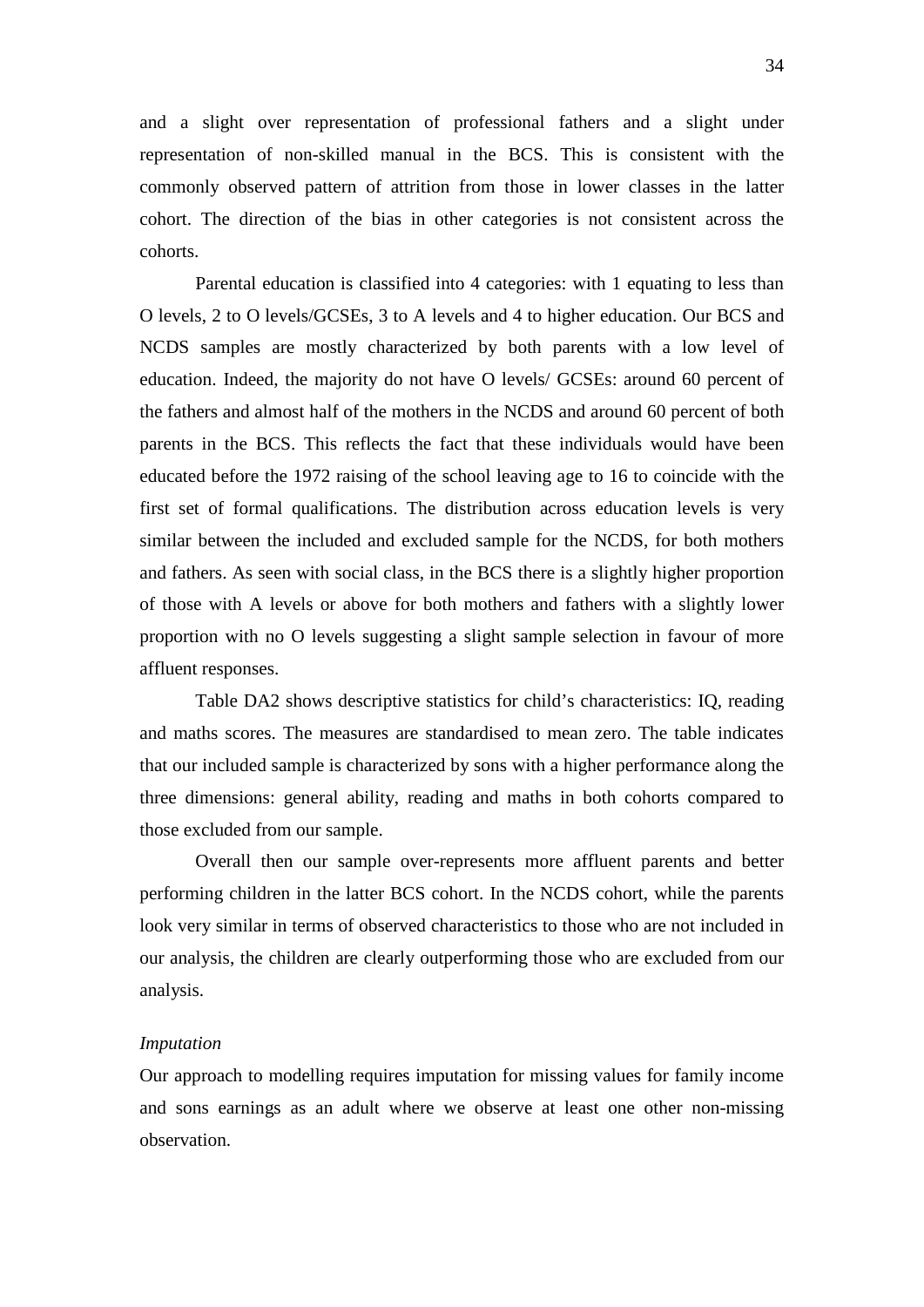### *Parental income at 10 and 16*

We start with the parents' generation which is more straightforward. In the NCDS there is only one observation of family income and hence there is no imputation undertaken. For the BCS cohort two observations are available at ages 10 and 16. Of our final sample of 4312 individuals in the BCS cohort, 47% report income at both 10 and 16, 41% report income at 10 but not 16 and 12% report income at 16 but not at 10. For the 47% who report income at both 10 and 16, an average of income is taken across both periods. For the remaining 53%, income is imputed for the period that it is not observed based on income in the other period and changes in social class, employment status, housing tenure and lone parent status across the two periods. An average is then taken across the observed and imputed income for each individual and dummy variables are included in our estimation to indicate when income is observed or imputed.

Table DA3 illustrates the average incomes for those who report incomes at 10 and 16 and the imputed incomes for those missing incomes in the respective periods. The incomes at 10 and 16, deflated to 2000 prices, are very similar when reported with an average monthly parental income of £1439.56 at 10 and £1482.44 at 16. For the 12% who report income at 16 but not 10, the imputed value of income used at age 10 is quite far below this average, £773.29 a month, suggesting that these individuals have low income at age 16 and are likely to have suffered shocks to their employment, class, housing tenure or lone parent status across this period. For the 41% who report income at 10 but not at 16, the average imputed value is around 20% lower than the average reported income at 16, again indicating that these individuals are from slightly lower income families at 10 and may have suffered shocks to their employment, class, tenure or family structure over the period.

### *Imputed earnings when missing and wages foregone for periods out of work*

When attempting to measure earnings across the lifecycle we face the problem of missing wages. Individuals do not report wages for two reasons:

- 1) due to attrition or item-non-response in the survey data (individuals report they are employed but do not report earnings or they have missing wages and do not give info on their employment status)
- 2) due to a period of worklessness.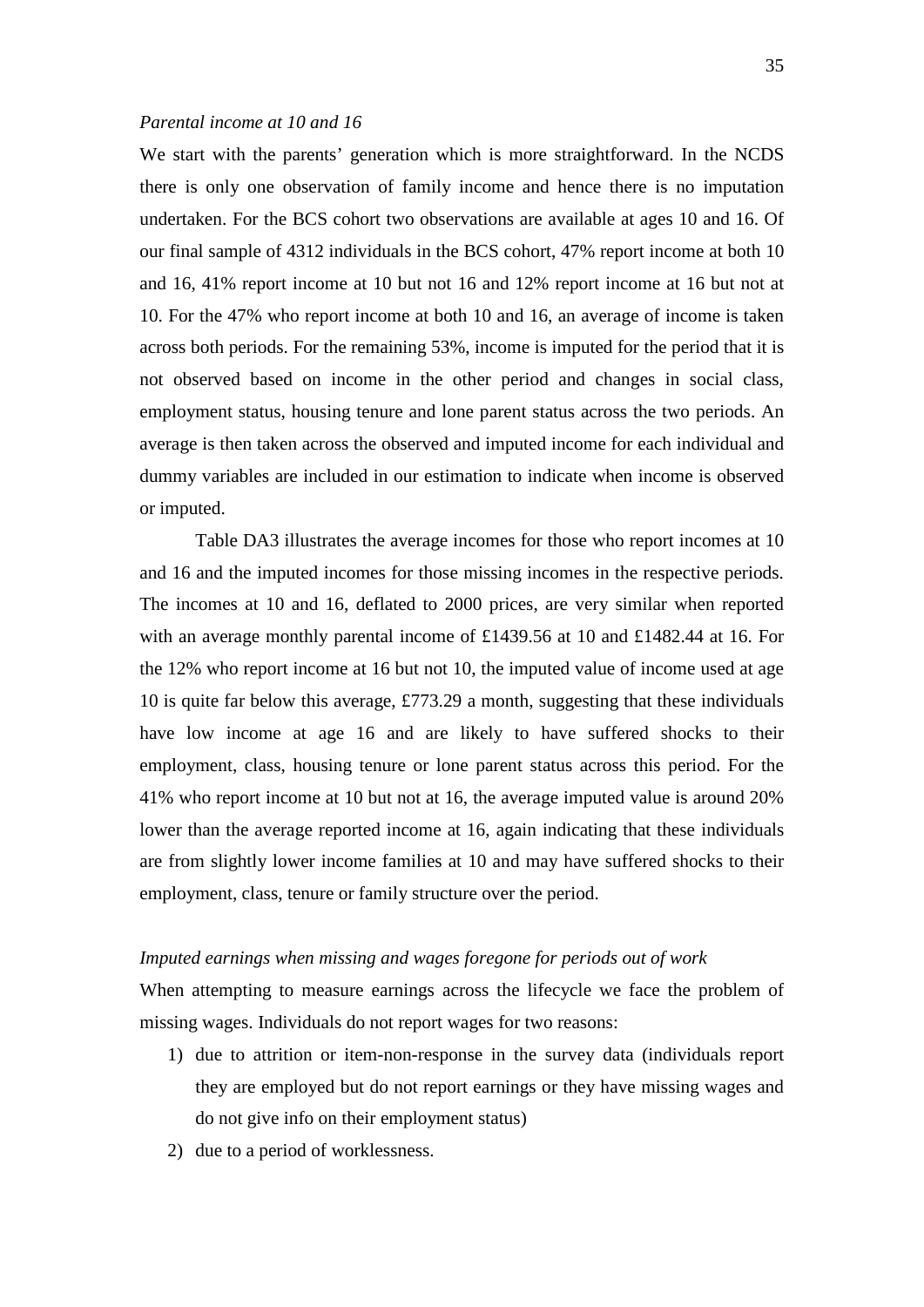By combining monthly work history data with monthly earnings observations, we can identify which of the two groups' individuals belong to at each point in time.

For the first group we impute their earnings using information on earnings in other periods and the observed education level of the cohort member interacted with time to account for lifecycle bias. For the second group, we use three alternative imputation methods: zero, income replacement or wages foregone. The zero earnings simply consists in replacing the missing wages with a zero wage, income replacement is calculated based on the average level of job seekers allowance, income support and incapacity benefits received by cohort members at 42 and 46 in the NCDS and 30 and 34 in the BCS. This is adjusted for inflation and assigned whether the individual claimed any benefit or not. Finally, wages foregone are estimated using the panel imputation method proposed by Wooldridge (1995) which allows us to control for unobserved heterogeneity and selection in one common framework.

### *Wage imputation*

To impute wages for our first group of interest, those missing earnings due to attrition or item non-response, observed wages  $w_{it}$  are modelled as a function of education and time periods by interacting the four education categories ( $1 = <$  o-levels,  $2 =$  o-levels,  $3=$  a-levels,  $4=$ degree+) with the five time periods corresponding to the age at which the son is interviewed: respectively, ages 23, 33, 42, 46 and 50 in the NCDS and ages 23, 30, 34, 38 and 42 in the BCS,

$$
w_{it} = \beta + \theta_{jt} \sum_{j=1}^{4} \sum_{t=1}^{5} educ_{ij} * \tau_t + \alpha_i + \varepsilon_{it}
$$
 (1)

where  $\alpha_i$  is the individual-specific unobserved effects and  $\varepsilon_{it}$  is the unobserved random disturbance. The predicted mean wages from (1) will give us a measure of imputed lifetime potential wage.

Table DA4 compares the average monthly wages for non-missing earnings (first row) with that obtained by predicting earnings using the observed education level of the cohort member interacted with time to account for life-cycle bias (second row). The third row summarises the average monthly earnings obtained using the life cycle estimate for the missing earnings. The number missing earnings are then shown in the last row.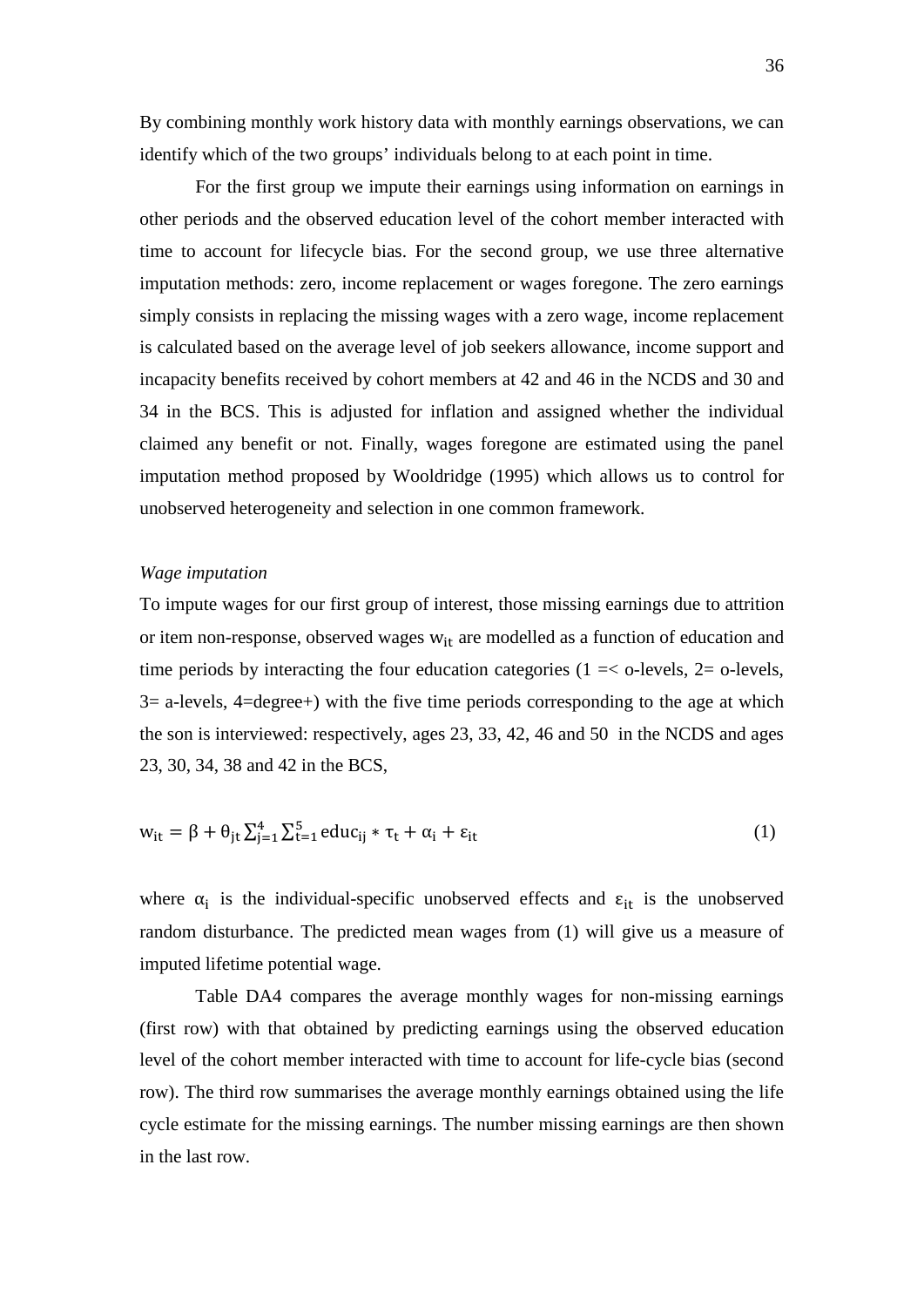Average monthly wages of lifecycle imputed and actual earnings (first two rows) appear to be similar across different ages and cohorts and almost equivalent in some cases (at age 26 in the BCS or at age 33 in the NCDS). The lifecycle imputed earnings are consistently lower than the actual estimates. The small discrepancy between the two measures suggests that the lifecycle estimate can be considered a good proxy of actual earnings. Imputed lifecycle earnings for the missing and nonmissing samples do not show a clear pattern of differential bias across different ages: comparing the lifetime averages shown in the last column, the average of the lifecycle imputed for the non-missing earnings is lower than for the missing earnings in the NCDS while the opposite is true for the BCS. It is also worth noting that the gap between the two measures is larger at later ages, from age 42 in the NCDS and from age 38 in the BCS with the lifecycle measure of the missing earnings ranked lower. This is signalling that those not reporting wages are characterized by lower education and possibly lower returns to education that tend to fully materialize around the age of 40.

### *Modelling selection: Wages foregone*

For our second group of interest, individuals with missing wages who are observed to be out of work, we use an alternative approach. As discussed in the main paper, we examine three alternative measures of earnings when individuals are observed as workless: zero earnings, earnings replacement or wages foregone. The third of these, wages foregone, attempts to estimate the potential wage of the individual who is observed to be out of work, if they had been in work taking into account selection decisions regarding labour market participation.

In a panel setting one could possibly correct for sample selection using fixed effects estimator but estimates are inconsistent if the decision to participate in the labour market is not random or not fully captured by the observable variables. There may be some time-variant factors that cannot be identified by an individual fixed effect and that are going to influence wages through the error term. Heckman (1979) developed an estimator to deal with this source of bias for cross-sectional data. Later Wooldridge (1995) proposed an imputation method that can be used in a panel setting thus allowing to control for heterogeneity and selection in one common framework (see e.g. D'Addio et al., 2002; Dustmann and Rochina-Barrachina, 2007; Jackle and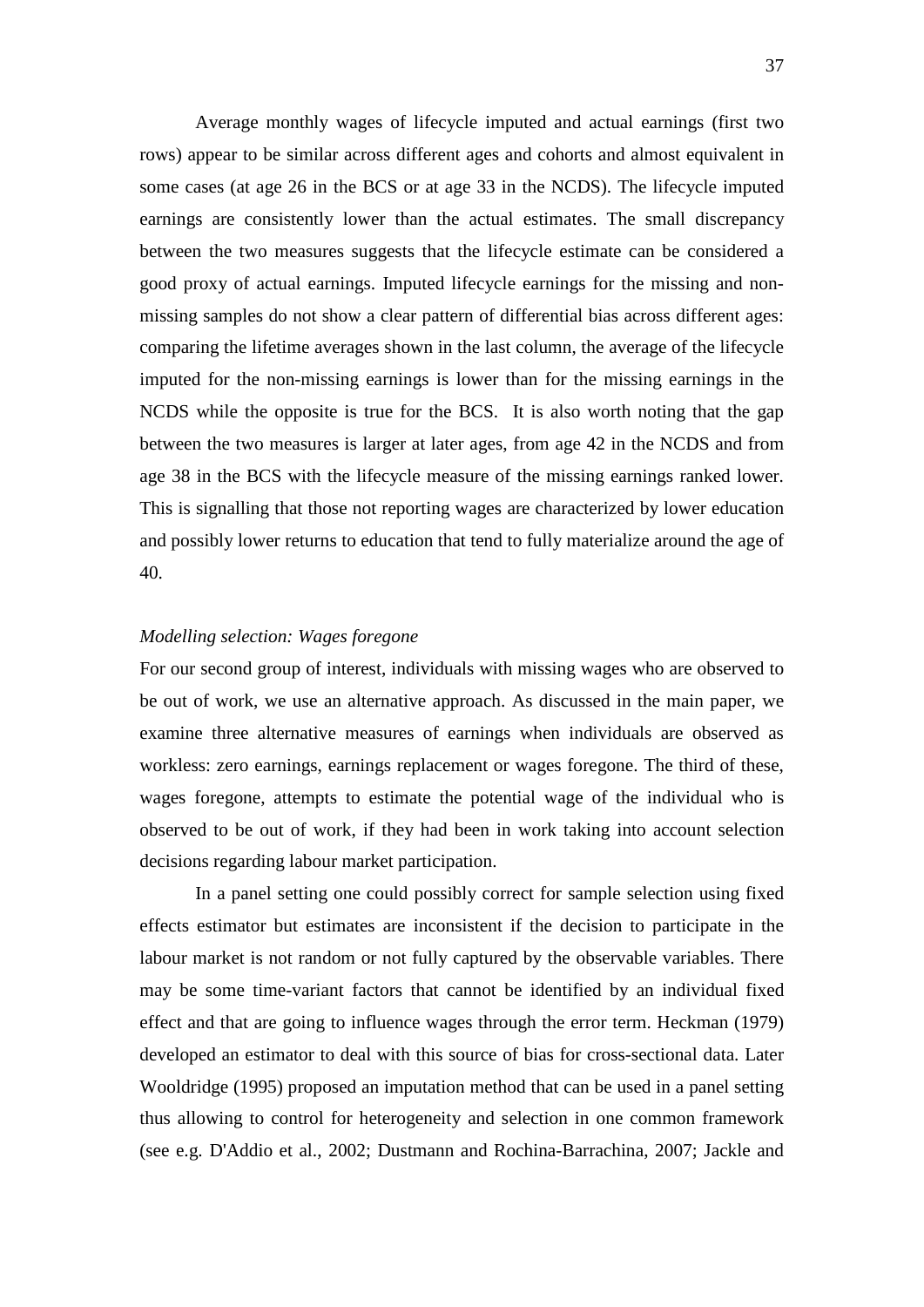Himmler, 2010; Semykina and Wooldridge, 2010). We use the Wooldridge approach to estimate wages foregone.

We first build a selection equation which describes a person's decision to participate in the labour market where  $s_{it}^*$  indicates the latent propensity to work and 1[.] is an indicator function that is equal to one when the individual participates in the labour market and zero otherwise:

 $s_{it}^* = z_{it}\gamma_1 + k_i + u_{it}$ ;  $s_{it} = 1[s_{it}^* > 0]$  (2)

 $z<sub>it</sub>$  is our vector of explanatory variables which includes, along with the education dummies from the wage equation (1), some elements that are likely to drive selection. We model selection using dummy variables for self-reported health status at the time of the interview and information on workless periods in the previous 4 years.  $k_i$ represents unobserved characteristics that are fixed over time and u<sub>it</sub> are the individual-specific unobserved disturbances.

Participation in the labour market is defined as being in employment at the time of the interview. Following Mundlak (1978), Chamberlain (1984), and Wooldridge (1995) the time-invariant effects are assumed to be linked with  $z<sub>it</sub>$ through a linear function of  $k_i$  on the time averages of  $z_{it}$  (denoted with  $\bar{z}_i$ ) and an orthogonal error term  $a_i$  which exhibits no variation over time and is independent of  $z_i$  and  $u_{it}$ :

 $k_i = \bar{z}_i + a_i$  (3)

hence equation (2) can be rewritten as follows:

$$
s_{it}^* = \gamma_0 + z_{it}\gamma_1 + \overline{z}_i\gamma_2 + v_{it},\tag{4}
$$

with the composite error term  $v_{it} = u_{it} + a_i$  being independent from  $z_{it}$  and normally distributed with zero mean and variance  $\sigma^2$ .

The procedure proposed by Wooldridge (1995) that allows correcting for selection bias consists first in running a probit of  $s_{it}^*$  on  $z_i$  and  $\overline{z}_i$  for each t (equation 4) and saving  $\hat{\lambda}_{it}$  the Inverse Mills Ratios (IMRs),  $\lambda_{it} = \lambda(\bar{z}_i \gamma_1)$ . The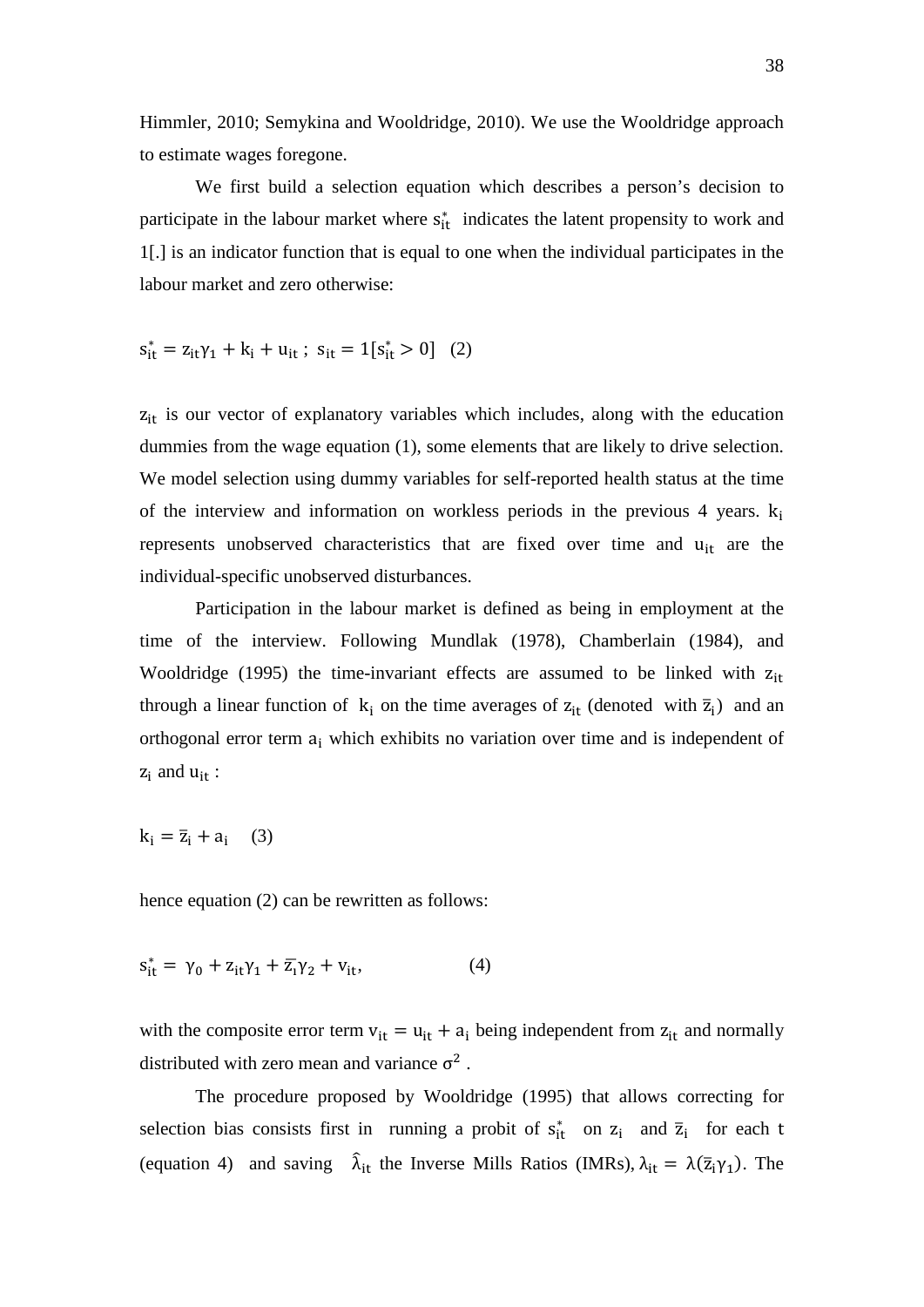wages foregone, taking into account the selection into the labour market, is obtained from the estimate of a new wage equation of the selected sample (equation 5) where the IMRs  $\lambda_{it}$  obtained from the selection equation are included for each time period (as suggested in Wooldrige, 1995) along with the regressors included in equation 4 (where  $x_{it}$  stands for the interaction between education and time dummies).

$$
w_{it} = x_{it}\psi_1 + \xi_t \lambda_{it} + \eta_i + e_{it}
$$
 (5)

Note that we assume different coefficients for  $\lambda_{it}$  in each time period by including interaction terms of the IMRs interacted with time dummies. The potential wage is obtained from equation (5) using a within-group estimator and computing standard errors robust to heteroskedasticity. A preliminary test for the presence of selection bias is also performed: the "variable addition test". This is tested by testing the joint significance of the IMRs obtained from the sample selection probit for each time periods in the wage equation.

Table DA5 describes the variables used for the selection and wage equation, while estimates of the selection equation (4) for each time period for the NCDS and BCS are respectively presented in Tables DA6 and DA7. Table DA8 shows results obtained from estimating the wage equation (5). As we can see in Tables DA6 and DA7, having poor health and having experienced time out of work in the previous 4 years do negatively affect selection into the labour market. In the wage equation (Table DA8) the null hypothesis of the Wald test that the 5 selections effects are jointly equal to zero is rejected both for the NCDS and BCS meaning that selection is an issue that needs to be accounted for in our estimates. Moreover negative lambdas interacted to each time period are almost consistently negative meaning that the estimates of intergenerational mobility obtained without taking into account selection into the labour force would be downward biased.

In Table DA9 we compare average monthly earnings using different imputation methods for those individuals who have missing earnings due to workless spells. The top panel refers to the NCDS while the bottom panel displays results for the BCS. The first row shows average monthly wages obtained by imputing the missing earnings due to worklessness using the lifecycle imputation above, ignoring any selection issue, using only information on education over the lifecycle. The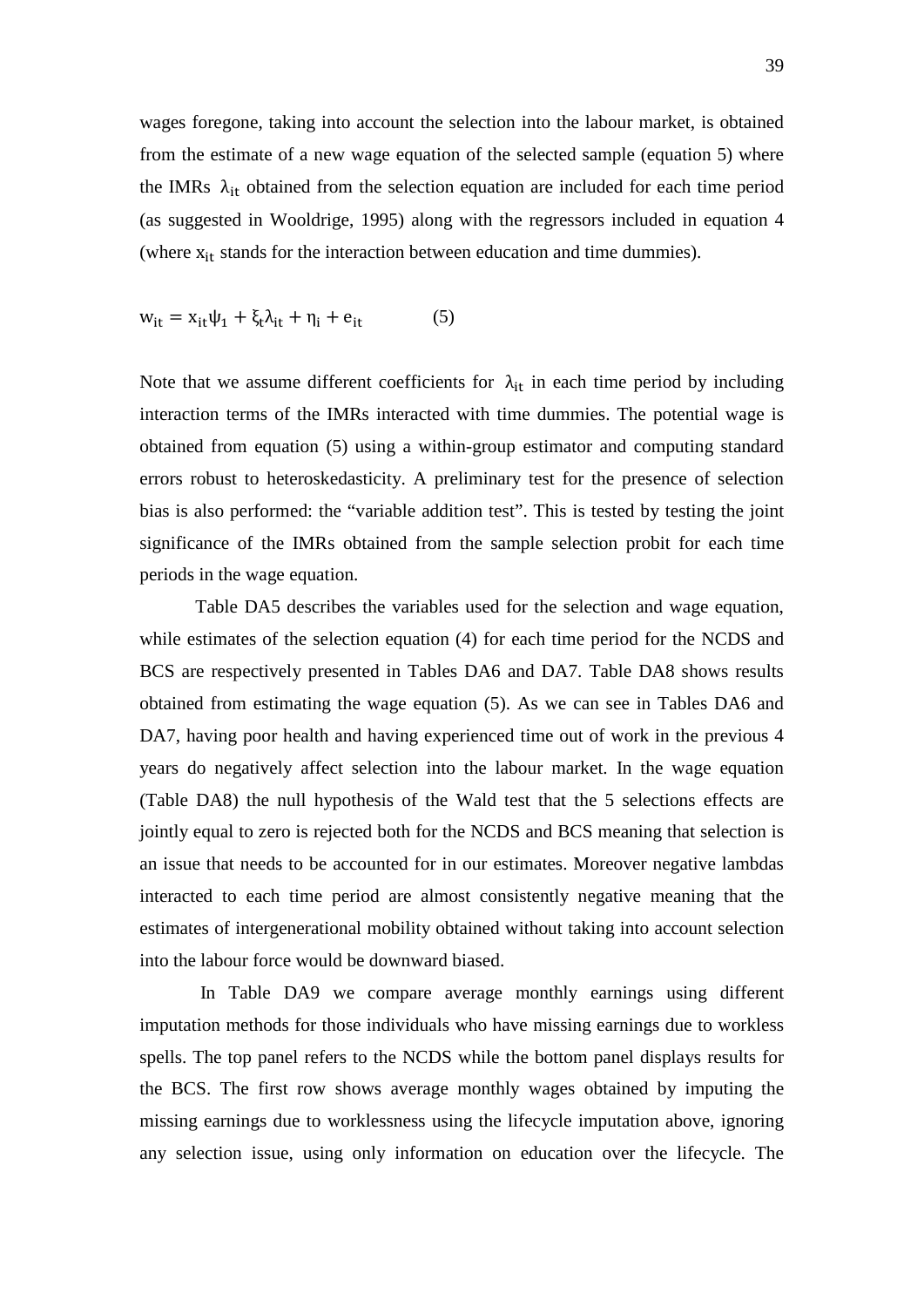second row shows monthly average earnings calculated using the Wooldridge sample correction method to estimate wages foregone. Finally, the last row shows average monthly wages obtained from the same sample imputing their earnings using information on earnings replacement (benefits).

As we would expect, the average monthly wages based on the benefit measure show are lower than the imputed wages ignoring periods of time out of work and the wages foregone estimates. Our estimated monthly wages using wages foregone and lifecycle imputation are similar at ages 23 and 33 for the NCDS and at ages 26 and 30 for the BCS while they tend to differ much more above the age of 40 in the NCDS and from age 38 onward in the BCS and consistently in the two cohorts when looking at the lifetime average. Indeed selection seems to pull down wages compared to standard lifecycle measures starting from the age of 40. This is when human capital returns are realized, as discussed above. The divergence between lifecycle and wages forgone might indicate that selection tends to have stronger negative effects on earnings at later ages when the negative effects of poor health and previous unemployment spells are most likely to emerge. Indeed, individuals with missing wages due to workless spells exhibit a poorer health status compared to those who work and also appear to have experienced a larger proportion of time out of work in the previous 4 years.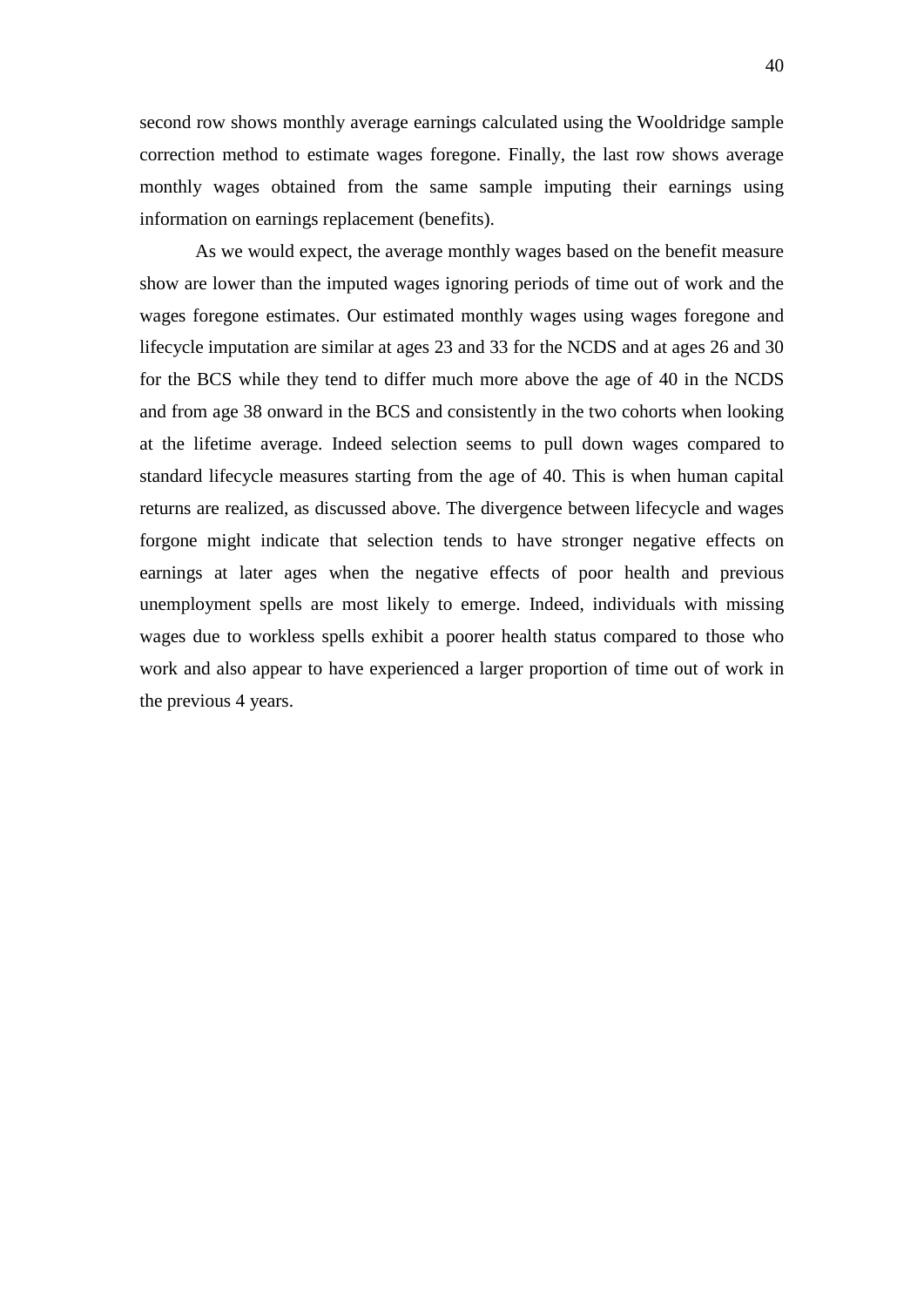|                          | <b>NCDS</b>      |                      | cross-sample | <b>BCS</b>       |                      | cross-sample |
|--------------------------|------------------|----------------------|--------------|------------------|----------------------|--------------|
|                          | <b>IN SAMPLE</b> | <b>OUT OF SAMPLE</b> | Difference   | <b>IN SAMPLE</b> | <b>OUT OF SAMPLE</b> | difference   |
|                          | Mean             | Mean                 |              | Mean             | Mean                 |              |
| parental average age     | 38.47            | 38.97                | $-0.50**$    | 32.35            | 28.07                | $4.28***$    |
|                          |                  |                      | (0.21)       |                  |                      | (0.36)       |
| father's social class    | Freq             | Freq                 |              | Freq             | Freq                 |              |
| 1-non skilled manual     | 21.60            | 20.56                | 1.04         | 13.52            | 16.43                | $-2.91**$    |
|                          |                  |                      | (0.99)       |                  |                      | (0.92)       |
| 2-skilled manual         | 34.08            | 30.16                | 3.92***      | 26.77            | 27.83                | 1.06         |
|                          |                  |                      | (1.14)       |                  |                      | (1.15)       |
| 3-lower grade technician | 6.53             | 6.00                 | 0.53         | 10.27            | 9.77                 | 0.50         |
|                          |                  |                      | (0.59)       |                  |                      | (0.78)       |
| 4-self employed          | 3.20             | 7.84                 | $-4.64***$   | 9.27             | 12.28                | $3.01***$    |
|                          |                  |                      | (0.57)       |                  |                      | (0.79)       |
| 5-routine non manual     | 10.50            | 8.84                 | $1.66**$     | 6.20             | 5.26                 | 0.94         |
|                          |                  |                      | (0.72)       |                  |                      | (0.61)       |
| 6-lower grade manager    | 14.13            | 16.12                | $-1.99**$    | 18.64            | 16.11                | $2.53**$     |
|                          |                  |                      | (0.88)       |                  |                      | (0.99)       |
| 7-professional           | 9.96             | 10.49                | $-0.53$      | 15.33            | 12.32                | 3.01***      |
|                          |                  |                      | (0.74)       |                  |                      | (0.90)       |
| father's education       |                  |                      |              |                  |                      |              |
| 1- less than O-levels    | 60.28            | 59.54                | 0.74         | 64.59            | 69.72                | $-5.13***$   |
|                          |                  |                      | (1.32)       |                  |                      | (1.13)       |

Table DA1: Description of parental characteristics for those included and excluded from our lifetime analysis. Figures show proportions of each sample excluding those with missing data.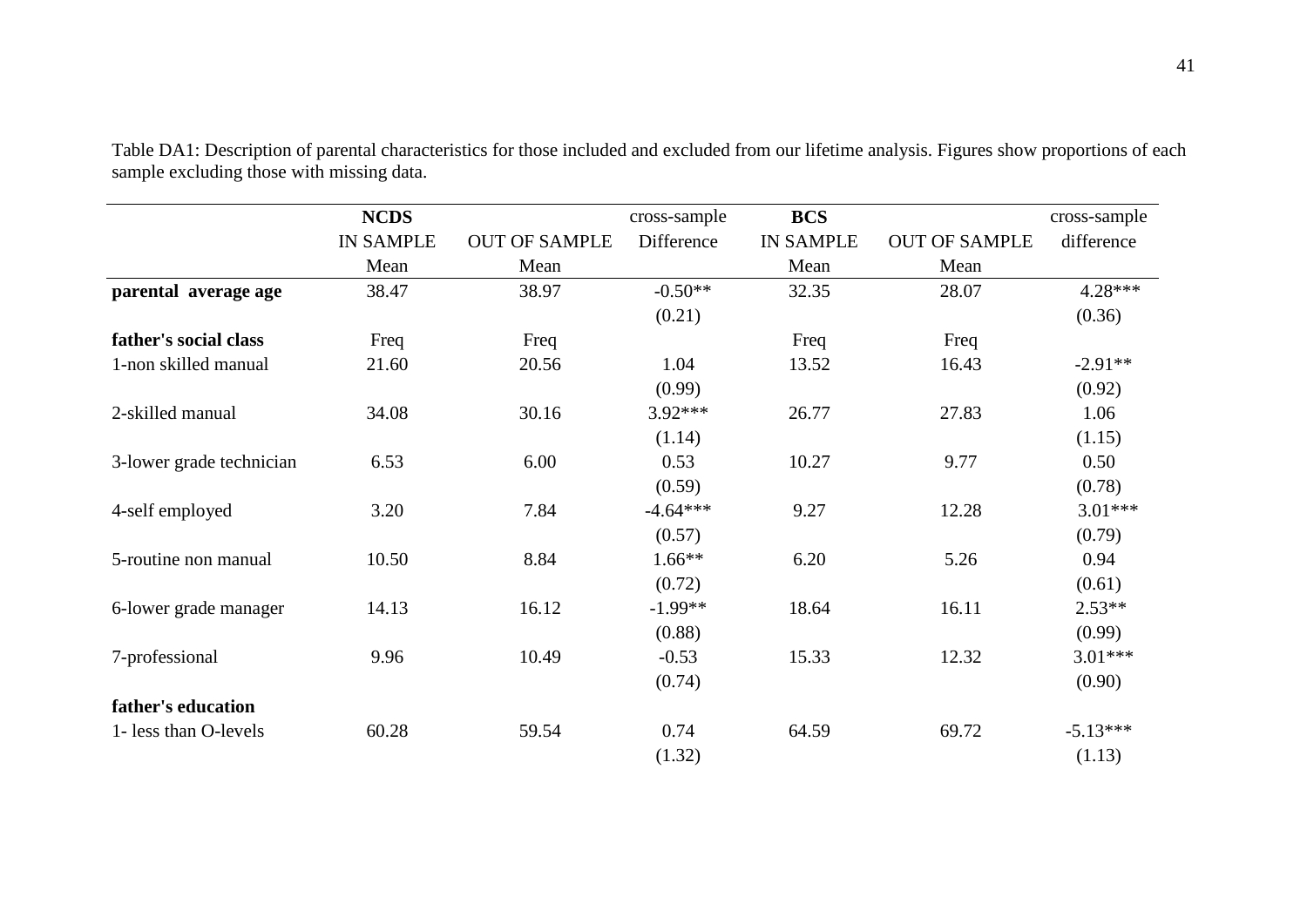| 2-O-levels/GCSEs      | 18.76 | 17.79 | 0.97    | 14.21 | 13.35 | 0.86       |
|-----------------------|-------|-------|---------|-------|-------|------------|
|                       |       |       | (1.05)  |       |       | (0.83)     |
| 3-A-levels            | 13.10 | 14.30 | $-1.20$ | 11.32 | 9.80  | $1.52**$   |
|                       |       |       | (0.93)  |       |       | (0.74)     |
| 4-higher education    | 7.85  | 8.36  | $-0.51$ | 9.88  | 7.14  | $2.74***$  |
|                       |       |       | (0.74)  |       |       | (0.68)     |
| mother's education    | Freq  | Freq  |         | Freq  | Freq  |            |
| 1- less than O-levels | 49.54 | 48.45 | 1.09    | 63.29 | 69.65 | $-6.36***$ |
|                       |       |       | (1.33)  |       |       | (1.12)     |
| 2-O-levels/GCSEs      | 29.80 | 29.65 | 0.15    | 17.40 | 15.41 | 1.99**     |
|                       |       |       | (1.22)  |       |       | (0.88)     |
| 3-A-levels            | 15.21 | 16.65 | $-1.44$ | 12.76 | 9.99  | $2.77***$  |
|                       |       |       | (0.97)  |       |       | (0.75)     |
| 4-higher education    | 5.44  | 5.26  | 0.18    | 6.54  | 4.95  | $1.59**$   |
|                       |       |       | (0.60)  |       |       | (0.55)     |

Note: Two-sample t tests and two-sample tests of proportion are performed to check the differences in means and frequencies between the included and excluded samples.

\*\*\* Indicates significance at the 99% confidence level, \*\* is significant at the 95% confidence level, and \* indicates a 90% confidence level. Standard errors in parentheses.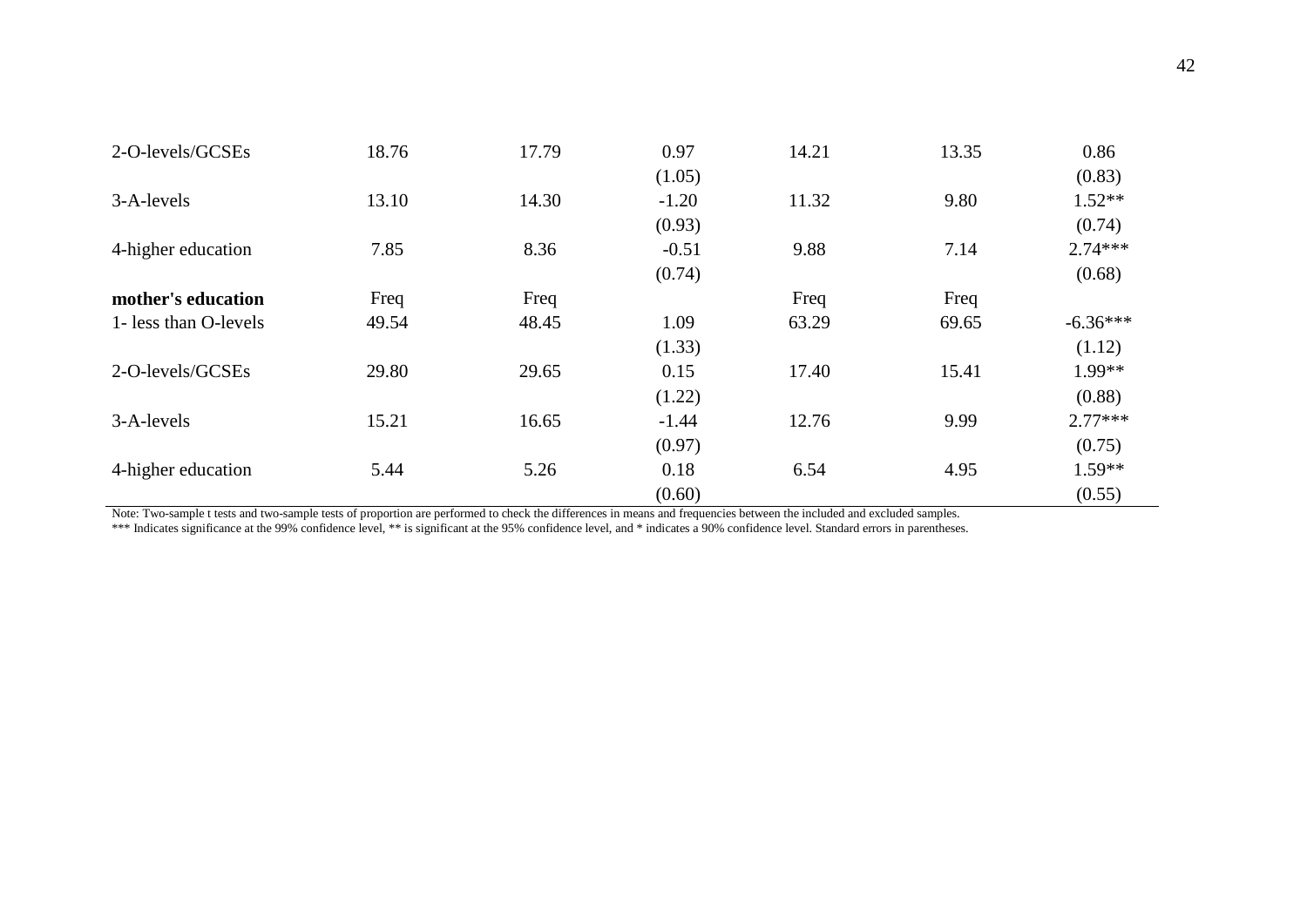Table DA2: Description of child's characteristics

| <b>NCDS</b>              | <b>IN SAMPLE</b> | <b>OUT OF SAMPLE</b> | cross-sample |
|--------------------------|------------------|----------------------|--------------|
|                          | Mean             | Mean                 | difference   |
| ablity test score at 11  | 0.03             | $-0.14$              | $0.17***$    |
|                          |                  |                      | (0.02)       |
| reading test score at 11 | 0.10             | $-0.07$              | $0.17***$    |
|                          |                  |                      | (0.02)       |
| maths test score at 11   | 0.12             | $-0.04$              | $0.16***$    |
|                          |                  |                      | (0.02)       |
| <b>BCS</b>               | <b>IN SAMPLE</b> | <b>OUT OF SAMPLE</b> | cross-sample |
|                          | Mean             | Mean                 | difference   |
|                          |                  |                      |              |
| ability test score at 10 | 0.14             | $-0.14$              | $0.28***$    |
|                          |                  |                      | (0.03)       |
| reading test score at 10 | 0.07             | $-0.22$              | $0.29***$    |
|                          |                  |                      | (0.03)       |
| maths test score at 10   | 0.19             | $-0.14$              | $0.33***$    |
|                          |                  |                      | (0.03)       |

Note: Two-sample t tests to check the differences in means between the included and excluded samples are performed. \*\*\* Indicates significance at the 99% confidence level, \*\* is significant at the 95% confidence level, and \* indicates a 90% confidence level.. Standard errors in parentheses.

Table DA3 Actual income versus imputed income for non-missing and missing income

| Age of earnings    | 10      | 16      |
|--------------------|---------|---------|
| Actual income      | 1439.54 | 1482.44 |
| Imputed income     | 773.29  | 1204.65 |
| Number missing inc | 525     | 1769    |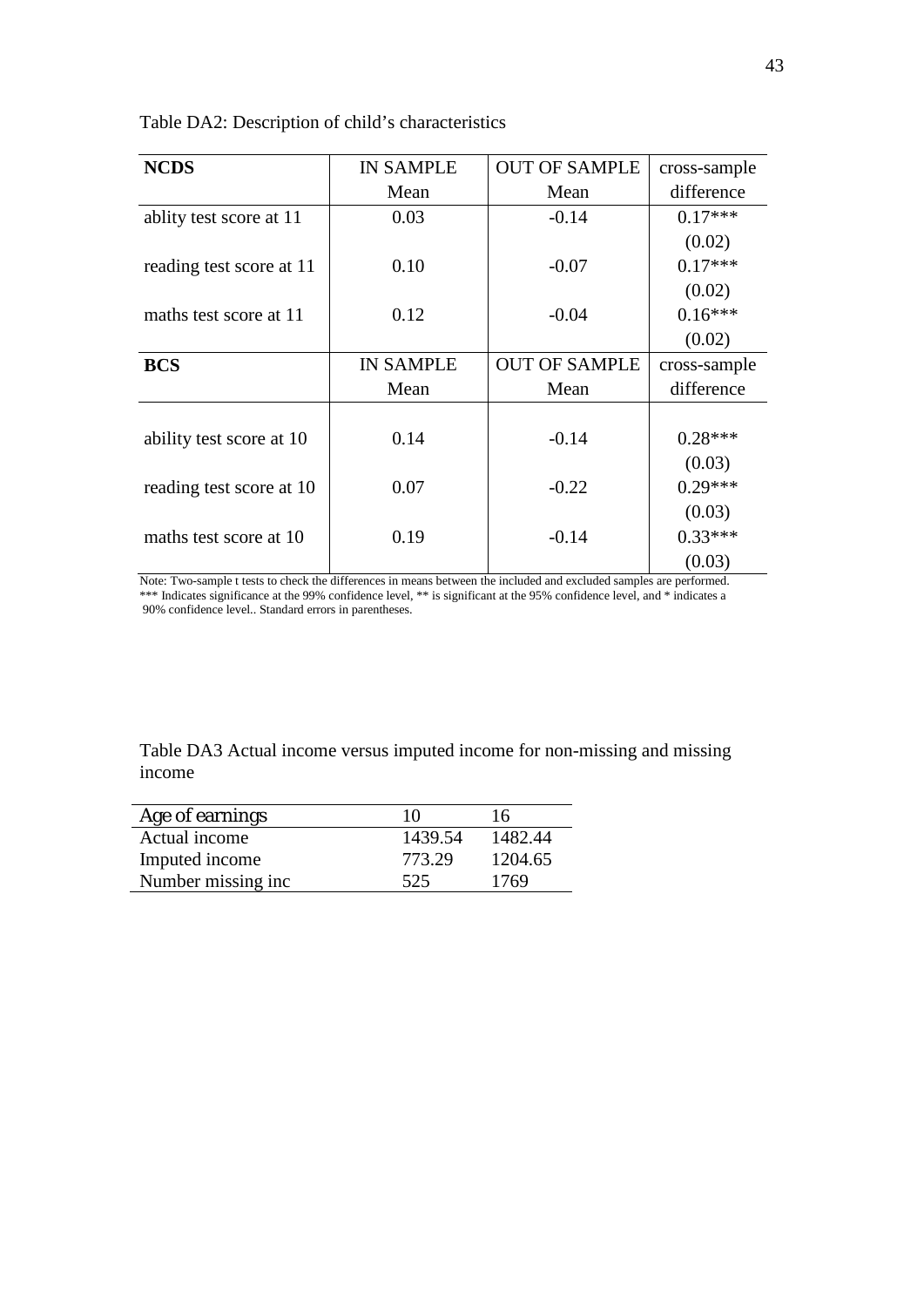| <b>NCDS</b>           |         |         |         |         |         |         |         |         |          |
|-----------------------|---------|---------|---------|---------|---------|---------|---------|---------|----------|
| Age of earnings       | 23      |         |         | 33      |         | 42      | 46      | 50      | Lifetime |
|                       |         |         |         |         |         |         |         |         | average  |
| Actual earnings       | 1196.21 |         |         | 2371.66 |         | 2536.18 | 2629.46 | 2753.95 | 2228.58  |
| Life cycle imputation | 1212.04 |         |         | 2321.12 |         | 2240.86 | 2473.29 | 2402.15 | 2075.51  |
| (non-missing earns)   |         |         |         |         |         |         |         |         |          |
| Life cycle imputation | 1222.14 |         |         | 2390.33 |         | 1940.33 | 2323.31 | 2288.42 | 2105.06  |
| (missing earns)       |         |         |         |         |         |         |         |         |          |
| Number missing earns  | 913     |         |         | 1083    |         | 1189    | 1748    | 1699    | 6632     |
| <b>BCS</b>            |         |         |         |         |         |         |         |         |          |
| Age of earnings       |         | 26      | 30      | 34      | 38      | 42      |         |         |          |
| Actual earnings       |         | 1148.27 | 1930.04 | 2381.22 | 2593.92 | 2590    |         |         | 2127.1   |
| Life cycle imputation |         | 1146.92 | 1894.56 | 2278    | 2503.19 | 2387.18 |         |         | 2040.16  |
| (non-missing earns)   |         |         |         |         |         |         |         |         |          |
| Life cycle imputation |         | 1092.93 | 1921    | 2211.79 | 2336.97 | 2262.21 |         |         | 1957.09  |
| (missing earns)       |         |         |         |         |         |         |         |         |          |
| Number missing earns  |         | 1822    | 1141    | 1367    | 2090    | 1552    |         |         | 7972     |

Table DA4 Actual earnings versus imputed life cycle earnings for non-missing and all missing earnings

The sample of non-missing earnings refer to all individuals reporting wages, while that for missing earnings refer to all individuals not reporting wages (either workless, or in employment or for which we have no info on employment status.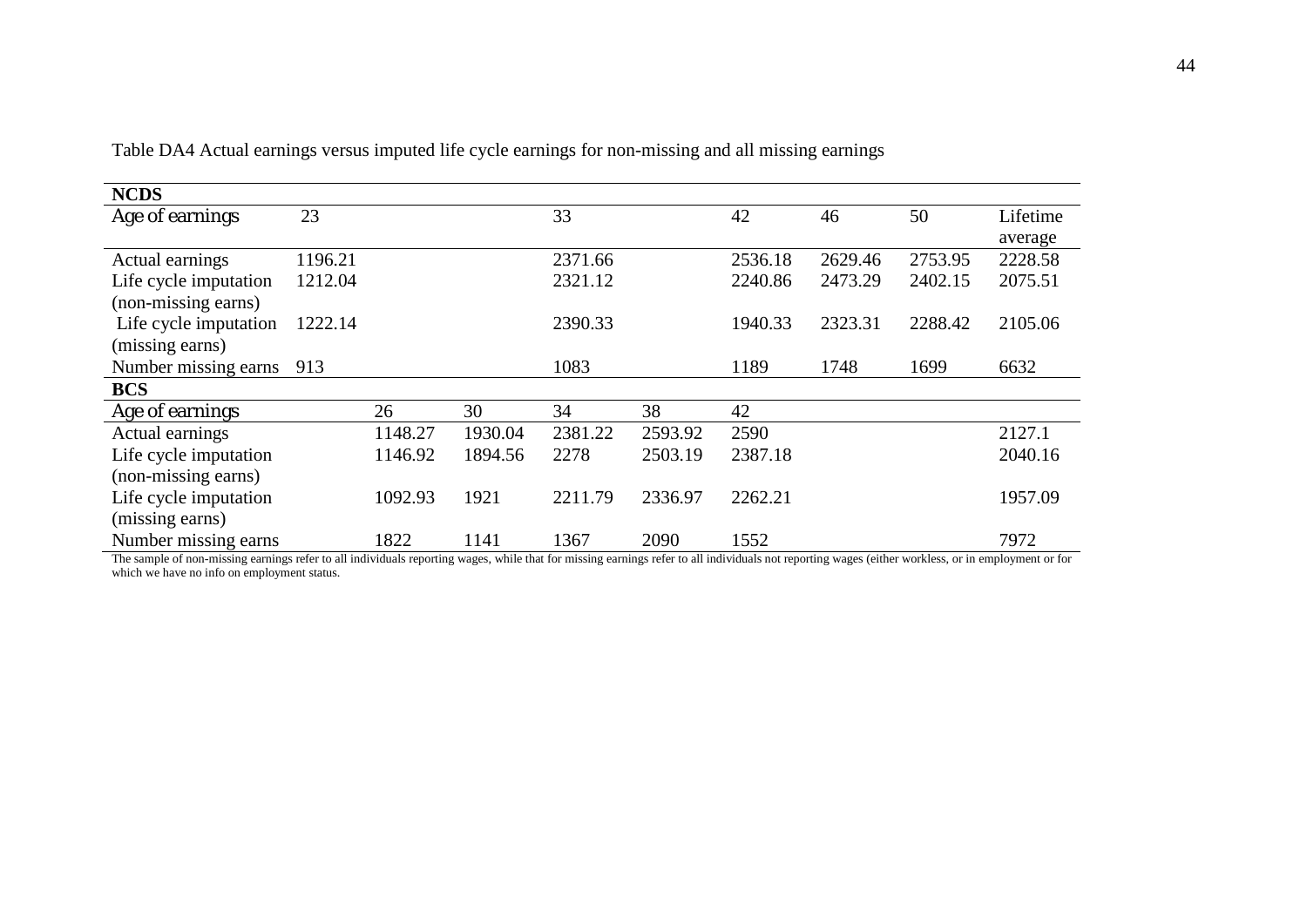| <b>Outcome</b>               |                                             |  |  |  |  |  |
|------------------------------|---------------------------------------------|--|--|--|--|--|
|                              |                                             |  |  |  |  |  |
| Wages                        | log monthly wages of the sons               |  |  |  |  |  |
| <b>Explanatory variables</b> |                                             |  |  |  |  |  |
| Time                         | dummies in 5 categories:                    |  |  |  |  |  |
|                              | <b>NCDS</b><br><b>BCS</b>                   |  |  |  |  |  |
|                              | 1) Age 23 1) Age 26                         |  |  |  |  |  |
|                              | 2) Age 33 2) Age 30                         |  |  |  |  |  |
|                              | 3) Age 42 3) Age 34                         |  |  |  |  |  |
|                              | 4) Age 46 4) Age 38                         |  |  |  |  |  |
|                              | 5) Age 50 5) Age 42                         |  |  |  |  |  |
| Son's                        |                                             |  |  |  |  |  |
| education                    | dummies in 4 categories:                    |  |  |  |  |  |
|                              | 1) less than O levels                       |  |  |  |  |  |
|                              | 2) O levels                                 |  |  |  |  |  |
|                              | 3) A levels                                 |  |  |  |  |  |
|                              | 4) Degree or higher                         |  |  |  |  |  |
| <b>Selection variables</b>   |                                             |  |  |  |  |  |
| <b>Health</b> status         | dummies in 5 categories:                    |  |  |  |  |  |
|                              | 1) Excellent                                |  |  |  |  |  |
|                              | 2) Very good                                |  |  |  |  |  |
|                              | 3) Good                                     |  |  |  |  |  |
|                              | 4) Fair                                     |  |  |  |  |  |
|                              | 5) Poor                                     |  |  |  |  |  |
| proportion workless          | time spent workless in the previous 4 years |  |  |  |  |  |

Table DA5: Description of the variables used to model labour market participation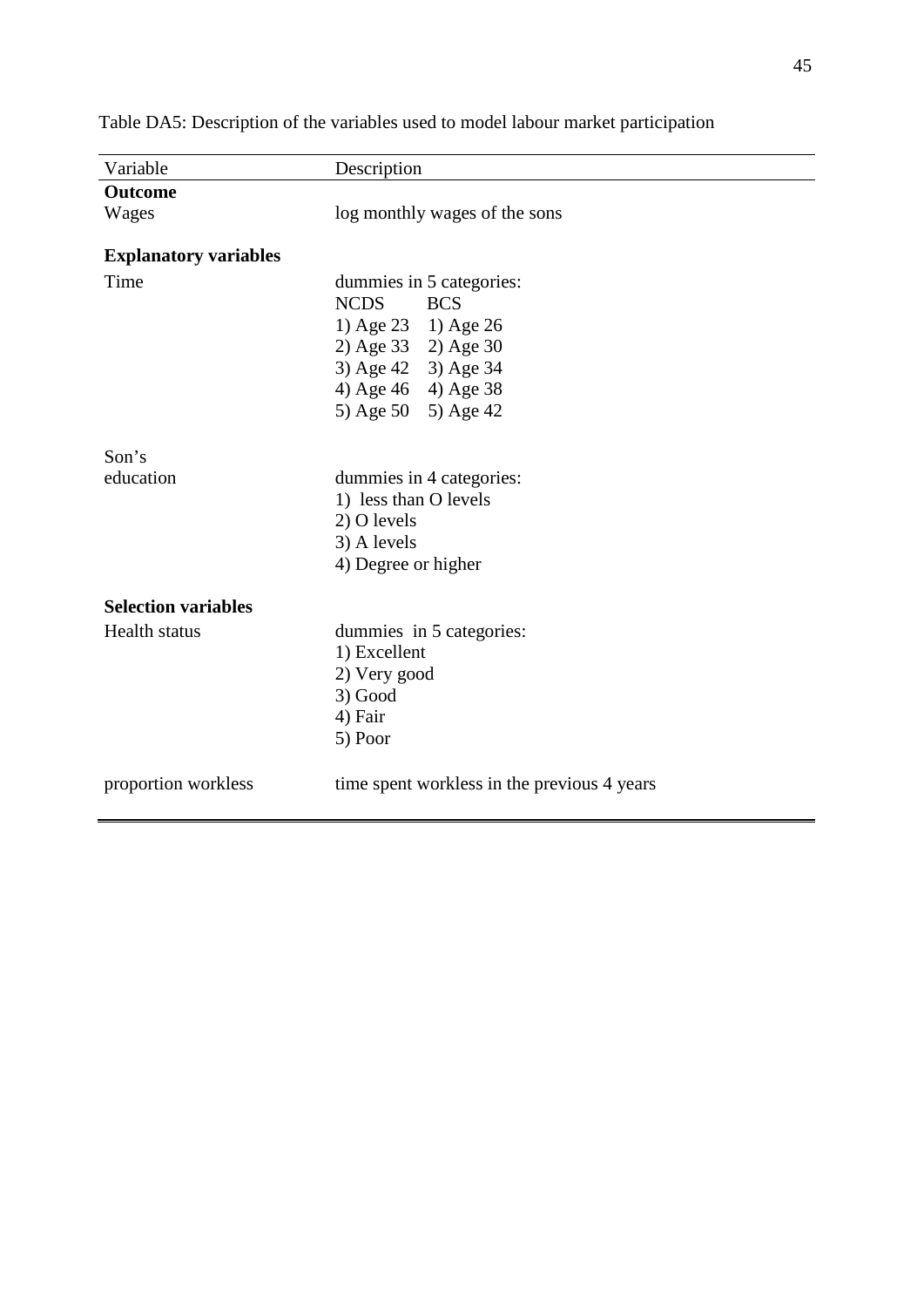| Age                 | 23          | 33          | 42          | 46          | 50          |
|---------------------|-------------|-------------|-------------|-------------|-------------|
| <b>EDUCATION</b>    |             |             |             |             |             |
| Less than O levels  | 0.019       | $-0.267**$  | $-0.045$    | 0.197       | $-0.254*$   |
|                     | (0.14)      | (0.13)      | (0.17)      | (0.18)      | (0.15)      |
| O levels            | 0.210       | $-0.125$    | $-0.136$    | 0.041       | $-0.097$    |
|                     | (0.14)      | (0.13)      | (0.16)      | (0.16)      | (0.14)      |
| A levels            | 0.083       | 0.024       | 0.007       | 0.140       | 0.021       |
|                     | (0.14)      | (0.13)      | (0.17)      | (0.17)      | (0.15)      |
| Degree or higher    |             |             |             |             |             |
|                     |             |             |             |             |             |
| <b>HEALTH</b>       |             |             |             |             |             |
| Excellent           | 0.051       | $-0.037$    | 0.148       | $-0.031$    | $-0.120$    |
|                     | (0.07)      | (0.09)      | (0.12)      | (0.14)      | (0.12)      |
| Very good           |             |             |             |             |             |
|                     |             |             |             |             |             |
| Good                | $-0.044$    | $-0.273**$  | 0.044       | $-0.101$    | $-0.064$    |
|                     | (0.11)      | (0.11)      | (0.13)      | (0.15)      | (0.11)      |
| Fair                | $-0.702**$  | $-0.845***$ | $-0.492**$  | $-0.420*$   | $-0.176$    |
|                     | (0.32)      | (0.20)      | (0.22)      | (0.23)      | (0.18)      |
| Poor                | 0.000       | 0.000       | 0.000       | $-1.031***$ | $-1.538***$ |
|                     | (0.00)      | (0.00)      | (0.00)      | (0.35)      | (0.46)      |
| Proportion workless | $-2.661***$ | $-2.946***$ | $-2.557***$ | $-1.934***$ | $-4.415***$ |
|                     | (0.15)      | (0.18)      | (0.18)      | (0.26)      | (0.28)      |
| Constant            | $1.357*$    | $2.214***$  | 1.811**     | 1.974*      | 4.799*      |
|                     | (0.56)      | (0.59)      | (0.65)      | (0.98)      | (2.08)      |
| $\mathbf N$         | 4298        | 5543        | 5532        | 4578        | 4718        |

Table DA6: Modelling labour market participation in the NCDS

\*p<0.10, \*\*p<0.05, \*\*\*p<0.01. Probit estimates of the BCS sample of all males with at least one income observation in childhood and observed in the monthly work history data for at least five years. Proportion workless refers to the proportion of time workless in the last 4 years.Unobserved effects are specified as a linear projection on the (within) means of the regressors.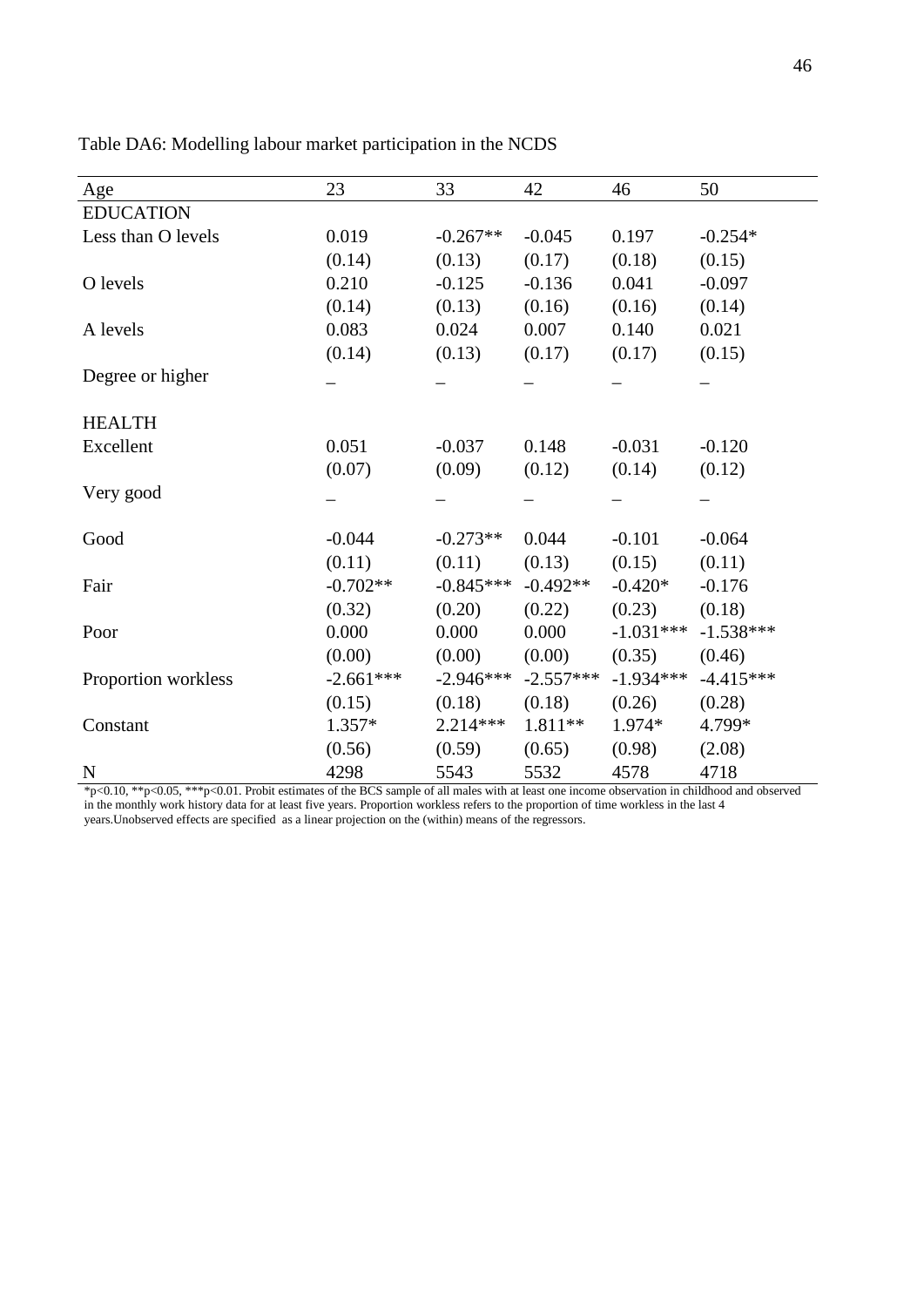| Age                 | 26          | 30          | 34          | 38         | 42          |
|---------------------|-------------|-------------|-------------|------------|-------------|
| <b>EDUCATION</b>    |             |             |             |            |             |
| Less than O levels  | $0.159*$    | $-0.144$    | $-0.053$    | $-0.145$   | $-0.028$    |
|                     | (0.08)      | (0.11)      | (0.13)      | (0.13)     | (0.16)      |
| O levels            | $0.397***$  | $-0.067$    | 0.006       | $-0.026$   | 0.242       |
|                     | (0.08)      | (0.10)      | (0.12)      | (0.12)     | (0.16)      |
| A levels            | $0.292***$  | $-0.091$    | $-0.231$    | $-0.157$   | 0.074       |
|                     | (0.10)      | (0.13)      | (0.15)      | (0.16)     | (0.21)      |
| Degree or higher    |             |             |             |            |             |
| <b>HEALTH</b>       |             |             |             |            |             |
| Excellent           | $-0.026$    | $-0.017$    | $-0.214*$   | $-0.231*$  | $-0.148$    |
|                     | (0.09)      | (0.10)      | (0.12)      | (0.14)     | (0.18)      |
| Very good           |             |             |             |            |             |
| Good                | $-0.358***$ | 0.036       | 0.145       | 0.057      | $-0.068$    |
|                     | (0.12)      | (0.11)      | (0.13)      | (0.12)     | (0.17)      |
| Fair                | $1.114***$  | $-0.585***$ | $-0.564***$ | $-0.197$   | 0.050       |
|                     | (0.30)      | (0.22)      | (0.19)      | (0.18)     | (0.27)      |
| Poor                | 0.000       | 0.000       | 1.193***    | $-0.094$   | $-1.111***$ |
|                     | (0.00)      | (0.0)       | (0.35)      | (0.33)     | (0.37)      |
| proportion workless | $-1.668***$ | $-2.252***$ | $-2.743***$ | $1.422***$ | $-6.280***$ |
|                     | (0.21)      | (0.22)      | (0.30)      | (0.30)     | (0.54)      |
| Constant            | $1.650***$  | $1.567***$  | 2.193***    | 0.424      | $2.642***$  |
|                     | (0.45)      | (0.38)      | (0.53)      | (0.69)     | (0.64)      |
| $\mathbf N$         | 3879        | 5205        | 4434        | 4016       | 4478        |

Table DA7: Modelling labour market participation in the BCS

\*p<0.10, \*\*p<0.05, \*\*\*p<0.01. Probit estimates of the BCS sample of all males with at least one income observation in childhood and observed in the monthly work history data for at least five years. Proportion workless refers to the proportion of time workless in the last 4 years.Unobserved effects are specified as a linear projection on the (within) means of the regressors.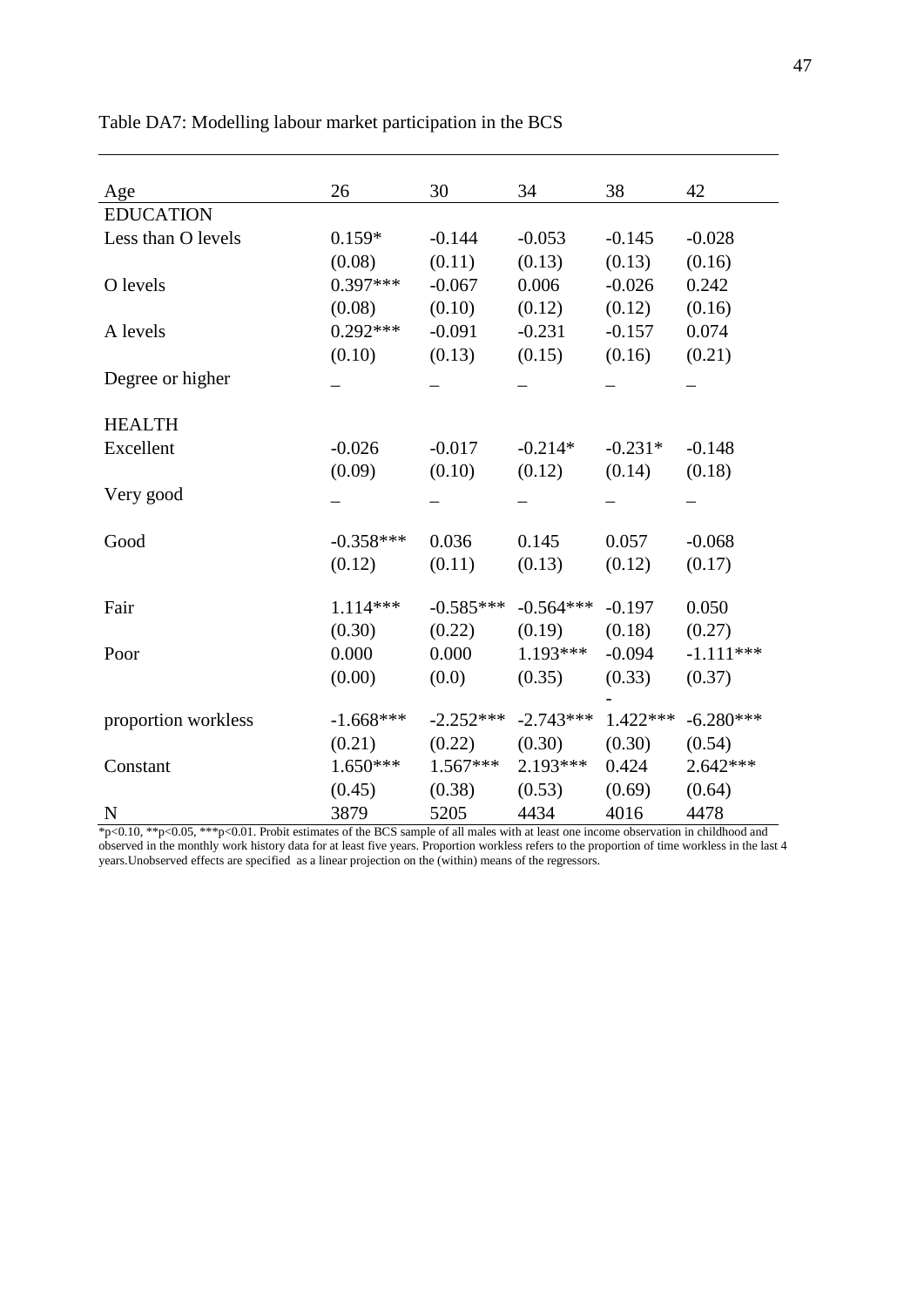|                               | <b>NCDS</b> | <b>BCS</b>  |
|-------------------------------|-------------|-------------|
| Less than O levels * time 1   | $-0.478***$ | $-0.628***$ |
|                               | (0.03)      | (0.02)      |
| Less than O levels $*$ time 2 | 0.039       | $-0.196***$ |
|                               | (0.02)      | (0.02)      |
| Less than O levels $*$ time 3 | $-0.093***$ | $-0.053***$ |
|                               | (0.02)      | (0.02)      |
| Less than O levels $*$ time 4 | 0.000       | 0.000       |
|                               | (0.00)      | (0.00)      |
| Less than O levels $*$ time 5 | 0.005       | $-0.057***$ |
|                               | (0.02)      | (0.02)      |
| O levels $*$ time 1           | $-0.558***$ | $-0.720***$ |
|                               | (0.02)      | (0.02)      |
| O levels $*$ time 2           | $0.041**$   | $-0.227***$ |
|                               | (0.02)      | (0.02)      |
| O levels $*$ time 3           | $-0.070***$ | $-0.071***$ |
|                               | (0.02)      | (0.02)      |
| O levels $*$ time 4           | $0.042**$   | 0.000       |
|                               | (0.02)      | (0.00)      |
| O levels $*$ time 5           | 0.000       | $-0.045**$  |
|                               | (0.00)      | (0.01)      |
| A levels * time 1             | $-0.842***$ | $-0.812***$ |
|                               | (0.02)      | (0.03)      |
| A levels * time 2             | $-0.097***$ | $-0.233***$ |
|                               | (0.02)      | (0.03)      |
| A levels * time 3             | $-0.140***$ | $-0.064**$  |
|                               | (0.02)      | (0.03)      |
| A levels * time 4             | 0.000       | $0.081***$  |
|                               | (0.02)      | (0.03)      |
| A levels * time 5             | 0.000       | 0.000       |
|                               | (0.00)      | (0.00)      |
| Degree or higher * time 1     | $-1.226***$ | $-1.074***$ |
|                               | (0.04)      | (0.03)      |
| Degree or higher * time 2     | $-0.145***$ | $-0.340***$ |
|                               | (0.03)      | (0.03)      |
| Degree or higher * time 3     | $-0.085**$  | $-0.098***$ |
|                               | (0.04)      | (0.02)      |
| Degree or higher * time 4     | 0.000       | 0.000       |
|                               | (0.00)      | (0.00)      |
| Degree or higher * time 5     | 0.025       | 0.030       |
|                               | (0.03)      | (0.02)      |
| $\lambda_1$                   | 0.049       | $-0.030$    |

Table DA8: Imputed wage models in the NCDS and BCS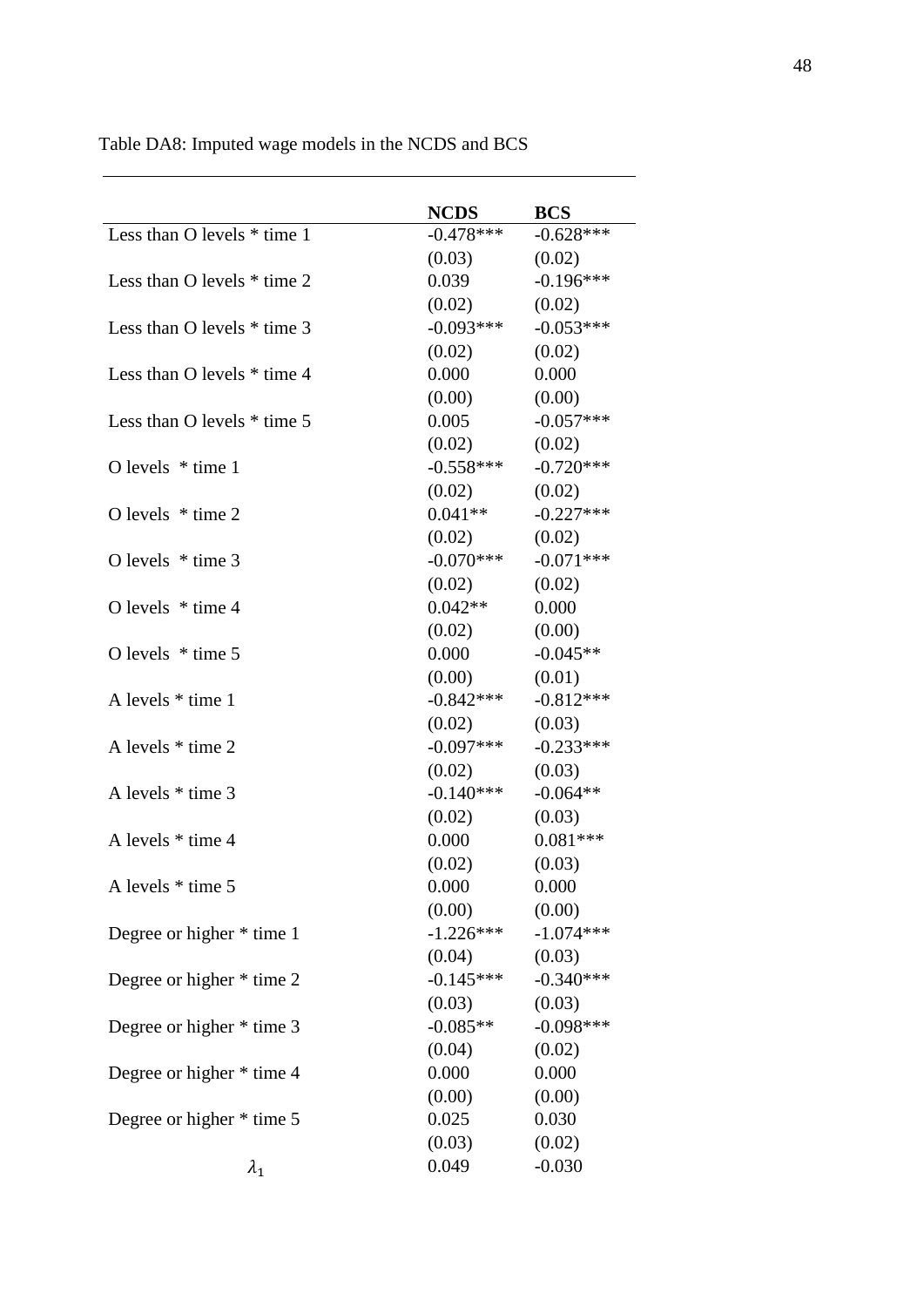|               | (0.07)             | (0.09)           |
|---------------|--------------------|------------------|
| $\lambda_2$   | $-0.161*$          | $-0.102$         |
|               | (0.09)             | (0.13)           |
| $\lambda_3$   | $-0.466$ ***       | $-0.128$         |
|               | (0.09)             | (0.12)           |
| $\lambda_4$   | $-0.678***$        | $-0.191*$        |
|               | (0.11)             | (0.11)           |
| $\lambda_{5}$ | $-0.505***$        | $-0.502***$      |
|               | (0.07)             | (0.16)           |
| Constant      | $7.725***$         | $7.639***$       |
|               | (0.01)             | (0.01)           |
| Wald test     | $\chi^2_5$ = 13.30 | $\chi^2$ = 115.9 |
| <b>NT</b>     | 17778              | 154757           |
| N             | 6386               | 5492             |

Panel estimates controlling for unobserved individual effects. Robust standard errors in parenthesis. \*p<0.10, \*\*p<0.05, \*\*\*p<0.01. Wald test on the joint significance of the IMRs are provided. Both in the NCDS and BCS the null hypothesis is rejected. Times 1, 2, 3, 4, 5 refer to ages 23, 33, 42, 46 and 50 in the NCDS and ages 26,30,34,38,42 in the BCS.